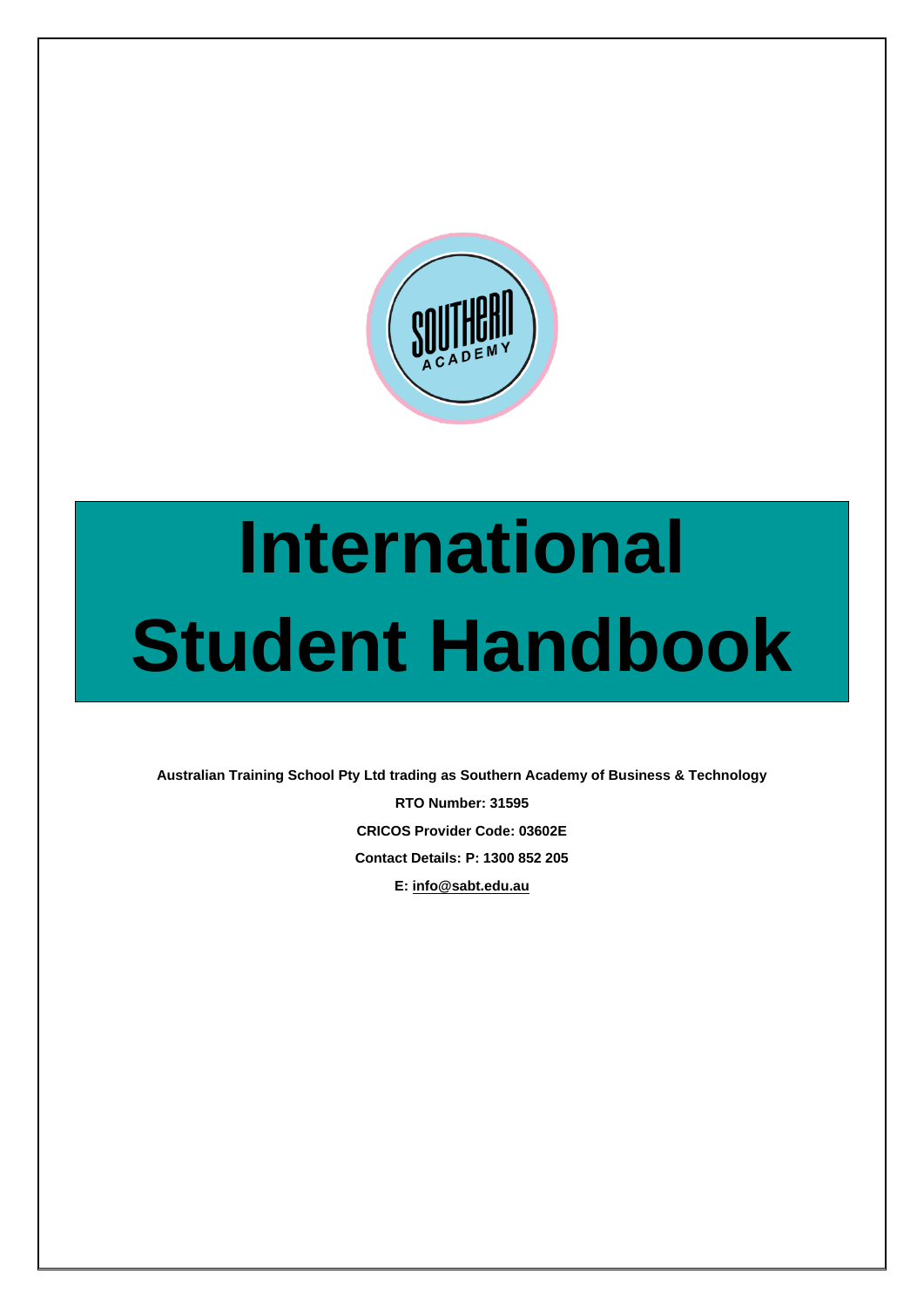

*This page is intentionally blank.*

Australian Training School Pty Ltd trading as Southern Academy of Business and Technology | RTO Code: 31595 | CRICOS Provider Code: 03602E 95 Bathurst Street Sydney NSW 2000 | Unit 1, 159 Queen St, Campbelltown NSW 2560 | Unit 1, 97 Pirie Street, Adelaide SA 5000 I Phone: 1300 852 205 | Email[: info@sabt.edu.au](mailto:info@sabt.edu.au) | SC6.1-I - International Student Handbook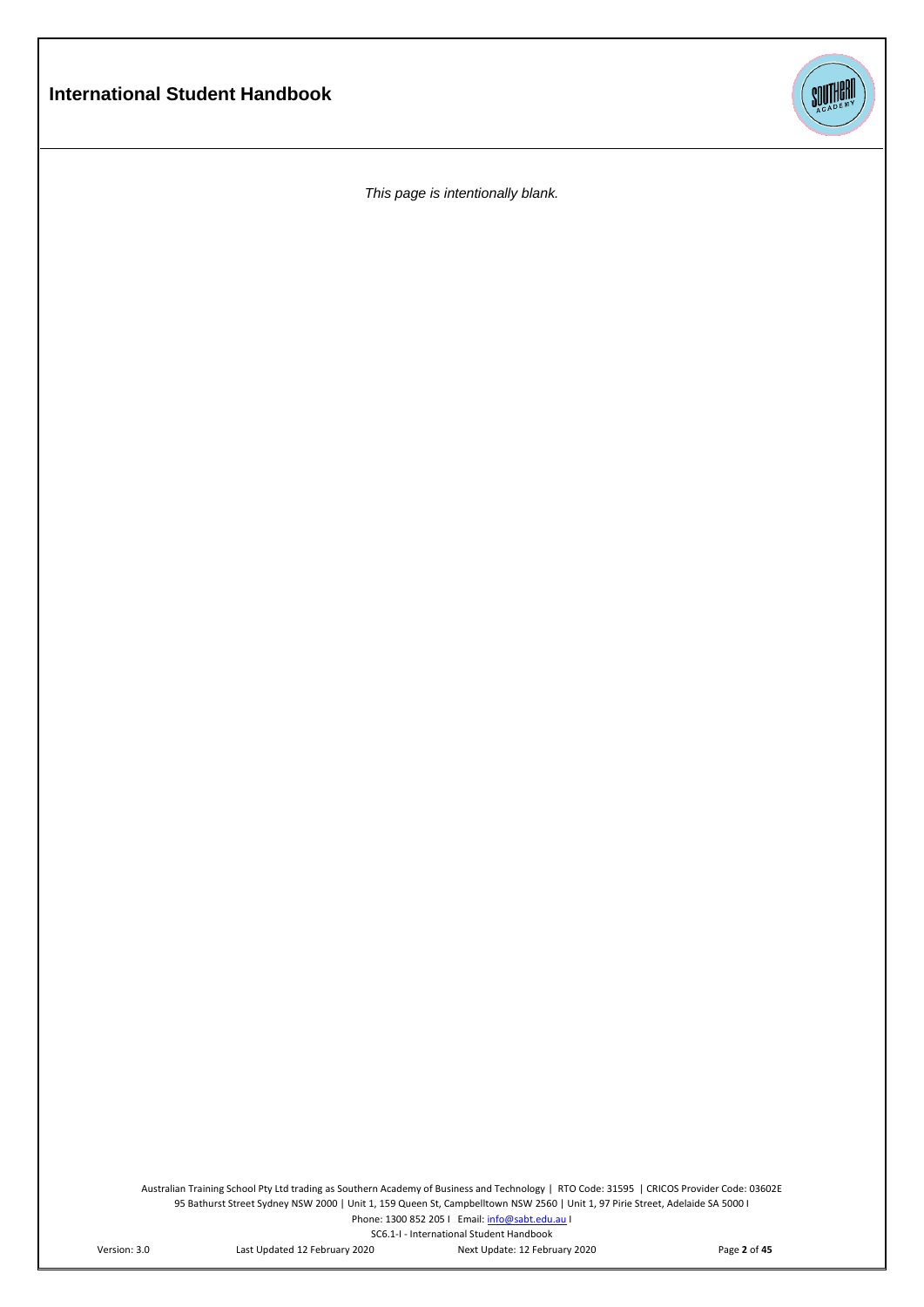

# **TABLE OF CONTENTS**

|                                                 | 29 |
|-------------------------------------------------|----|
|                                                 |    |
|                                                 |    |
|                                                 |    |
|                                                 |    |
|                                                 |    |
| <b>Education Services for Overseas Students</b> | 35 |
|                                                 |    |
|                                                 |    |
|                                                 |    |
|                                                 |    |
|                                                 |    |

Australian Training School Pty Ltd trading as Southern Academy of Business and Technology | RTO Code: 31595 | CRICOS Provider Code: 03602E 95 Bathurst Street Sydney NSW 2000 | Unit 1, 159 Queen St, Campbelltown NSW 2560 | Unit 1, 97 Pirie Street, Adelaide SA 5000 | Phone: 1300 852 2051 Email: info@sabt.edu.au I SC6.1-I - International Student Handbook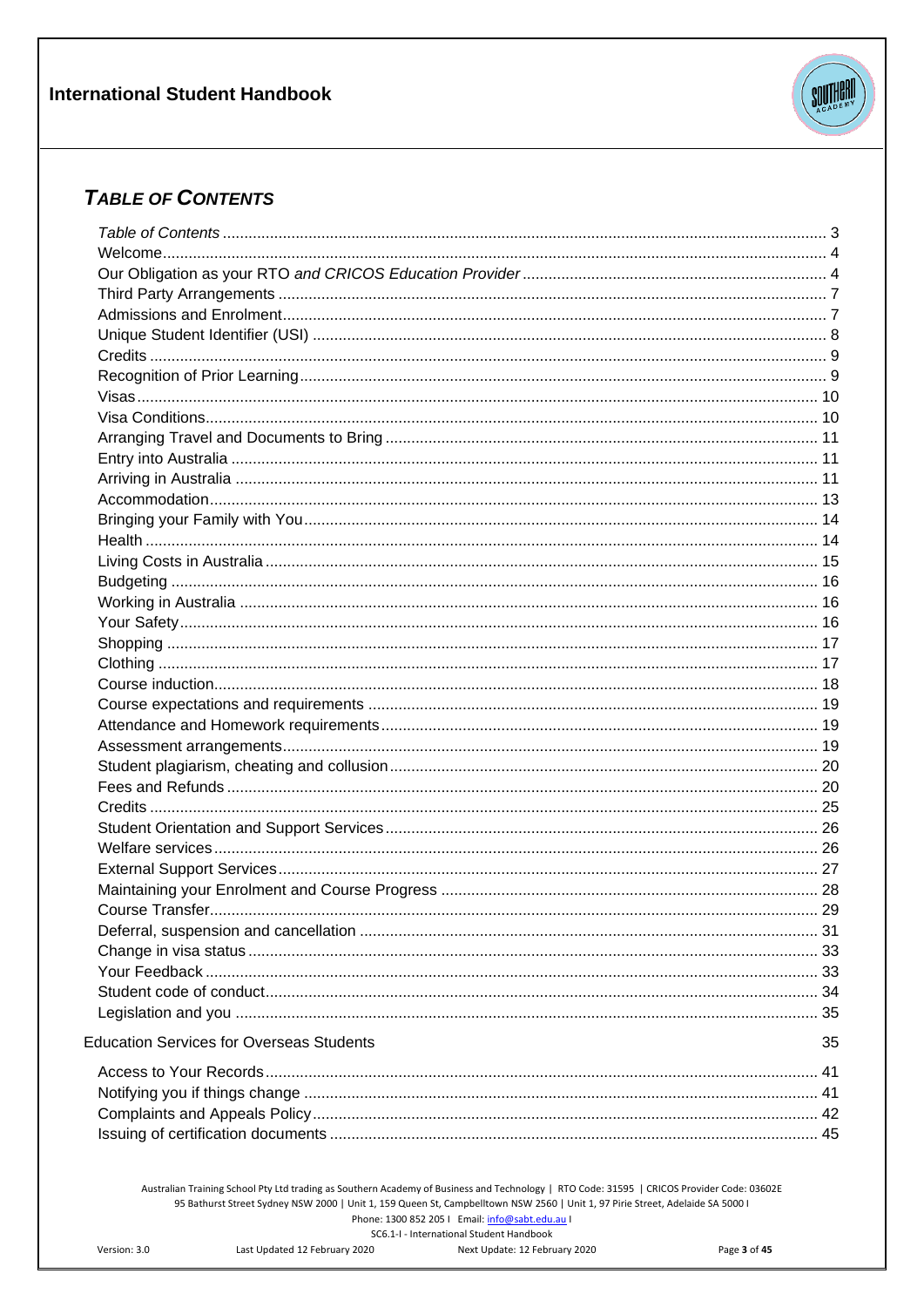

## **WELCOME**

Welcome to the Southern Academy of Business and Technology.

At the Southern Academy of Business and Technology we are committed to the provision of high quality vocational education and training.

Our pledge is to enrich your life, provide you learning in a fun, caring and responsive environment and open up a world of opportunity for you.

# **OUR OBLIGATION AS YOUR RTO** *AND CRICOS EDUCATION PROVIDER*

As a Registered Training Organisation (RTO) registered with Australian Skills Quality Authority (ASQA), we have an obligation to ensure the quality of the nationally recognised training and assessment we deliver. We must comply at all times with the Standards for RTOs 2015 which are part of the VET Quality Framework as well as the Education Services for Overseas Students Act 2000 and the National Code of Practice for Providers of Education and Training to Overseas Students 2018.

To ensure compliance we have developed comprehensive internal policies, procedures and systems that guide our compliant operations and we must participate in audits with ASQA upon their request. In addition, we must ensure that any third parties that we work with who have any involvement in your training and assessment comply as well. This includes our training partners, marketing brokers and sales people where applicable.

As the RTO we have the responsibility to issue your AQF certification documents in line with our issuance policy as outlined in this Handbook.

If at any time you feel we have not met our obligations as an RTO, you have the right to make a complaint following our Complaints and Appeals Policy outlined further on in this Handbook.

#### **Study Location**

Southern Academy of Business and Technology

Head Office and City Campus: Level 1,2 and 4, 95 Bathurst Street, Sydney NSW 2000Campbelltown Campus: Unit 1, 159 Queen St, Campbelltown NSW 2560

Adelaide Campus: Unit 1, 97 Pirie Street, Adelaide SA 5000

#### Tel: **1300 852 205**

Email: info@sabt.edu.au

Web: www.sabt.edu.au

Australian Training School Pty Ltd trading as Southern Academy of Business and Technology | RTO Code: 31595 | CRICOS Provider Code: 03602E 95 Bathurst Street Sydney NSW 2000 | Unit 1, 159 Queen St, Campbelltown NSW 2560 | Unit 1, 97 Pirie Street, Adelaide SA 5000 I Phone: 1300 852 205 I Email[: info@sabt.edu.au](mailto:info@sabt.edu.au) I SC6.1-I - International Student Handbook Version: 3.0 Last Updated 12 February 2020 Next Update: 12 February 2020 Page **4** of **45**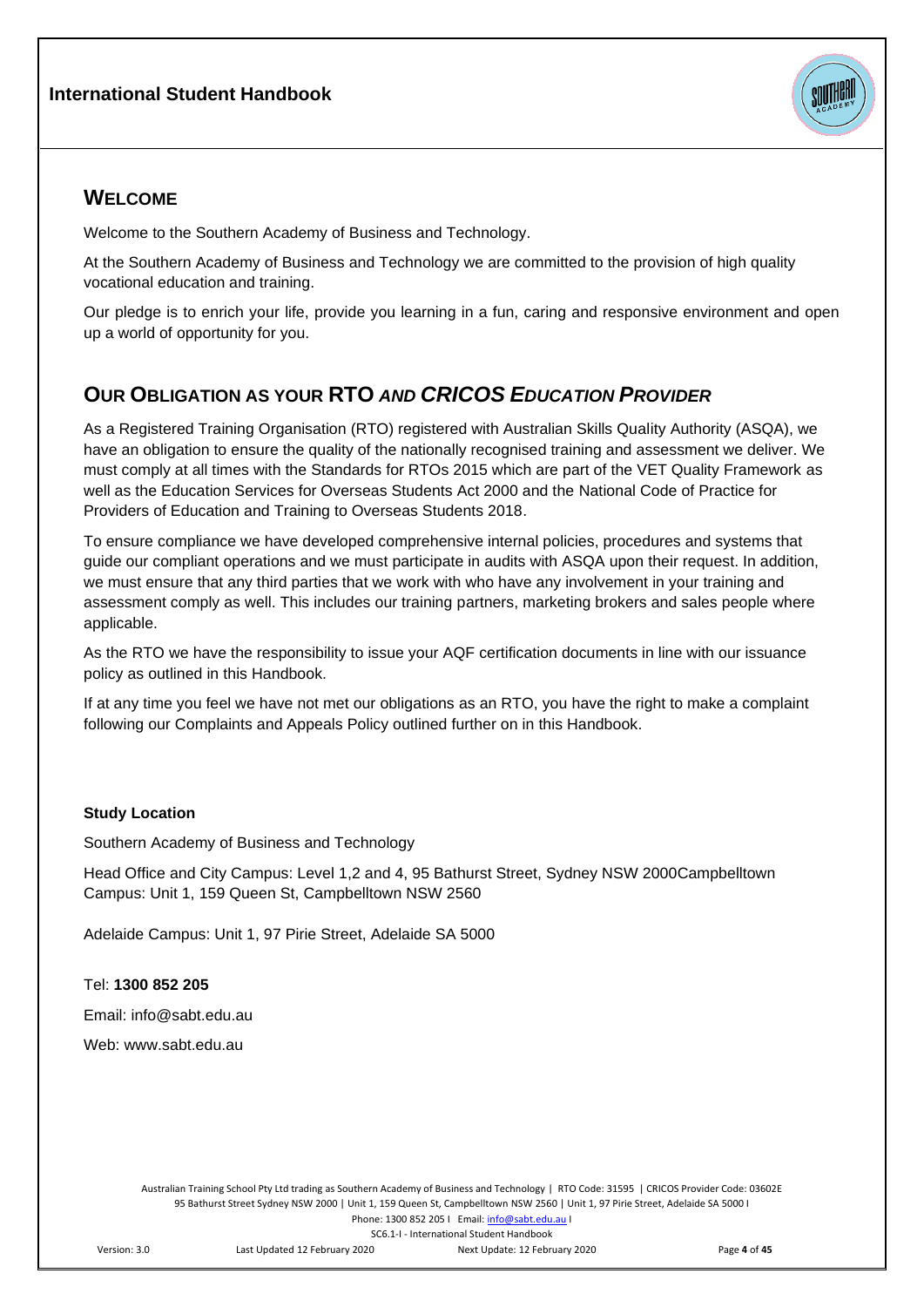

#### **Contact Information and Emergency Contacts**

CEO: Mana Khatri Tel: 1300 852 205 Email: mana@sabt.edu.au

Academic Manager: Muhammad Khan Tel: 1300 852 205 Email: muhamamd@sabt.edu.au

International Student Support Officer: Karuna Dangi Tel: 1300 852 205 Email: info@sabt.edu.au

#### **Emergency Telephone Numbers:**

Police, Fire, Ambulance – Dial 000

#### **Department of Home Affairs (DHA)**

Dial 131 881 Monday to Friday 9am to 5pm

**Office** Address: Upper Ground Entrance, 26 Lee St. Sydney NSW 2000 Opening hours 9 am to 4 pm Monday to Friday

#### **Police Station**

## **Sydney City Police Station**

Address: 192 Day St, Sydney NSW 2000 Phone: (02) 9265 6499

#### **Campbelltown Police Station**

Address: 65 Queen St, Campbelltown NSW 2560 Phone: (02) 4620 1199

#### **Adelaide Police Station**

176 Grenfall Street, Adelaide SA 5000

Phone: (08) 7322 4800

Australian Training School Pty Ltd trading as Southern Academy of Business and Technology | RTO Code: 31595 | CRICOS Provider Code: 03602E 95 Bathurst Street Sydney NSW 2000 | Unit 1, 159 Queen St, Campbelltown NSW 2560 | Unit 1, 97 Pirie Street, Adelaide SA 5000 I Phone: 1300 852 205 | Email[: info@sabt.edu.au](mailto:info@sabt.edu.au) | SC6.1-I - International Student Handbook Version: 3.0 Last Updated 12 February 2020 Next Update: 12 February 2020 Page **5** of **45**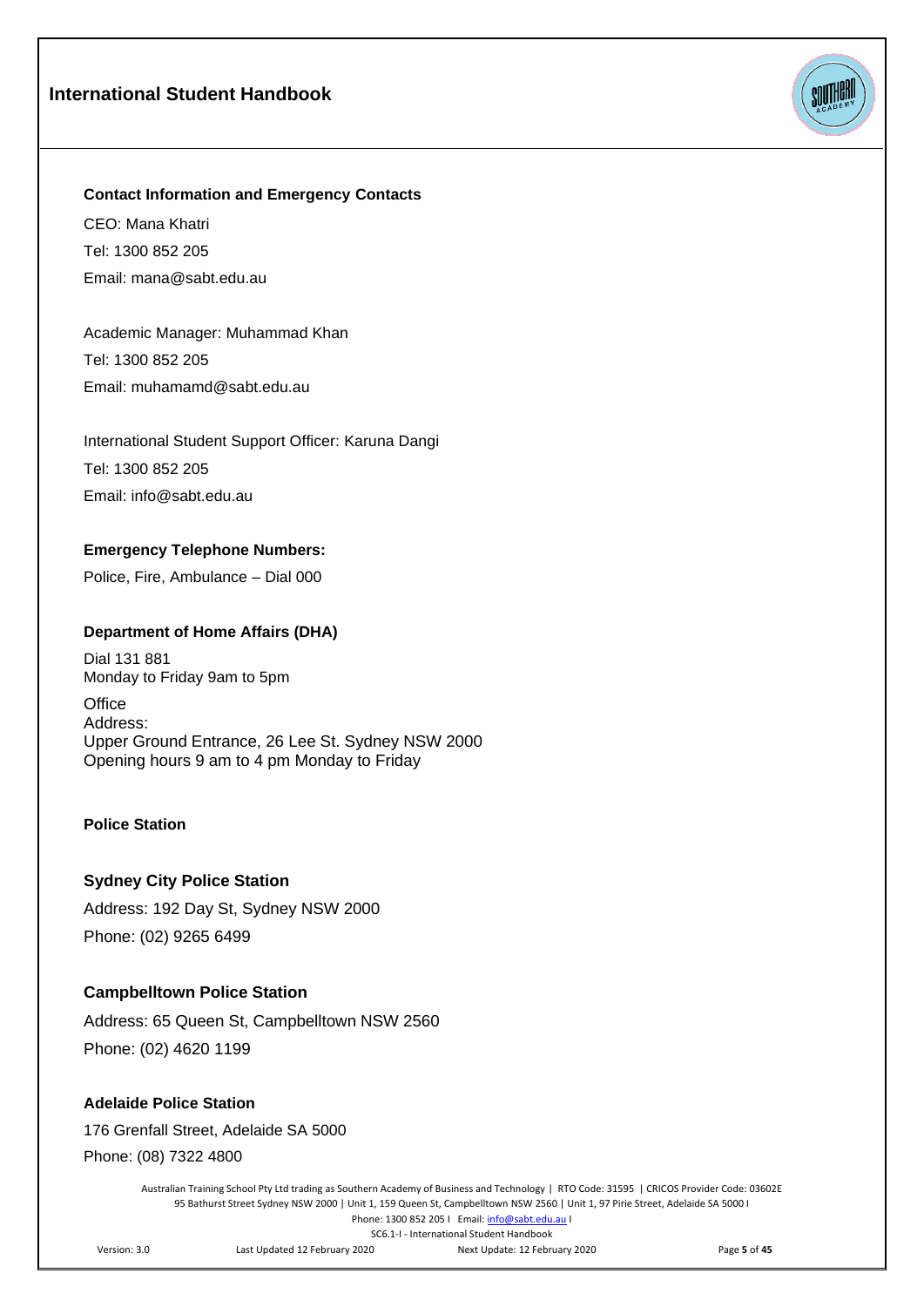

#### **Local Medical Centres:**

Sydney City:

Sydney Medical Centre 580 George Street Sydney NSW 2000 Phone: (02) 9261 9261

**Campbelltown** 

Campbelltown Medical & Dental Centre251 Queen St Campbelltown 2560Phone: (02) 4625 3614

**Adelaide** 

Adelaide City General Practice 2/29 King William Street, Adelaide SA 5000 Phone: (08) 8410 1322

#### **Transport:**

Trains, buses, ferries in Sydney:<http://www.transportnsw.info/> Train Bus or Tram in Adelaide:<https://www.adelaidemetro.com.au/metroMATE/Home>

Legion cabs:<http://www.legioncabs.com.au/cms/pages/!/display.html>

Taxis Combined:<http://www.taxiscombined.com.au/>

Uber: <https://www.uber.com/en-AU/cities/sydney/> <https://www.uber.com/global/en/cities/adelaide/>

#### **Public Facilities:**

QVB Market Street Post Office

Address: 44 Market St, Sydney NSW 2000

Phone: 13 13 18

Australia Post - Campbelltown Post Shop

14 Dumaresq St Campbelltown 2560

Phone: 13 13 18

Rundle Mall Post Office 59 City Cross Arcade, Adelaide SA 5000 Phone: 13 13 18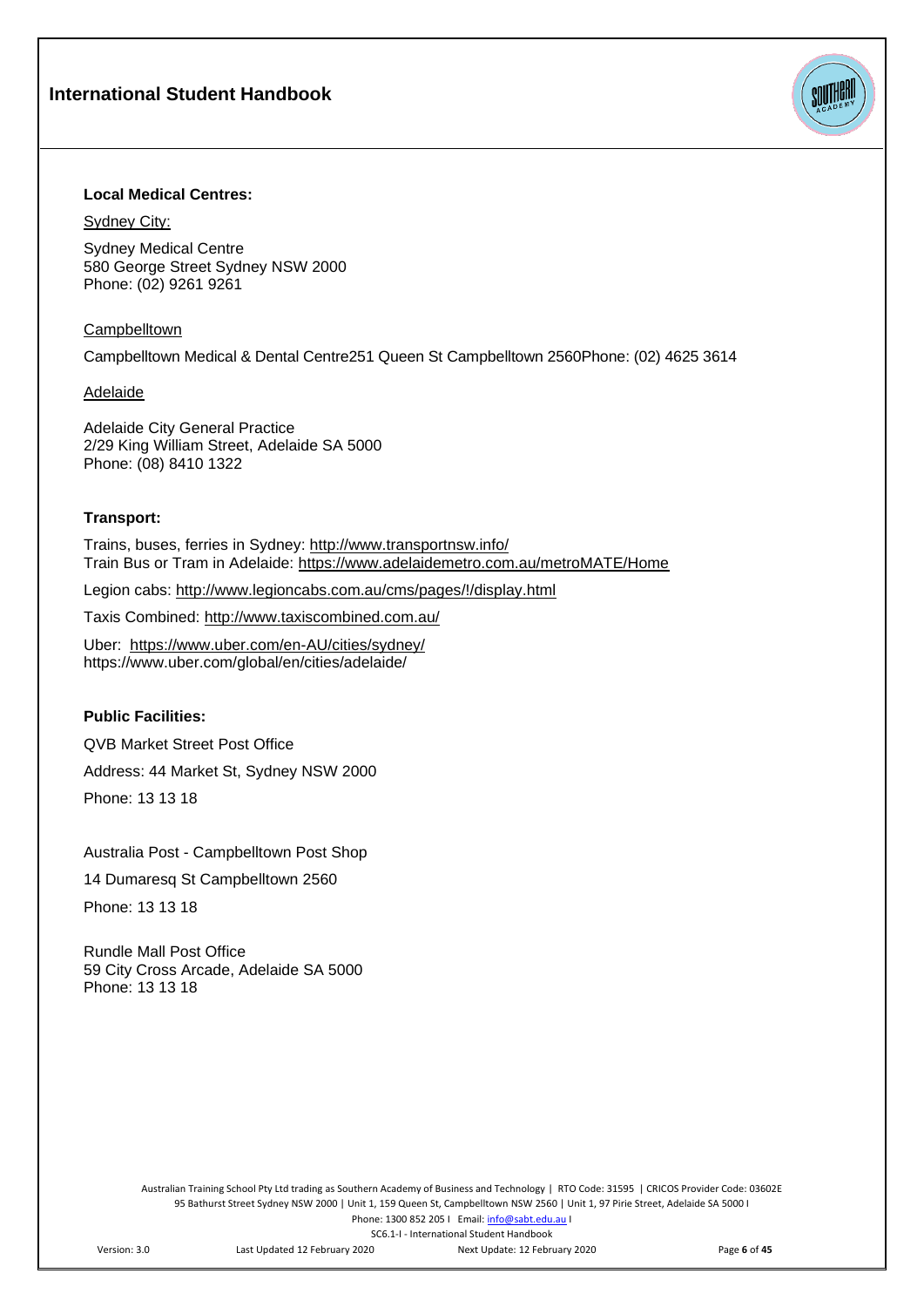| Course                                                         | <b>CRICOS Code</b> | <b>Duration</b>       |
|----------------------------------------------------------------|--------------------|-----------------------|
| <b>BSB40215 Certificate IV in Business</b>                     | 095040F            | 52 weeks (4 terms)    |
| BSB50215 Diploma of Business                                   | 095041E            | 52 weeks (4 terms)    |
| BSB60215 Advanced Diploma of Business                          | 095043C            | 52 weeks (4 terms)    |
| FNS40217 Certificate IV in Accounting and Bookkeeping          | 099316F            | 52 weeks (4 terms)    |
| FNS50217 Diploma of Accounting                                 | 099317E            | 52 weeks (4 terms)    |
| FNS60217 Advanced Diploma of Accounting                        | 099318D            | 52 weeks (4 terms)    |
| BSB51918 Diploma of Leadership and Management                  | 098896M            | 78 weeks (6 terms)    |
| BSB61015 Advanced Diploma of Leadership and Management         | 096820C            | 52 weeks (4 terms)    |
| FNS50315 Diploma of Finance and Mortgage Broking<br>Management | 096821B            | 78 weeks (6 terms)    |
| FNS60615 Advanced Diploma of Banking Services<br>Management    | 096822A            | 78 weeks (6 terms)    |
| ICT50118 Diploma of Information Technology                     | 096823M            | 65 Weeks (5<br>Terms) |
| ICT60215 Advanced Diploma of Network Security                  | 096824K            | 52 weeks (4 terms)    |

#### **Courses Provided by Southern Academy of Business and Technology**

## **THIRD PARTY ARRANGEMENTS**

Southern Academy of Business and Technology uses education agents to assist us in recruiting students. We have agreements with all of our Education Agents that ensure that all agents act in an ethical and honest manner, in the best interests of our key target group, international students, and to ensure that the reputation of the Australian international education sector is upheld.

A list of the education agents with whom we have an agreement is included on our web site.

## **ADMISSIONS AND ENROLMENT**

Southern Academy of Business and Technology accepts applications from all students who meet the entry requirements published in the course information. Applications are accepted on a first come, first served basis but if a course is full, you will be offered a place in a course starting at a later date.

To apply to enrol in a course, you must complete an Enrolment Form which you can download from our [web site](http://sabt.edu.au/download/#1497320775035-74ecfc14-936b) or can be emailed to you. If you are applying for a course that has entry requirements you will also need to provide the necessary documentary evidence (as indicated in the enrolment form) such as verified copies of qualifications, identification including your passport, schooling and evidence of English Language level (within the 2 years) such as IELTS or PTE or TOEFL.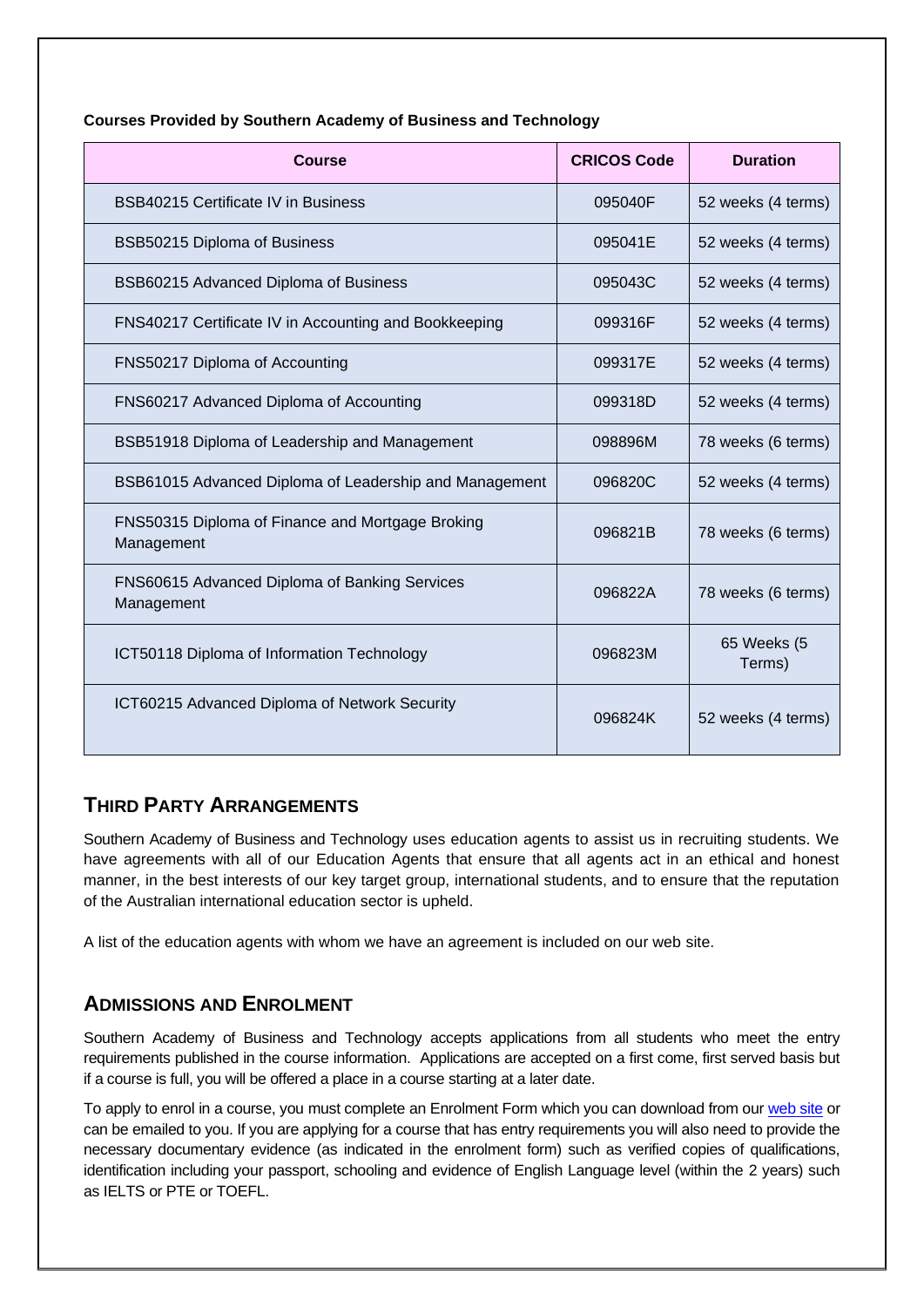

English language competence can also be demonstrated through documented evidence of any of the following:

- You were educated for 5 years in an English speaking country.
- You have completed at least 6 months of a Certificate IV level course in an Australian RTO.
- You have completed an English Placement Test.
- You have successfully completed your High School in the English Language.

If you cannot provide evidence of English Language proficiency, you may be issued with a conditional letter of offer based on you successfully completing the required English language course.

You will also need to provide documentary evidence if you are applying for advanced standing in a course. See the section in this Handbook on Course Credit.

Once you have completed your Enrolment form and gathered all the necessary documentary evidence, send it to [info@sabt.edu.au](mailto:info@sabt.edu.au) along with a non-refundable application fee of AUD\$200. You will be contacted within 5 days with the outcome of your application and to confirm your details.

On approval of your application, you will be sent a letter of offer and written agreement that sets out the terms and conditions of your enrolment and all the details of the course that you have enrolled in, as well as a tax invoice with the amounts and timing for payments. You will need to sign and return the agreement so that your enrolment is confirmed.

An electronic Confirmation of Enrolment (eCoE) will be issued once we have received the signed written agreement from you, as well as evidence of Overseas Student Health Cover and payment of fees.

# **UNIQUE STUDENT IDENTIFIER (USI)**

A Unique Student Identifier (USI) is a reference number made up of numbers and letters that creates a lifetime record for an individual of all the nationally recognized training that has been completed. Under the Unique Student Identifiers Act 2014, all RTOs must ensure they have a valid USI for any student that enrolls in nationally recognised training from 2015. This means that as a student you must either:

- Provide us with your USI, or
- Provide us with permission to access or create your USI on your behalf.

If you are providing us with permission to access or create your USI we will need a valid form of identification. The ID that you provide for this purpose will be destroyed once we have used it for this purpose.

If you would like to create your own USI, please visit:<https://www.usi.gov.au/students/create-your-usi>

We are unable to issue a qualification or a statement of attainment unless we have a valid USI or a notice of exemption from the registrar.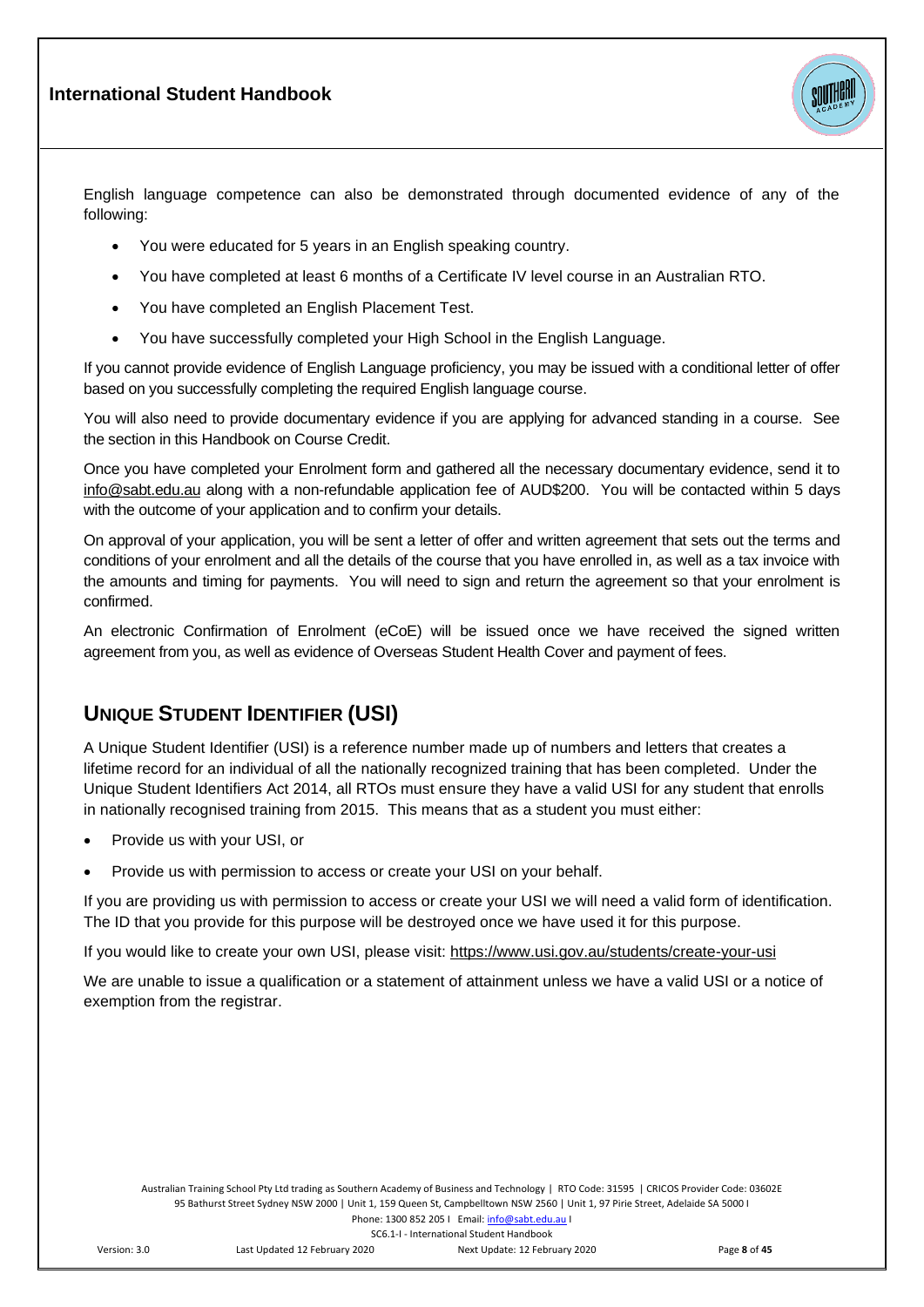

# **CREDITS**

A credit is formal recognition of the previous studies you have completed for the purpose of reducing the units or modules that you are required to complete in the course you are enrolled in with us.

Southern Academy of Business and Technology can grant you credit towards your course for units of competency or modules that you have already completed with another RTO or authorised issuing organisation. We can also grant you Credit for subjects or units you have completed where equivalence can be established between the unit/ module in your course, and the subject or unit you have completed.

There is no charge to apply for Credit.

You must apply for credit along with your application for enrolment.

To apply, fill in the Credit Application Form and submit it as part of your enrolment/application. You can apply for Credit at any time however it is best you do this as part of your enrolment so that Credits are known upfront and you are not required to do any work that you otherwise may not have needed to do.

Make sure you attach certified copies of transcripts from your previous study. In some cases we may ask for additional information about the subject or unit you previously studied so we can determine equivalence. Your Credit Application may be returned to you if you don't provide the required information.

In some cases, credits may lead to a reduction in the course fees as there is less work involved in offering your course. This will be advised to you in writing.

You will be advised in writing of the outcome of your Credit Application.

#### **Reduction of Course Duration as a result of Credit or RPL**

If Credit or RPL is granted after the acceptance of a place in a course or on commencement of studies and will affect the duration of studies, Southern Academy of Business and Technology will provide you with a new Confirmation of Enrolment Letter (CoE) including the new duration.

# **RECOGNITION OF PRIOR LEARNING**

Recognition of Prior Learning (RPL) is a process where skills and knowledge that you have gained through work and life experience and other unrecognised training can be formally recognised.

Southern Academy of Business and Technology has a process that has been structured to minimise the time and cost to applicants and provides a supportive approach to students wishing to take up this option. You must apply for RPL at the time of enrolment.

If you think RPL is a suitable option for you, the first step is to contact our office and have a conversation about whether or not RPL might be suitable for you. Suitability is often determined on how much experience you have in a certain area, your work history and previous training. If RPL is determined as a possibility for you, you will be provided with a kit that will guide you in working through each unit to determine relevant skills and experience and identify whether you would be able to provide the required evidence.

Our academic team will be available to assist you throughout this process.

To apply for RPL, you will need to fill in a part of the kit and return it with an RPL Application Form. Your application will then be assessed for suitability and you will then be contacted by an assessor to progress the RPL process.

Australian Training School Pty Ltd trading as Southern Academy of Business and Technology | RTO Code: 31595 | CRICOS Provider Code: 03602E 95 Bathurst Street Sydney NSW 2000 | Unit 1, 159 Queen St, Campbelltown NSW 2560 | Unit 1, 97 Pirie Street, Adelaide SA 5000 I Phone: 1300 852 205 | Email[: info@sabt.edu.au](mailto:info@sabt.edu.au) | SC6.1-I - International Student Handbook Version: 3.0 Last Updated 12 February 2020 Next Update: 12 February 2020 Page **9** of **45**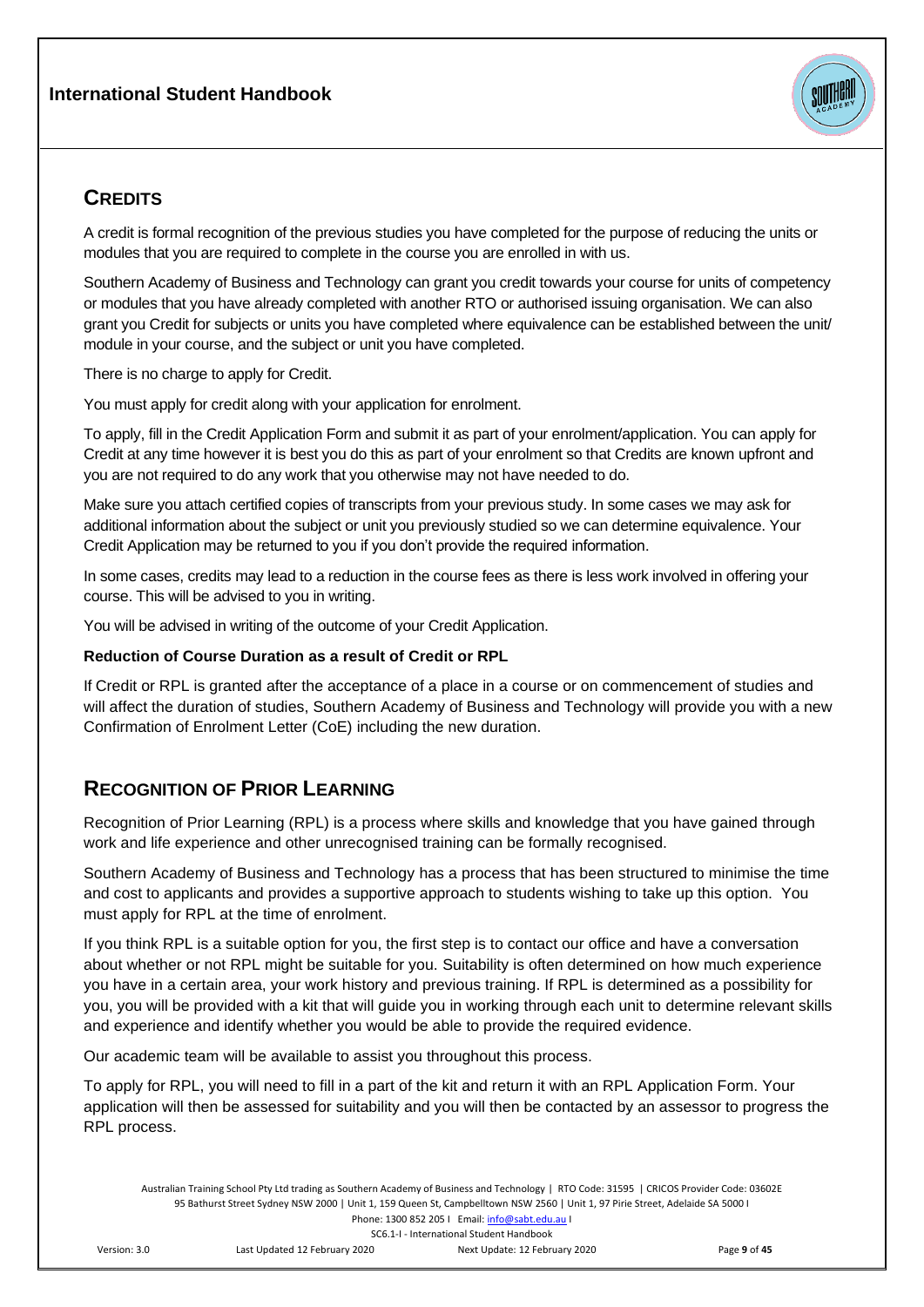

From here, usually the RPL process involves gathering evidence to demonstrate skills, knowledge and experience, responding to questions, completing tasks and depending on the area, observation of your work skills in your workplace.

Fees are applicable for Recognition of Prior Learning and you will be advised of these fees upon contacting us. Alternatively - you may wish to insert details here regarding the application fee and any other fees and charges involved in RPL (or not if these vary from course to course). For more information about submitting an application for RPL, conta*c*t our office.

# **VISAS**

Once you receive your electronic Confirmation of Enrolment, you will need to apply for your visa. Information about applying for a visa can be found at:

#### *<https://www.homeaffairs.gov.au/trav/stud>*

This document explains the process for application, evidence that you must provide (including a valid passport), information on student visa conditions, permission to work, Overseas Student Health Cover and charges associated with the visa application. You may wish to use a registered migration agent to assist you with the process of applying for a course to arrival at Southern Academy of Business and Technology and including assistance with visas. Contact us for details of the education agents that we use.

Ensure that you allow enough time between lodging your application and the start of your course, as applying for a visa can be a lengthy process.

If your visa is not approved, you will receive a refund for the fees that you have paid as per our fees and refund policy.

# **VISA CONDITIONS**

If you are granted a visa, you must abide by its conditions. Failure to comply with these conditions may result in the cancellation of your visa.

Conditions include (but are not limited to) that you must:

- Satisfy attendance and/or course progress requirements and maintain a valid enrolment for your chosen course of study.
- Only work if you have been given permission to do so as part of your visa grant.
- Maintain approved Overseas Student Health Cover (OSHC) while in Australia
- Notify your training provider of your Australian address and any subsequent changes of address within 7 days.
- Complete the course within the duration specified in the CoE.
- If you are a student visa holder under 18 years of age who is neither being accompanied nor staying with a relative who is at least 21 years of age, you must not change your accommodation, support and general welfare arrangements without the written approval of your education provider.
- Remain with the principal education provider for 6 months unless you are issued with a letter of release from the education provider to attend another institution.

Australian Training School Pty Ltd trading as Southern Academy of Business and Technology | RTO Code: 31595 | CRICOS Provider Code: 03602E 95 Bathurst Street Sydney NSW 2000 | Unit 1, 159 Queen St, Campbelltown NSW 2560 | Unit 1, 97 Pirie Street, Adelaide SA 5000 I Phone: 1300 852 205 | Email[: info@sabt.edu.au](mailto:info@sabt.edu.au) | SC6.1-I - International Student Handbook Version: 3.0 Last Updated 12 February 2020 Next Update: 12 February 2020 Page **10** of **45**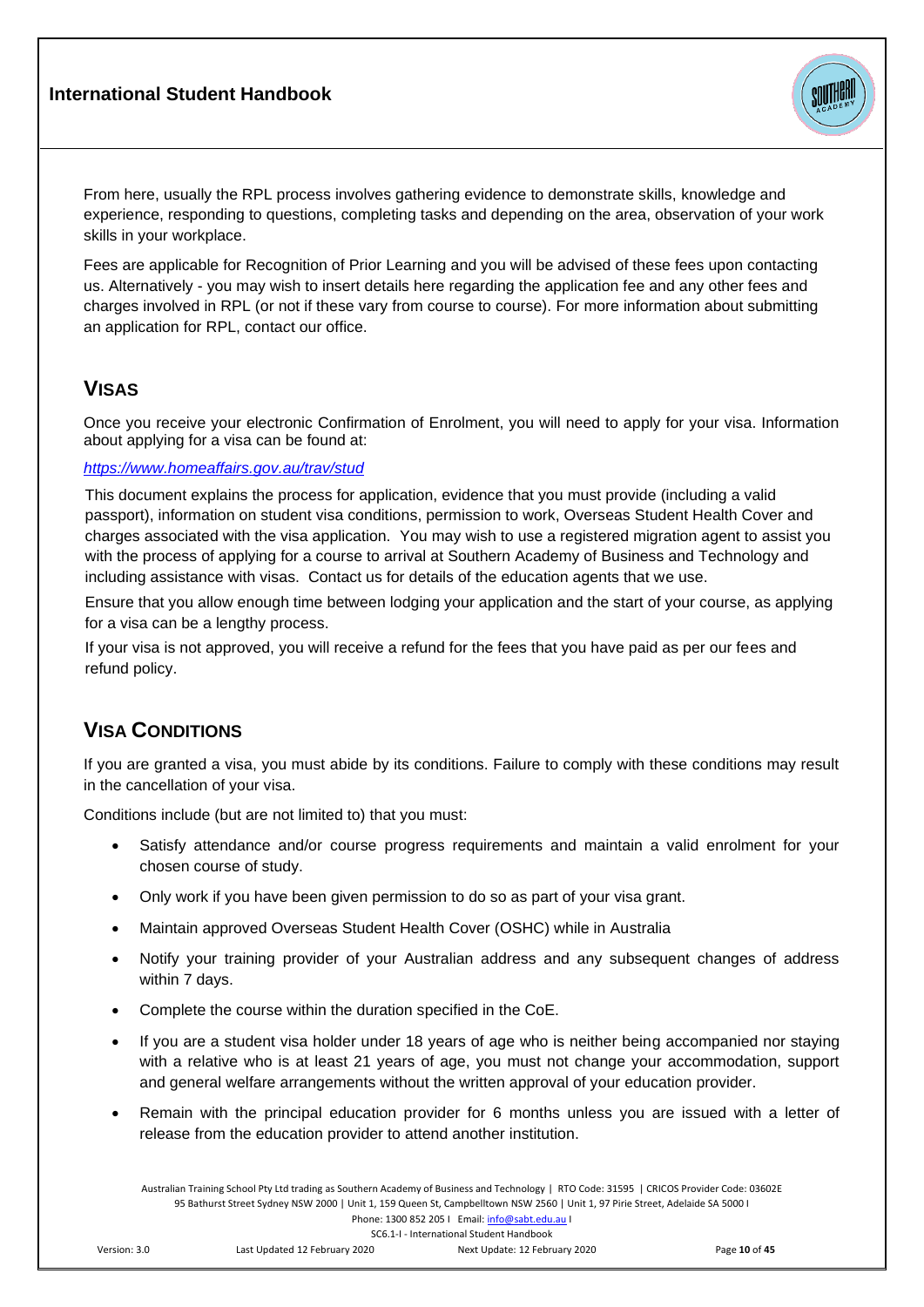

## **ARRANGING TRAVEL AND DOCUMENTS TO BRING**

Costs of travelling to Australia are not included in your course fees and you will need to arrange and pay for your travel to Australia. You should plan to arrive in Sydney at least 2 weeks before your course orientation to give you time to settle in. Sydney International Airport is located at Sydney Airport about 15 minutes from the CBD.

You will need to prepare a folder of official documents to bring with you to Australia including:

- Valid passport including a valid student visa
- Your Confirmation of Enrolment (eCoE)
- Insurance policies
- Original or certified copies of documents such as your birth certificate, medical records and educational qualifications as advised by Southern Academy of Business and Technology at the time of confirmation of enrolment.

If you are travelling with your family, you will need to include their documents as well. Keep all documents in your carry-on luggage. In case you lose the originals, make copies that can be left behind with family and sent to you.

## **ENTRY INTO AUSTRALIA**

When you arrive in Australia, you will need to show your passport and incoming passenger card at a Customs and Immigration checkpoint. You may be asked questions about your stay before your passport is stamped and handed back

Once you have passed through the Immigration checkpoint, you should collect your bags ensuring that you check your baggage and check that nothing is missing or damaged. If something is missing or you notice damage, go to the baggage counter and advise them of your problem. Staff at the baggage counter will help you to find missing baggage or lodge a claim for damage to your belongings.

Once you have your luggage you will go through customs where your luggage may be checked. Australia has strict quarantine laws to stop people from bringing in certain food and plant items. You should declare any items that you are bringing in on the form given to you on the plane. If customs officers decide that the item you are bringing in are not safe, they will be confiscated and destroyed. If you fail to declare or dispose of any quarantine items, or make a false declaration, you may receive a fine or be prosecuted. All international mail is also screened and checked by customs.

If you want further information, visit the Australian Government Department of Agriculture and Water Resources website at<http://www.agriculture.gov.au/travelling/to-australia>

## **ARRIVING IN AUSTRALIA**

#### **Getting from Location airport to your accommodation**

#### **Train**

If you are coming to Sydney or Campbelltown Campus, direct trains from Sydney airport are available to both of these locations. For Sydney City Campus, you catch train for Town Hall Station. For Campbelltown Campus, you can catch train for Campbelltown Station. The airport train is a convenient way to reach the

Australian Training School Pty Ltd trading as Southern Academy of Business and Technology | RTO Code: 31595 | CRICOS Provider Code: 03602E 95 Bathurst Street Sydney NSW 2000 | Unit 1, 159 Queen St, Campbelltown NSW 2560 | Unit 1, 97 Pirie Street, Adelaide SA 5000 I Phone: 1300 852 205 | Email[: info@sabt.edu.au](mailto:info@sabt.edu.au) I

SC6.1-I - International Student Handbook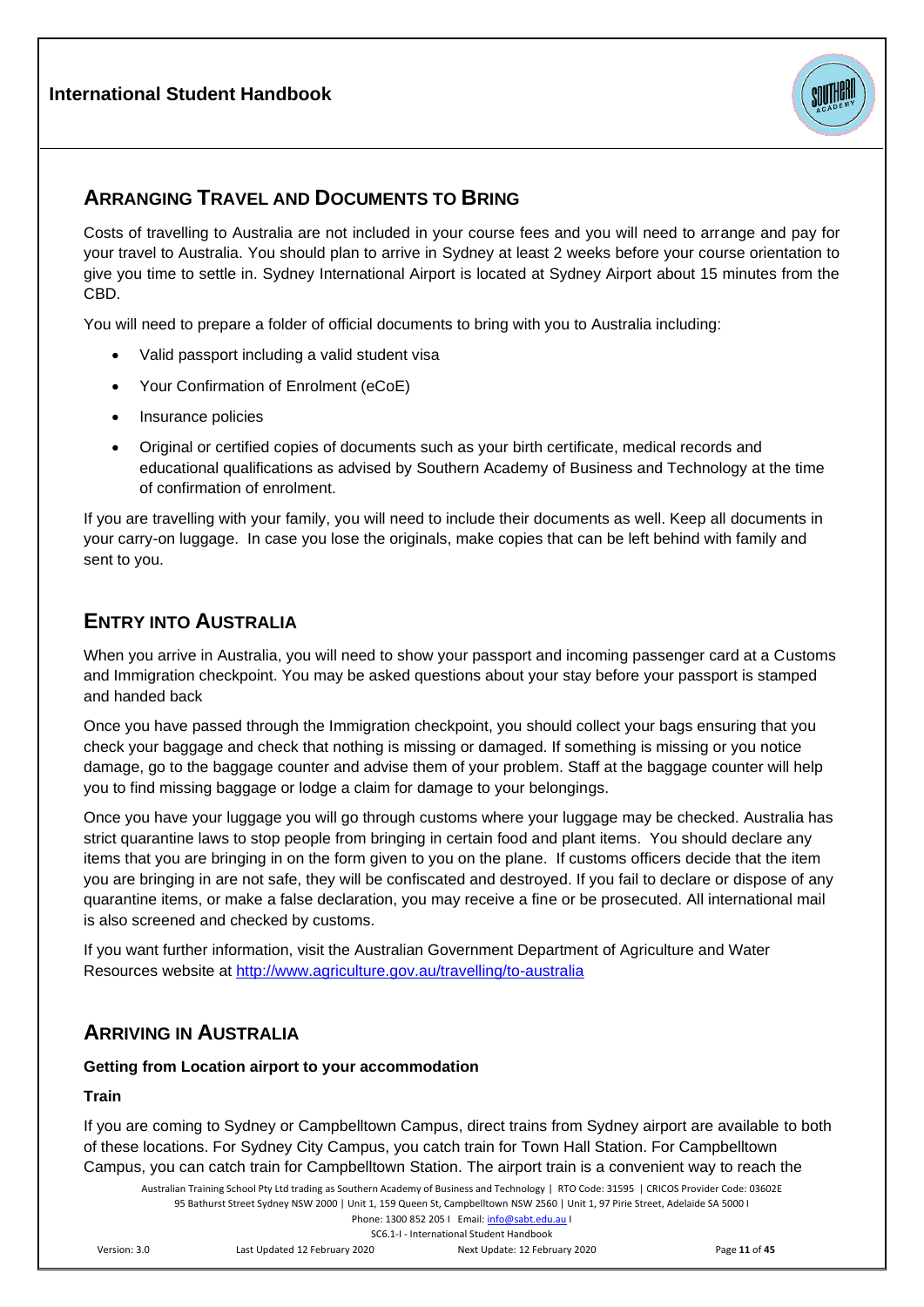

centre of Sydney or Campbelltown. Trains run approximately every 30 minutes and the journey to the city takes only 13 minutes. For Campbelltown, it takes about 40 minutes to get there by train. You require an Opal Card to travel via Sydney's train, bus and ferry system. You can get an Adult or Child/Youth Opal Card from the Airport Train Station. Train Ticket fares and other details are available at [https://www.opal.com.au](https://www.opal.com.au/)

More details are available on:

[https://www.sydneyairport.com.au/airport-guide/arriving/international/transport-options-international#train](https://www.sydneyairport.com.au/airport-guide/arriving/international/transport-options-international#train-transport-options-parking-and-transport)[transport-options-parking-and-transport](https://www.sydneyairport.com.au/airport-guide/arriving/international/transport-options-international#train-transport-options-parking-and-transport)

If you are arriving in Adelaide, you can travel to our Adelaide Campus either by taxi, bus or ube.It is about 20 minutes travel distance in off peak traffic hours. You may ask the airport staff at information desk if you need further information or help.

#### *Taxis*

In Sydney, each terminals has its own sheltered taxi rank with supervisors on hand during peak times to ensure a smooth flow of taxis for travellers.

Taxi Rank Locations, Taxi Fares and few Taxi companies are available on

[https://www.sydneyairport.com.au/airport-guide/arriving/international/transport-options-international#taxi](https://www.sydneyairport.com.au/airport-guide/arriving/international/transport-options-international%2523taxi-andrideshare-transport%20options-international-parking-and-transport)[andrideshare-transport%20options-international-parking-and-transport](https://www.sydneyairport.com.au/airport-guide/arriving/international/transport-options-international%2523taxi-andrideshare-transport%20options-international-parking-and-transport)

The Sydney CBD is about a 30 minutes ride away depending on traffic and will cost about \$70 one-way. For Campbelltown, it may take about 1 hour in off traffic time and may cost about \$100 one-way.

For Adelaide by taxi, you may refer to the link below: <https://www.adelaideairport.com.au/parking-transport/transport-options/taxis/>

It may take approximately half hour by taxi and may cost about \$50 one –way during off traffic time.

#### **Keeping in contact**

Before you leave home, you should provide your family and friends, and your education provider in Australia, with details of your flights to Australia and where you will be staying when you arrive. (Do not change these details without informing them.) Once you have arrived in Australia, you should then let your family and friends know that you have arrived safely. For safety reasons, always let someone know where you are.

#### **Arranging your finances**

The currency of Australia is the Australian Dollar. Ideally, you should change your money into Australian dollars before you arrive but if you haven't you will need to change some as soon as you arrive – you will usually be able to do this at the airport.

Once you have arrived in Australia, you can also change more money into Australian dollars at any bank or currency exchange. Note, however, that banks are not open on the weekend and while airport currency exchanges are generally open, the rate is usually not as good as with a bank.

You should not carry large sums of money with you and it is best to only have the money that you will need for the first few days and then arrange to have the rest of the funds transferred to you in Australia.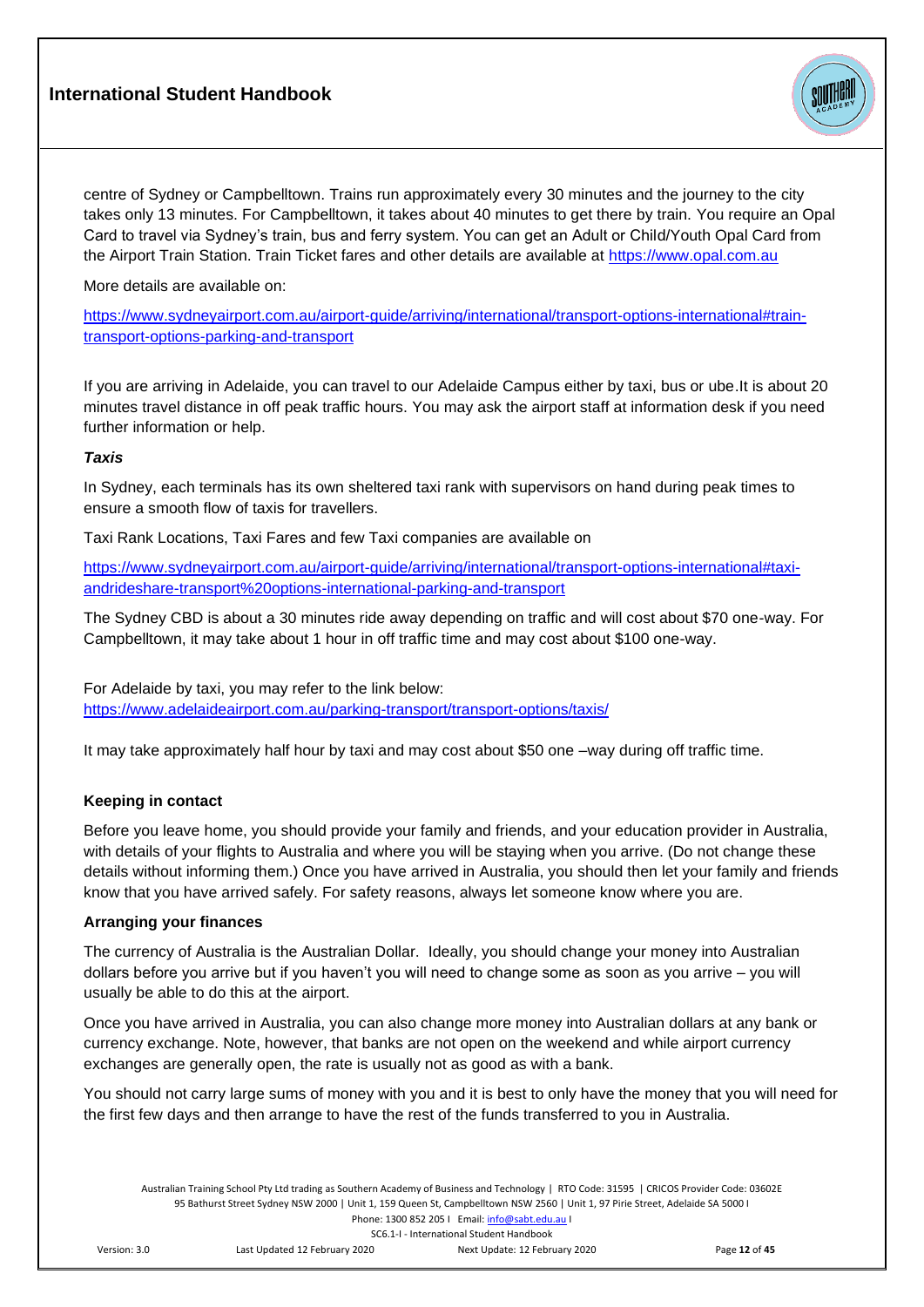The amount you will need to bring with you will depend on whether you have already paid for your accommodation before you arrive. Think about how much money you will need to last you for a couple of weeks.

Find out more about money matters by visiting [http://www.studyinaustralia.gov.au/en/Living-in-](http://www.studyinaustralia.gov.au/en/Living-in-Australia/Money-Matters)[Australia/Money-Matters](http://www.studyinaustralia.gov.au/en/Living-in-Australia/Money-Matters)

## **ACCOMMODATION**

It is best to book temporary accommodation before you arrive and look for long-term accommodation once you get to Australia. Temporary accommodation could be a hotel or hostel. Temporary accommodation can be found through:

<http://www.hostels.com/hostels/sydney/sydney-student-living/73573> <https://www.yha.com.au/hostels/nsw/sydney-surrounds/sydney-central-backpackers-hostel/>

You can also stay with a family in their home. For more information, visit:

- **Oz Homestav**
- [Aussie Families Homestay Care,](http://auzziefamilies.com/)
- [Homestay Network](http://homestaynetwork.com.au/)
- **[Meridian Homestay Services](http://www.meridianhomestay.com/)**
- [Global Experience](http://www.globalexperience.com.au/)
- **[Australian Homestay Network](http://www.homestaynetwork.org/)**

There are a range of long-term accommodation options for international students. For example:

#### *Private rental*

A private rental is where you sign a lease for a whole apartment or house.. The lease will include the rent payable, the bond (a refundable amount once you leave the rental), the length and type of tenancy, and other conditions and rules.

#### *Share house*

A share house is when you share a private rental with friends or housemates. All tenants are listed on the lease and pay their own share of rent and bond.

#### *Boarding or homestay*

Boarding or homestay is when you rent a room in a home, and live with the home owners. This is a private agreement between you and the home owner.

It is important to remember that as an international Student, you have the same renting rights as local residents.

For more information about renting and your rights and responsibilities, visit the NSW Fair Trading web site at:

[http://www.fairtrading.nsw.gov.au/ftw/Tenants\\_and\\_home\\_owners/Renting\\_a\\_home.page](http://www.fairtrading.nsw.gov.au/ftw/Tenants_and_home_owners/Renting_a_home.page)

You may also contact us if you need details or advice on this.

Australian Training School Pty Ltd trading as Southern Academy of Business and Technology | RTO Code: 31595 | CRICOS Provider Code: 03602E 95 Bathurst Street Sydney NSW 2000 | Unit 1, 159 Queen St, Campbelltown NSW 2560 | Unit 1, 97 Pirie Street, Adelaide SA 5000 I Phone: 1300 852 205 | Email[: info@sabt.edu.au](mailto:info@sabt.edu.au) I SC6.1-I - International Student Handbook Version: 3.0 Last Updated 12 February 2020 Next Update: 12 February 2020 Page **13** of **45**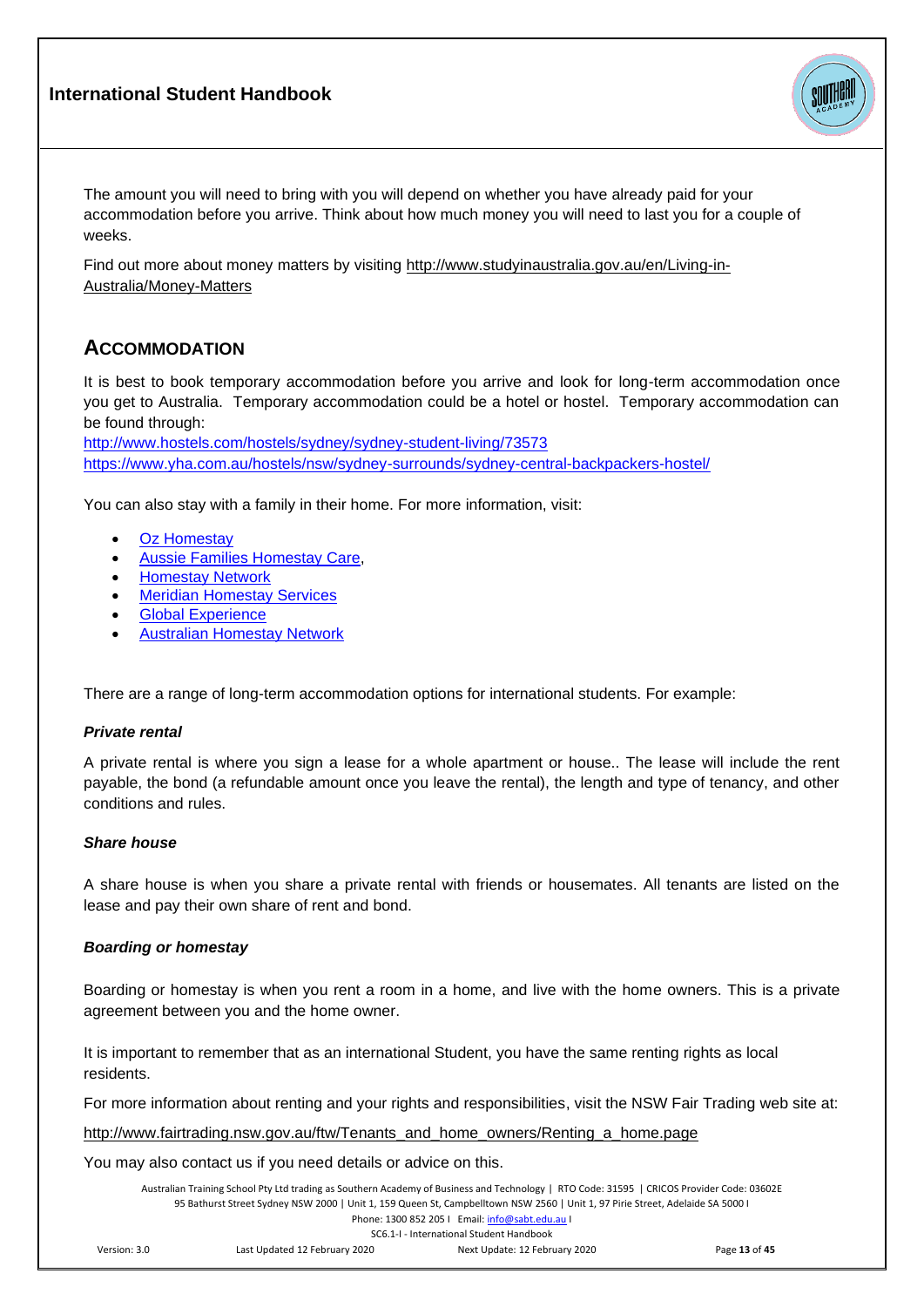

## **BRINGING YOUR FAMILY WITH YOU**

If you intend to bring your family with you, they will also need to have a visa and be covered by health insurance. Family members include your partner (married or de facto) and your children under 18 years of age. You will need to provide proof of your family relationships with official documents including birth certificates and marriage certificates. For more details, visit [www.border.gov.au.](http://www.border.gov.au/)

Where you have dependent children that need to attend childcare or school, you should be aware of the following costs:

Typical childcare costs in Sydney are as follows

- Centre-based childcare \$70-\$192 per day
- Family day care \$7.50-\$16.80 per hour dependent on location and service
- Nannies \$17-\$25 per hour live in \$17-\$35 per hour live out (+agency fee)
- Au pairs (living in your home) \$200-\$300 per week (+agency fee)

Find out more at:

#### [https://www.careforkids.com.au/](https://www.careforkids.com.au/child-care-articles/article/77/how-much-does-child-care-cost)

For school children, current costs range from AUD5200 for 2018 & 2019 year and provide costs for all school years as costs vary depending on the school year.

To find out more about application processes and costs go to:

<http://www.schools.nsw.edu.au/gotoschool/enrolment/index.php>

<http://www.privateschoolsguide.com/NSW-Private-Schools>

## **HEALTH**

#### *Emergencies*

For emergencies such as fire, ambulance or police, phone 000. When you dial 000, you will be asked whether you want fire, ambulance or police and why you want this assistance. You will also be asked for your name and address and telephone number.

Australia police protect people and properties, detect and prevent crime, and preserve peace for everyone. They are not connected to the military or politics. The police can help you feel safe.

#### *Fire*

The fire brigade extinguishes fires, rescues people from fires in cars and buildings, and helps in situations where gas or chemicals become a danger. As soon as a fire starts call 000 no matter how small or large the fire may be.

#### *Ambulance*

Ambulances provide immediate medical attention in an emergency and emergency transportation to hospital. To access an ambulance, call 000.

#### *Medical assistance*

Australian Training School Pty Ltd trading as Southern Academy of Business and Technology | RTO Code: 31595 | CRICOS Provider Code: 03602E 95 Bathurst Street Sydney NSW 2000 | Unit 1, 159 Queen St, Campbelltown NSW 2560 | Unit 1, 97 Pirie Street, Adelaide SA 5000 I Phone: 1300 852 205 | Email[: info@sabt.edu.au](mailto:info@sabt.edu.au) | SC6.1-I - International Student Handbook Version: 3.0 Last Updated 12 February 2020 Next Update: 12 February 2020 Page **14** of **45**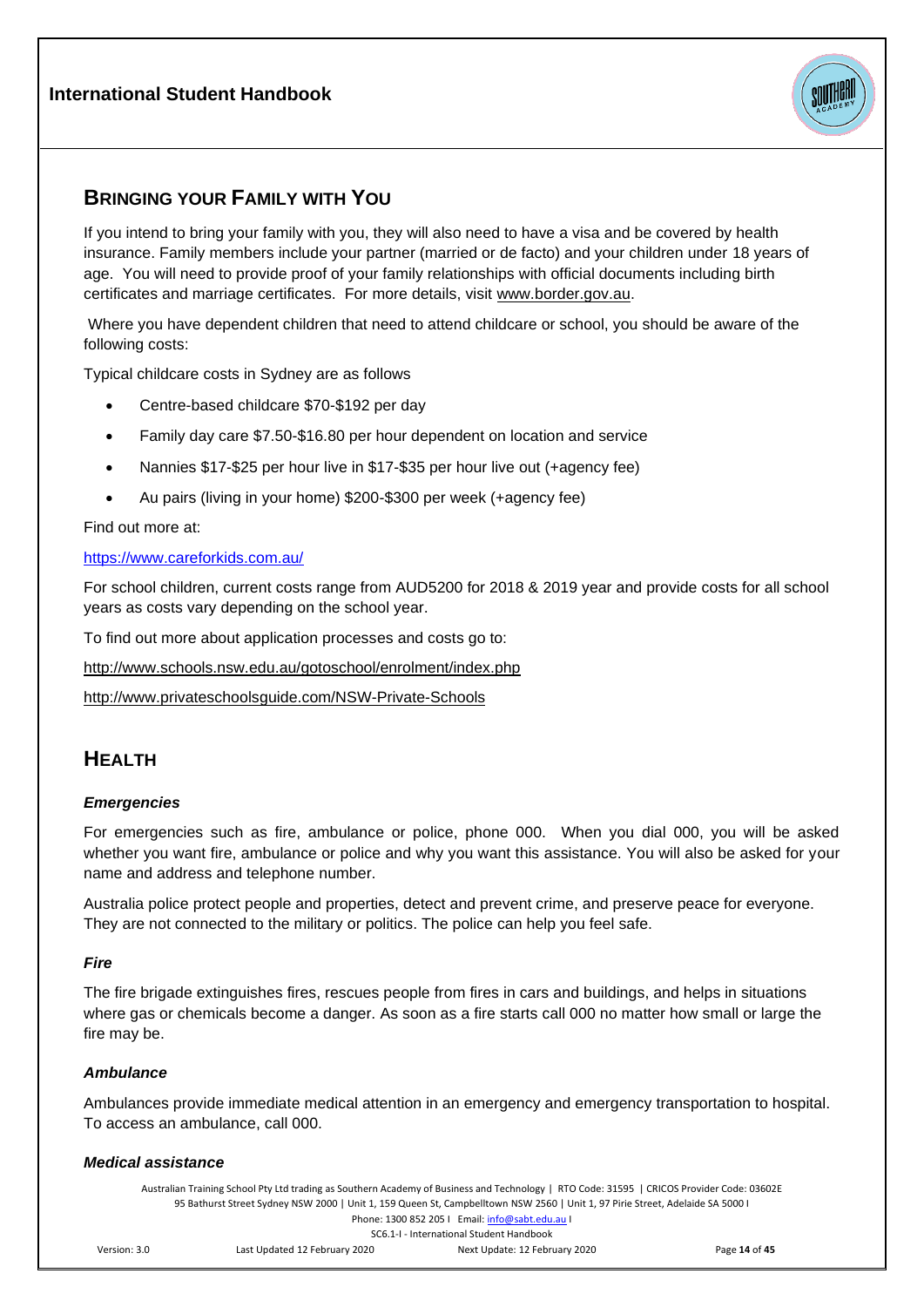

Emergency medical treatment is available 24 hours a day at the emergency or casualty department of a public hospital, or at some medical centres. Public and private hospitals are listed in the White Pages telephone directory under 'Hospitals' and you can also find them by searching on the internet. If you need to go to hospital, remember to bring your health insurance card and any medicines you are currently taking. For anything other than an emergency, seek medical help from a general practitioner (GP) or local medical centre.

#### *Overseas Student Health Cover*

Australia has a special system of health cover for international students called Overseas Student Health Cover (OSHC). You will need to buy OSHC before you come to Australia to cover you from when you arrive. The Department of Immigration and Citizenship requires you to maintain OSHC for the duration of your time on a student visa in Australia.

You can choose to take out OSHC with a provider recommended by us, or with the Australian OSHC provider of your choice. There are five providers of OSHC in Australia. Visit these websites to find detailed information on what they cover and to decide which provider is right for you.

- Australian Health Management OSHC [www.ahmoshc.com](http://www.ahmoshc.com/)
- BUPA Australia [www.overseasstudenthealth.com](http://www.overseasstudenthealth.com/)
- Medibank Private [www.medibank.com.au/Client/StaticPages/OSHCHome.aspx](http://www.medibank.com.au/Client/StaticPages/OSHCHome.aspx)
- OSHC Worldcare [www.oshcworldcare.com.au](http://www.oshcworldcare.com.au/)
- NIB OSHC [www.nib.com.au/home/newtonib/overseasstudents](http://www.nib.com.au/home/newtonib/overseasstudents)

Your OSHC will help you pay for any medical or hospital care you may need while you're studying in Australia, and it will contribute towards the cost of most prescription medicines, and an ambulance in an emergency.

For more information on what your OSHC insurance covers, as well as what to do if you need treatment, refer to the Department of Health and Ageing's (DoHA) [Frequently Asked Questions.](http://www.health.gov.au/internet/main/Publishing.nsf/Content/Overseas+Student+Health+Cover+FAQ-1#oshccover)

OSHC does not cover dental, optical or physiotherapy. If you want to be covered for these treatments you will need to buy additional private health insurance, such as:

- Extra OSHC provided by some OSHC providers:
- International travel insurance; or
- General treatment cover with any Australian private health insurer. You can find a list of these providers and search for the one that suits you best at [www.privatehealth.gov.au](http://www.privatehealth.gov.au/) or [www.iselect.com.au](http://www.iselect.com.au/)

# **LIVING COSTS IN AUSTRALIA**

Migration regulations in Australia require international students to show evidence that they can contribute to the cost of living and studying in Australia. This helps to ensure students are better able to make the most of their studies and have a safe and enjoyable experience in Australia.

While international students are able to supplement their income with money earned through part-time work in Australia, the 'living costs' requirement helps to support the success of students in their studies by ensuring that they don't have to rely on such work to meet all their expenses.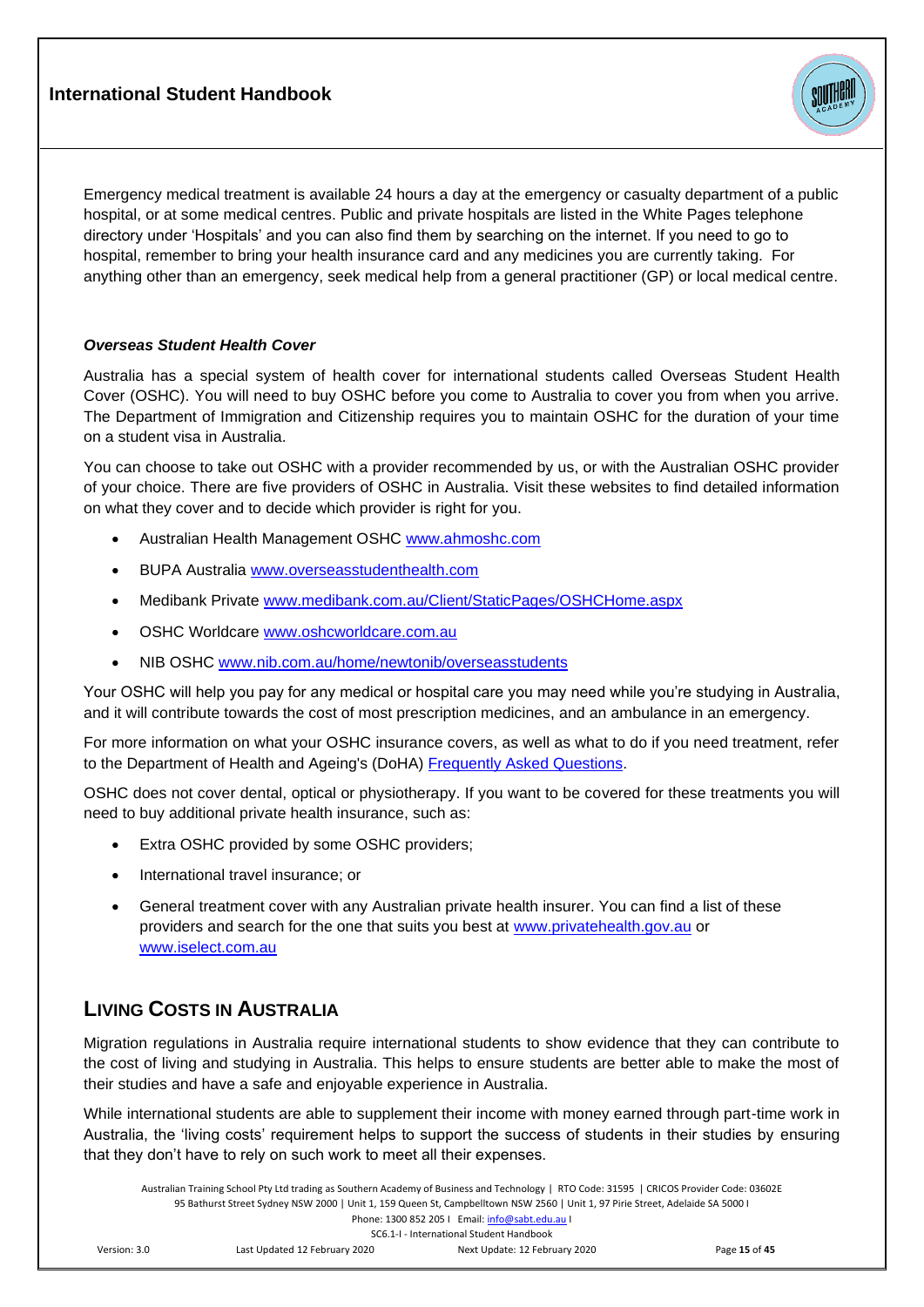

Students must demonstrate that the funds they are relying upon to meet the costs of studying in Australia will be genuinely available to them during their stay in Australia.

The following web site includes information about average living costs in Australia:

<https://www.studyinaustralia.gov.au/english/live-in-australia/living-costs>

Carefully review the information at the web site link noting that the figures provided are average only and that costs can vary significantly depending on where you live in Australia. You should be prepared in case your living costs are greater than the indicated figures.

## **BUDGETING**

Once you've settled in, you should ideally work out a budget that covers costs including clothing, food, accommodation, transport and entertainment, travel costs and child care, if applicable.

Costs associated with living in Australia are included at:

<https://www.studyinaustralia.gov.au/english/live-in-australia/living-costs>

It is important to be aware of how much money you spend and where you are spending it. Sticking to a budget will ensure you are on top of where your money goes.

Read more about budgeting at [www.understandingmoney.gov.au](http://www.understandingmoney.gov.au/)

# **WORKING IN AUSTRALIA**

Most student visa holder can work up to 40 hours a fortnight during term time and as many hours as you like during holidays. Before you undertake any paid work you need to make sure your visa allows you to work. Find out more at the<https://www.homeaffairs.gov.au/trav/stud>

You should also visit the following website to find out more about working in Australia, including your employment rights and conditions.

<https://www.studyinaustralia.gov.au/english/live-in-australia/working>

If you require any further information about your workplace rights and obligations, for example, resolving a workplace dispute, visit the Fair Work Ombudsman site at [www.fairwork.gov.au](http://www.fairwork.gov.au/)

# **YOUR SAFETY**

Australia is a safe country. However, it's always best to take precautions. Read the information at the following web site about personal safety tips:

<https://www.studyinaustralia.gov.au/english/live-in-australia/health-and-safety/personal>

You should also review the section in this Handbook about health and safety and remember to listen carefully to all of the information provided to you at your orientation.

Australian Training School Pty Ltd trading as Southern Academy of Business and Technology | RTO Code: 31595 | CRICOS Provider Code: 03602E 95 Bathurst Street Sydney NSW 2000 | Unit 1, 159 Queen St, Campbelltown NSW 2560 | Unit 1, 97 Pirie Street, Adelaide SA 5000 I Phone: 1300 852 205 | Email[: info@sabt.edu.au](mailto:info@sabt.edu.au) | SC6.1-I - International Student Handbook Version: 3.0 Last Updated 12 February 2020 Next Update: 12 February 2020 Page **16** of **45**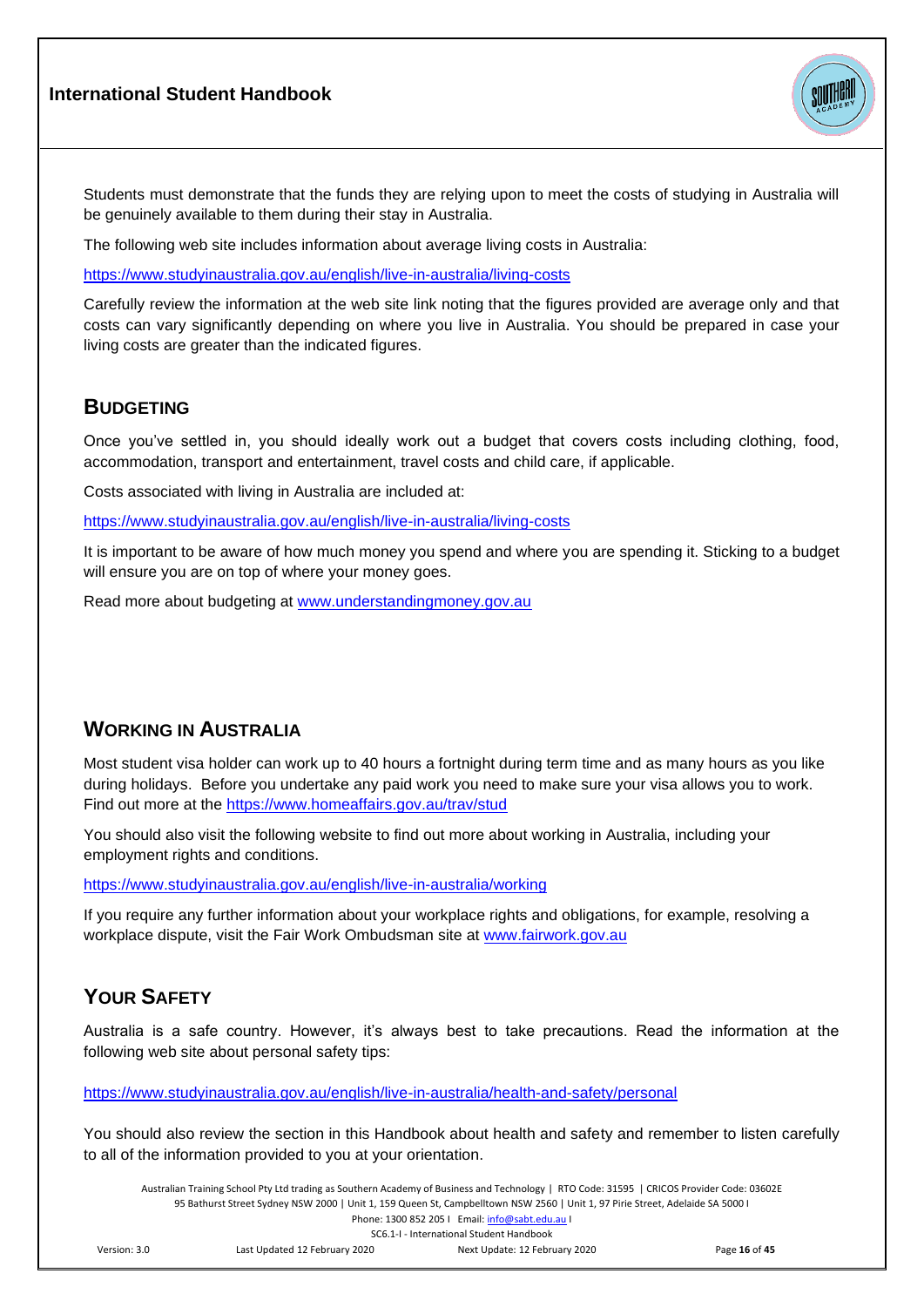

If an incident occurs that has a significant impact on your well-being, please speak to us immediately at the contact numbers provided. An incident may be both physical and psychological.

## **SHOPPING**

All Australian major town centres and capital cities shopping facilities with opening hours generally 9.00am to 5.30pm seven days a week, with late night shopping until 9.00pm on Thursdays or Fridays. Some supermarkets are open 24 hours a day seven days a week.

Mainstream grocery stores in Australia include Coles, Woolworths, Foodworks, IGA and Aldi. Major department stores in Australia include Myer and David Jones, Big W, Kmart and Target.

# **CLOTHING**

While there are no set rules on clothing in Australia, however many workplaces, restaurants, clubs and bars have a dress code. Australian people generally dress in modern clothing influenced by personal taste, status, place of work, lifestyle and location.

The cost of clothing in Australia can vary. There are a number of quality variety stores such as K-Mart and Big W where you can find low cost clothing and shoes of all varieties. Department and specialty stores such as Myer and David Jones carry more expensive higher end clothing labels.

For more information about the cost of living, visit the Study in Australia website at:

<http://www.studyinaustralia.gov.au/global/live-in-australia/living-costs>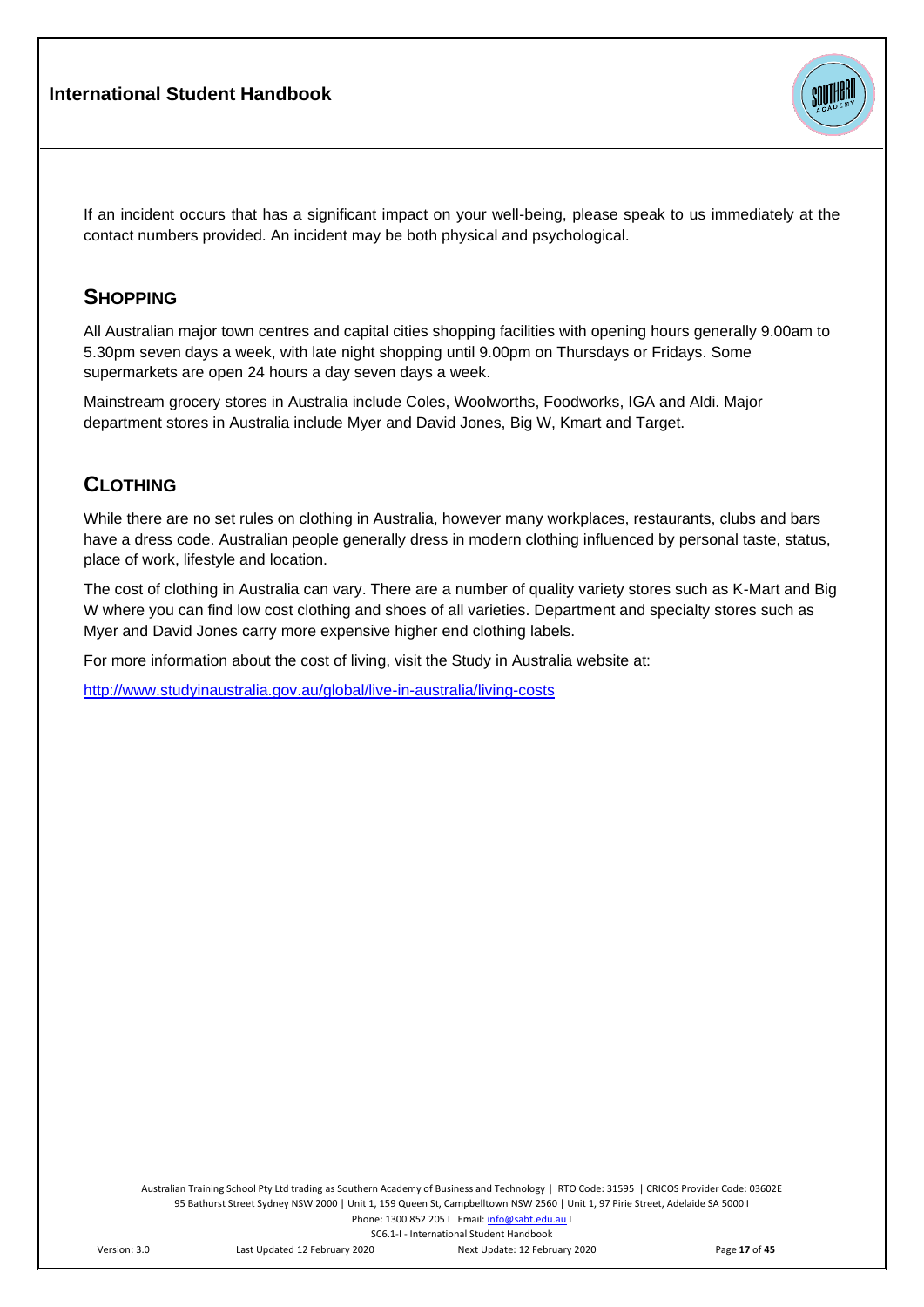

## **COURSE INDUCTION**

At the start of your course will be provided with an orientation. This will be on the first day of your course and will usually last about 2 hours.

The orientation will provide you with specific details about your course requirements, important dates and will be an opportunity to meet your trainer and the other students in your course.

As an international student you will also be provided with information on:

- details of internal and external support services available to assist in the transition into life and study in Australia. Such services include welfare services, accommodation services, academic and career advice, IT support, and student learning assistance, English language support and social inclusion activities.
- legal, emergency and health services
- information on health and safety, including seeking assistance for and report an incident that impacts significantly on your well-being, including critical incidents (see also the section in this handbook on health and safety and critical incidents)
- facilities and resources, including the local library
- facilities and resources
- organisational policies and procedures including course progress, attendance monitoring, deferral, suspension and cancellation, course transfer and complaints and appeals.
- student visa conditions relating to course progress and attendance.
- Information about employment rights.

The orientation will also provide you with important information about health and safety requirements including emergency evacuation procedures, critical incidents and incident reporting (see section in this handbook on health and safety), as well as a range of other important matters relating to your rights and responsibilities as a student.

The orientation also provides an opportunity for you to ask any questions you might have about studying with us. During this orientation, we also make sure that we have all the required forms and paperwork filled in.

General housekeeping arrangements are also discussed as stated in the section below.

Australian Training School Pty Ltd trading as Southern Academy of Business and Technology | RTO Code: 31595 | CRICOS Provider Code: 03602E 95 Bathurst Street Sydney NSW 2000 | Unit 1, 159 Queen St, Campbelltown NSW 2560 | Unit 1, 97 Pirie Street, Adelaide SA 5000 I Phone: 1300 852 205 | Email[: info@sabt.edu.au](mailto:info@sabt.edu.au) I SC6.1-I - International Student Handbook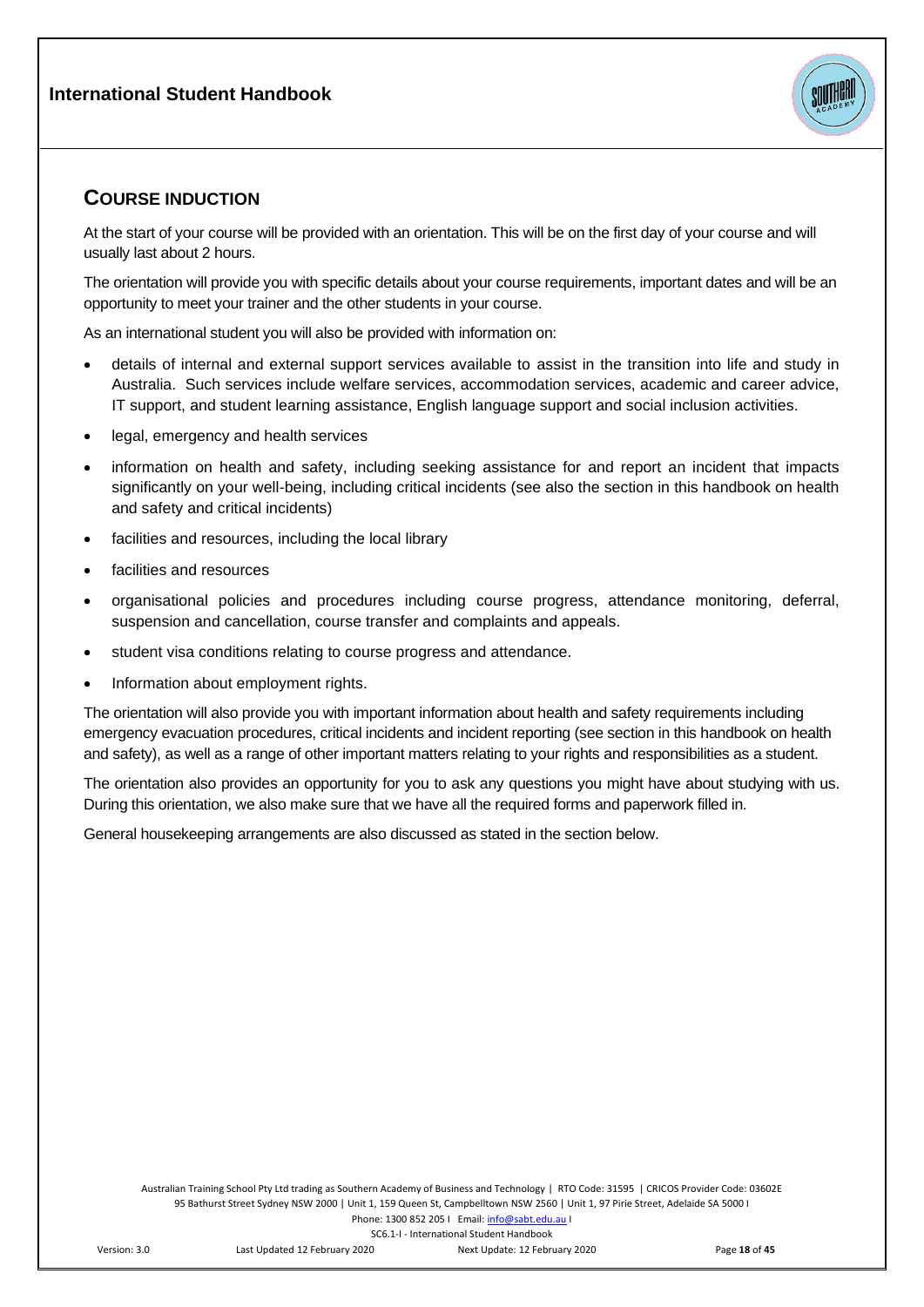

## **COURSE EXPECTATIONS AND REQUIREMENTS**

The training and assessment offered by Southern Academy of Business and Technology focuses on providing you with knowledge and skills required to the standard of performance required in the workplace. This is known as competency based training and assessment. Each of the components of your course is a "unit of competency". You may either be studying one or a few units of competency or a set of units that make up a total qualification. Each unit of competency is linked to specific skills and knowledge required in the workplace.

Our course outlines include the details of how we deliver the training to you as well as the assessment methods that will be used to assess whether you have reached the required standard of performance. Generally, our courses may involve classes, homework and online learning.

Assessment methods vary from course to course but usually include written questions, projects, written assignments, and practical observations.

## **ATTENDANCE AND HOMEWORK REQUIREMENTS**

It is an expectation that you attend every class so as to not fall behind. You must maintain satisfactory attendance (as a minimum 80%).

There will also be an expectation that you complete a certain amount of homework each week in order to finish learning and assessment tasks required for completion of your course. Your trainer will guide you on what to do during this time and how much is expected.

## **ASSESSMENT ARRANGEMENTS**

At the beginning of each unit or cluster, your assessor will go through the arrangements for assessment with you and you will be given all the details about the assessment requirements.

At this time, you will:

- Be provided with detailed assessment instructions for each task/requirement which includes the criteria that you'll be assessed against.
- Be informed of relevant due dates or timing of assessments to be conducted

Your assessor will go through all of the arrangements with you and you can ask them any questions you have.

#### **Submitting your assessments**

You must submit written assessment tasks with a completed and Assessment Task Cover Sheet through SABT's learning management system. The system requires you to make a declaration that the work is your own.

Written work will be marked by the assessor within 30 days of receipt. Your assessor will provide you with feedback and confirm the outcome of the task on the Task Cover Sheet through the learning management system.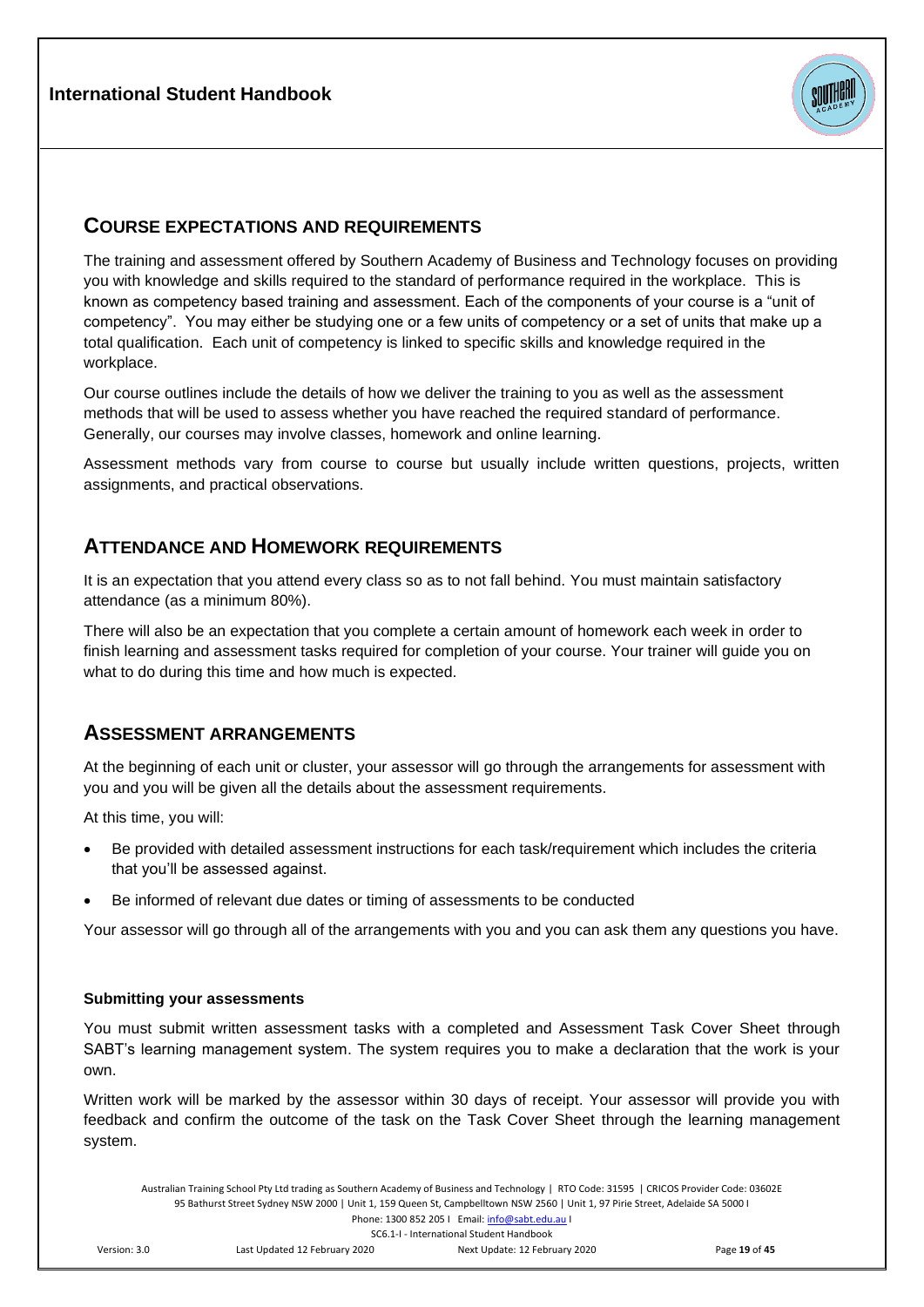

#### **Assessment outcomes**

Each assessment task will be given an outcome of either Satisfactory (S) or Not Satisfactory (NS). Students must complete all tasks for a unit satisfactorily to achieve an overall outcome of Competent (C) for the unit. If one or more of the tasks are assessed as Not Satisfactory, they will be given an outcome for the unit of Competency Not Achieved (CNA). The student can have a total of 2 attempts to complete each task and achieve a 'Satisfactory' outcome (noting that the second attempt is chargeable as per the fees and refunds policy). The student will be advised of the timeframe for resubmission (usually within 2 weeks) and advised what they must include in their re-submission (usually the whole task again).

If, after the second attempt, the student is still assessed as Not Satisfactory for a task, they will need to reenrol in the unit.

#### **Reasonable adjustment in assessment**

Some students may need modifications to assessments due to disability, illness or special considerations this is called reasonable adjustment.

Reasonable adjustment can involve:

- Making training/teaching and assessment resources and methods more accessible e.g. providing learner workbooks in an audio format or on different colored paper.
- Adapting physical facilities, environment and/or equipment e.g. setting up hearing loops.
- Making changes to the assessment arrangements e.g. more time allowed for assessments.
- Making changes to the way evidence for assessment is gathered e.g. written questions asked orally

Please speak to your assessor/teacher if you think that you may need an adjustment made. Note these adjustments are made at the discretion of your assessor based on your identified needs.

#### **Appealing assessment decisions**

If you do not agree with any assessment decision, you can lodge an assessment appeal. Please refer to the Complaints and Appeals section in this handbook for information about how to lodge an appeal.

#### **STUDENT PLAGIARISM, CHEATING AND COLLUSION**

Southern Academy of Business and Technology has a no tolerance policy for plagiarism, cheating and collusion. Students are expected to act with integrity at all times and only submit work that is their own or that has been appropriately referenced and includes acknowledgements of all resource materials used in the preparing the work.

When you submit your assessments, you will be required to sign a declaration that the work provided is your own and that you have not cheated or plagiarised the work or colluded with any other student/s.

If you are found to have plagiarised, cheated or colluded, you will be given an opportunity to respond to the allegations. If you are found to have plagiarised, cheated or colluded, we will be required to take disciplinary action which is likely to require you to complete the assessment again.

# **FEES AND REFUNDS**

Australian Training School Pty Ltd trading as Southern Academy of Business and Technology | RTO Code: 31595 | CRICOS Provider Code: 03602E 95 Bathurst Street Sydney NSW 2000 | Unit 1, 159 Queen St, Campbelltown NSW 2560 | Unit 1, 97 Pirie Street, Adelaide SA 5000 I Phone: 1300 852 205 | Email[: info@sabt.edu.au](mailto:info@sabt.edu.au) | SC6.1-I - International Student Handbook Version: 3.0 Last Updated 12 February 2020 Next Update: 12 February 2020 Page **20** of **45**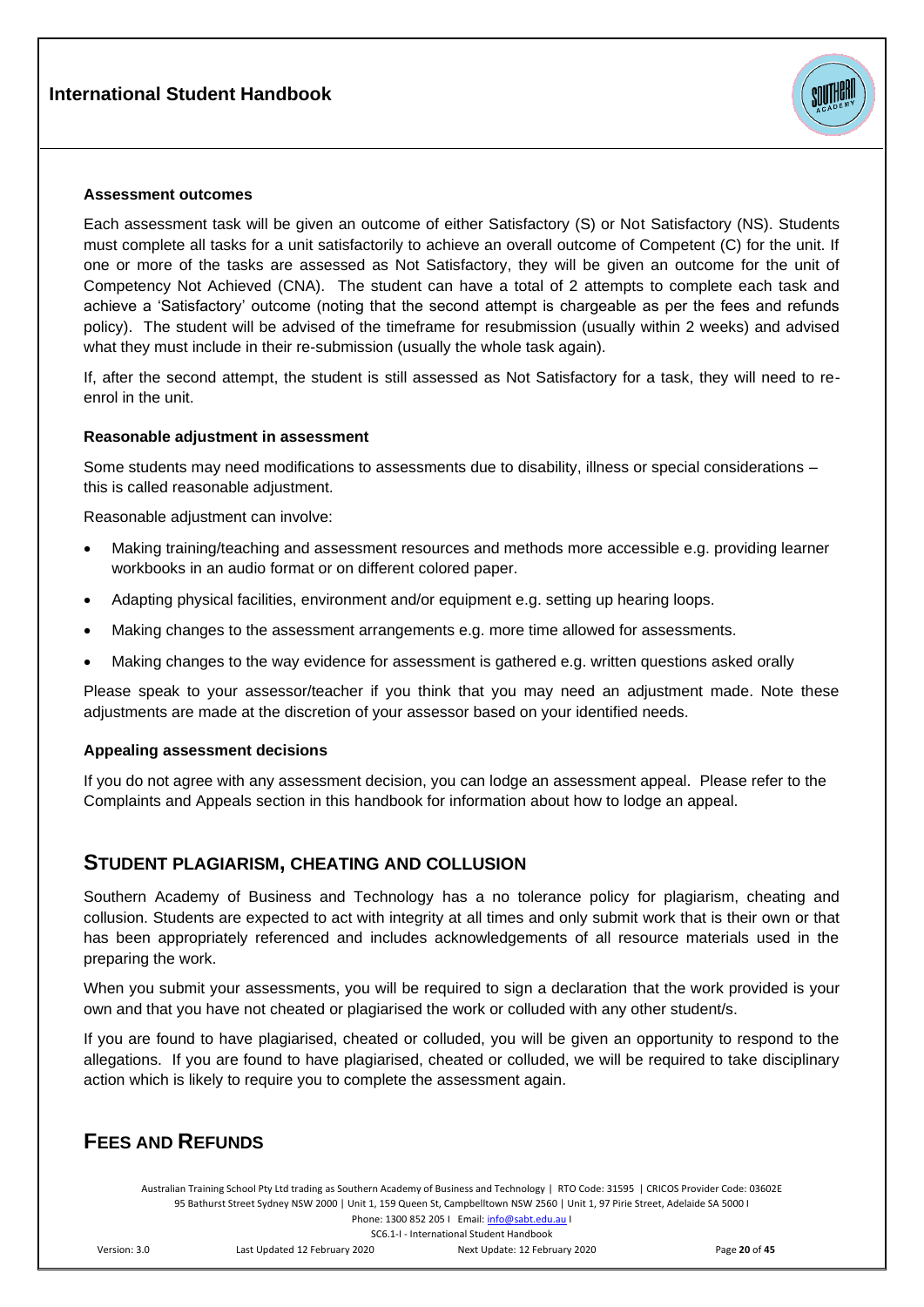

#### **Protection of fees paid in advance**

Southern Academy of Business and Technology protects the fees that are paid in advance. For international student fee protection is ensured as follows:

- Southern Academy of Business and Technology does not require international students to pay more than 50% of course fees prior to course commencement. However, Australian Training School provides students with the opportunity to pay more than 50% of their tuition fees prior to course commencement if they wish. Where a student chooses not to pay more than 50% upfront, the remaining amount will be collected according to an agreed payment schedule. Note, however, that where a course is less than 25 weeks, Southern Academy of Business and Technology will require students to pay the full cost of the course prior to course commencement.
- Southern Academy of Business and Technology pays into the Tuition Protection Service (TPS) provided by the Australian Government.

In the event that Southern Academy of Business and Technology is unable to deliver a course a student has paid for and does not meet the obligation to either offer a student an alternative course or pay a student a refund of the unspent prepaid tuition fees, the TPS will assist students in finding an alternative course or to get a refund if a suitable alternative is not found.

#### **Fees and refund information**

Fee information relevant to a course is outlined in detail on the Student Agreement and summarised on the Course Outline as well as on our website. In compliance with Clause 5.3 of the Standards, detailed fee information is provided prior to enrolment or commencement of training, whichever is first.

For international students, fee information is always provided prior to enrolment as per the requirements of the National Code 2018. Fee information provided to domestic and international students includes:

- − All course fees, including both tuition fees and non-tuition fees and the period to which these fees apply
- − Any additional charges that may apply and the circumstances in which they apply
- The potential for changes to fees over the duration of the course
- Payment options (including that international students may choose to pay more than 50% tuition fees before their course commences)
- The Student Agreement and this International Student Handbook which are provided prior to enrolment, includes this Fees and Refunds Policy and Procedure and informs the student of their consumer rights. Students are required to sign the Student Agreement in acknowledgement of the terms and conditions of the enrolment and this policy.
- Southern Academy of Business and Technology does not use direct approach marketing or tele-sales and therefore no cooling-off period applies to its courses.

#### **Inclusions in course fees**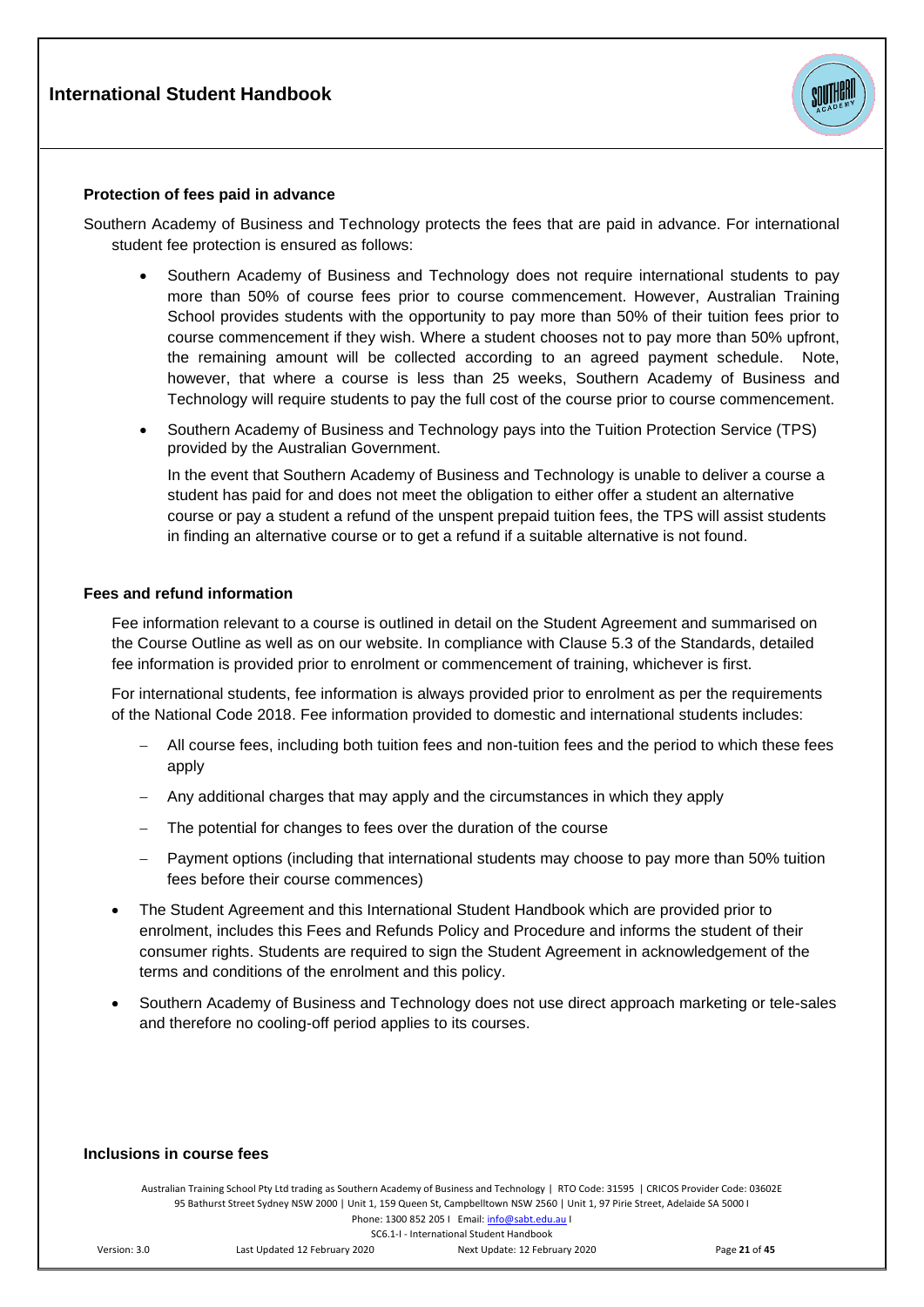

Unless otherwise specified, course fees include all the training and assessment required for students to achieve the qualification or course in which they are enrolling. Course fees will clearly itemise tuition, as well as non-tuition fees.

- Material Fee as part of the course fee will cover your learning resources provided through our learning management system. You will need buy your own laptop as specified in the course information available at [www.sabt.edu.au.](http://www.sabt.edu.au/) . Any optional textbooks and materials that may be recommended but not required for a course, are not included in course fees and will be an additional cost should the student wish to purchase such materials.
- Course fees include the issuance of a testamur and record of results and/or statement of attainment. For additional copies or re-issuing of any of these documents an additional fee is applicable. This fee is currently \$80 per request.
- Course fees do not include Overseas Student Heath Cover or optional extras such as airport pick ups. These fees are at an additional cost as outlined under additional fees and charges.

#### **Late payments**

Students who are experiencing difficulty in paying their fees are invited to call our office to make alternative arrangements for payment during their period of difficulty. \$200 late fee per week will be applied where any fees were not paid on the due date. Maximum of \$400 of late fee will be applied in case of non-payment of fees for each instances.

International students who do not pay their fees will be reported to DET via PRISMS under student default.

#### **Refunds**

All course fees, include a non-refundable deposit / enrolment fee which is outlined on the Course Outline. The deposit is non-refundable except in the unlikely situation where Southern Academy of Business and Technology is required to cancel a course due to insufficient numbers or for other unforeseen circumstances. In this case, students will receive a full refund of their deposit.

Students who withdraw from a course and wish to seek a refund or have the amount they owe on their fees reduced, must apply to Southern Academy of Business and Techology in writing, outlining the details and reason for their request. Students who have not completed a withdrawal form are not eligible for consideration of a refund or reduction in fees.

#### **Refunds – international students**

For international students, eligibility for a refund will be assessed as follows:

- All course fees for international students include a non-refundable enrolment fee which is detailed on the Course Outline and Student Agreement. The deposit is non-refundable, except in the circumstances detailed below.
	- − A full refund of any fees paid (including the deposit) will apply if Southern Academy of Business and Technology is required to cancel a course before it commences due to insufficient numbers or for other unforeseen circumstances.

Australian Training School Pty Ltd trading as Southern Academy of Business and Technology | RTO Code: 31595 | CRICOS Provider Code: 03602E 95 Bathurst Street Sydney NSW 2000 | Unit 1, 159 Queen St, Campbelltown NSW 2560 | Unit 1, 97 Pirie Street, Adelaide SA 5000 I Phone: 1300 852 205 | Email[: info@sabt.edu.au](mailto:info@sabt.edu.au) | SC6.1-I - International Student Handbook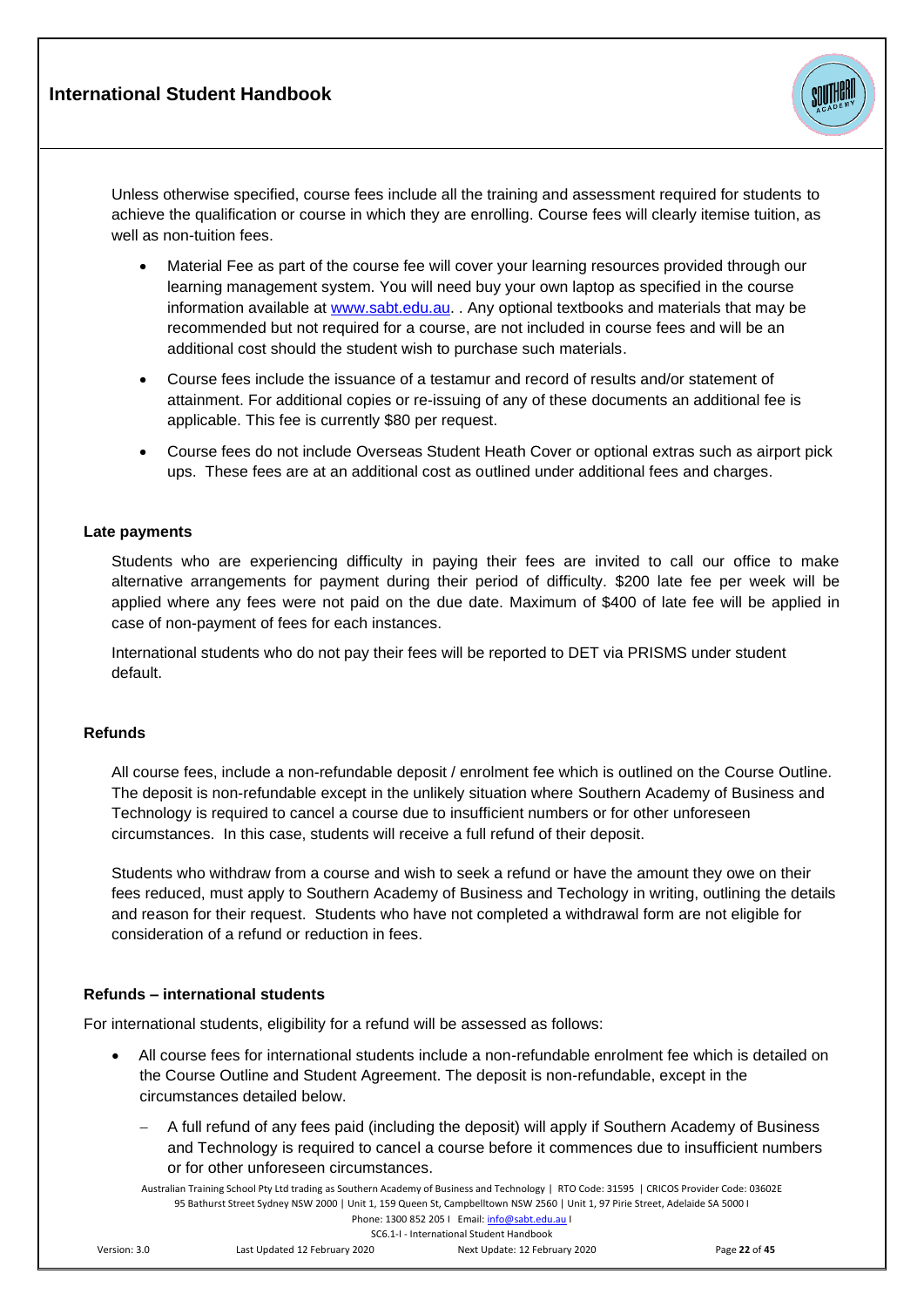

#### • **Circumstances in which a refund will be paid – FULL REFUNDS APPLY**

A full refund of any course fees paid will be provided to students in any of the following circumstances:

- Where a course does not start on the starting date outlined in the Letter of Offer
- − If a student cannot commence the course because of illness, disability or where there is death of a close family member of the student (parent, sibling, spouse or child).
- − At the discretion of Southern Academy of Business and Technology's CEO or approved representative, when other special or extenuating circumstances have prevented the student from commencing their studies including political, civil or natural events.
- If an offer of a place is withdrawn by Southern Academy of Business and Technology and this is not due to incorrect or incomplete information being provided by the student.

#### • **Refund process for full refunds**

− In any of the above situations, Southern Academy of Business and Technology will automatically conduct a refund assessment of all affected students and issue the refunds due accordingly. In these cases, there is no need for a student to make an individual application for a refund. Refunds will be issued within 28 business days.

#### • **Circumstances in which a partial refunds will be paid – PARTIAL REFUND**

- Partial refunds will be paid in the event of provider default. The refund will be calculated from the day of the default as per section 7 of the Education Services for Overseas Students (Calculation of Refund) Specification 2014.
- − Partial refunds will also be provided in the same manner as for provider default (as above) where Southern Academy of Business and Technology fails to enter into a written agreement with a student or the Student Agreement is not compliant with the requirements of the ESOS Act or the National Code.
- − If an offshore international student is refused a visa (student default) before commencing their course, Southern Academy of Business and Technology will refund the total amount of all course fees (tuition and any non-tuition fees) received for the course less whichever is the lower amount of 5% of the total amount of the fees (tuition and non-tuition) or the sum of \$500.
- − If an international student is refused a visa (student default) but has already commenced their course, non-tuition fees will not be refunded. However, tuition fees will be refunded from the day of the student default as per Section 7 of the Education Services for Overseas Students (Calculation of Refund) Specification 2014.
- − If a student has supplied incorrect or incomplete information and as a result Southern Academy of Business and Technology withdraws the offer prior to commencement of the course, the student will be eligible to receive a refund of all course fees paid less a 50% administration fee.
- Where a student has not met the conditions included in the letter of offer and withdraws  $0 -$ 28 days before course commencement, the deposit paid will be refunded less a 50 % administration fee.

Australian Training School Pty Ltd trading as Southern Academy of Business and Technology | RTO Code: 31595 | CRICOS Provider Code: 03602E 95 Bathurst Street Sydney NSW 2000 | Unit 1, 159 Queen St, Campbelltown NSW 2560 | Unit 1, 97 Pirie Street, Adelaide SA 5000 I Phone: 1300 852 205 | Email[: info@sabt.edu.au](mailto:info@sabt.edu.au) | SC6.1-I - International Student Handbook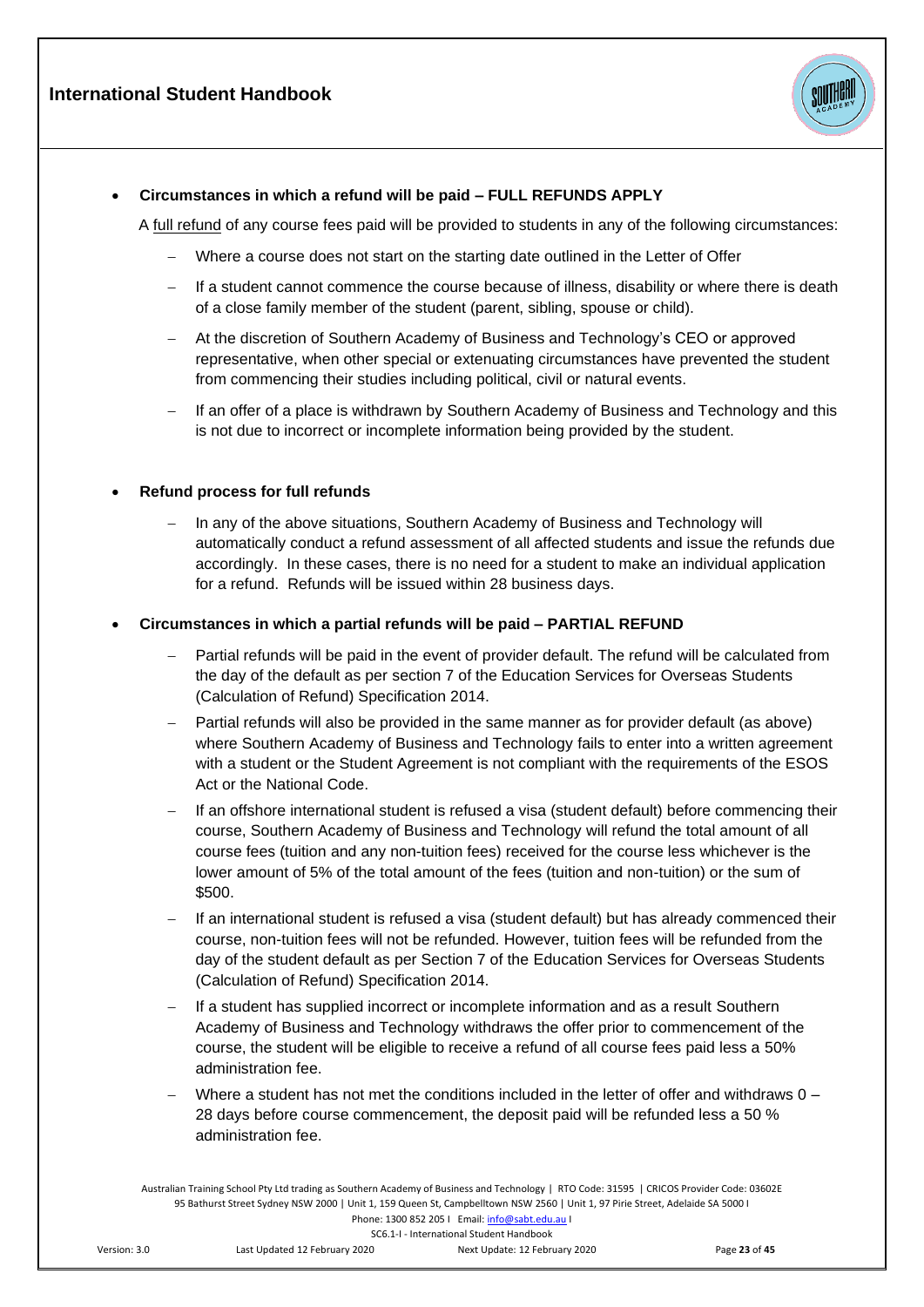

- Where a student withdraws from a course  $0 28$  days before the course commencement, except for the reasons set out circumstances for full refunds, 80% of the deposit paid will be refunded.
- If a student withdraws or defers their course after the course has started and they have paid for units/clusters/modules that have not been commenced. This will be calculated on a per unit or cluster cost calculated as the course fee less administration fees of 50%, less textbook fees divided by the total number of units or clusters or modules in the course.

#### • **Refund process for partial refunds**

- Students who withdraw from a course may seek a refund or a reduction in fees owing by making an application for a refund in writing using the Application for Refund Form. The application must include the details and reason for the request. Students who have not completed a Withdrawal Form are not eligible for consideration of a refund or reduction in fees.
- The refund assessment will be based on reviewing the services provided to the student and the costs incurred by Southern Academy of Business and Technology to provide those services.
- The outcome of the refund assessment will be provided in writing to the student's registered address within 28 business days, outlining the decision and reasons for the decision along with any applicable refund or adjustment note. Refund decisions can be appealed following our Complaints and Appeals Policy and Procedure.
- A student not achieving the qualification or unit/s in which they enrolled due to exhausting their attempts at assessment, does not entitle the student to a refund.

#### • **Circumstances in which a refund will not be paid – NO REFUND**

- A student is not entitled to a refund in the following circumstances:
	- o Where a student is refused a visa and the reason for the refusal was because the student did not start the course at the location on the agreed starting day or the student withdrew from the course at that location or the student did not pay the fees due.
	- o Where Southern Academy of Business and Technology terminates the student's enrolment because of a failure to comply with Southern Academy of Business and Technology policies, misbehaviour or unsatisfactory course progress.

#### **Outcomes of refund decisions**

Southern Academy of Business and Technology will provide the outcome of the refund assessment in writing to the student's registered address, outlining the decision and reasons for the decision along with any applicable refund or adjustment notice.

Students will be advised that they may appeal the refund assessment following Southern Academy of Business and Technology's Complaints and Appeals Policy and Procedure.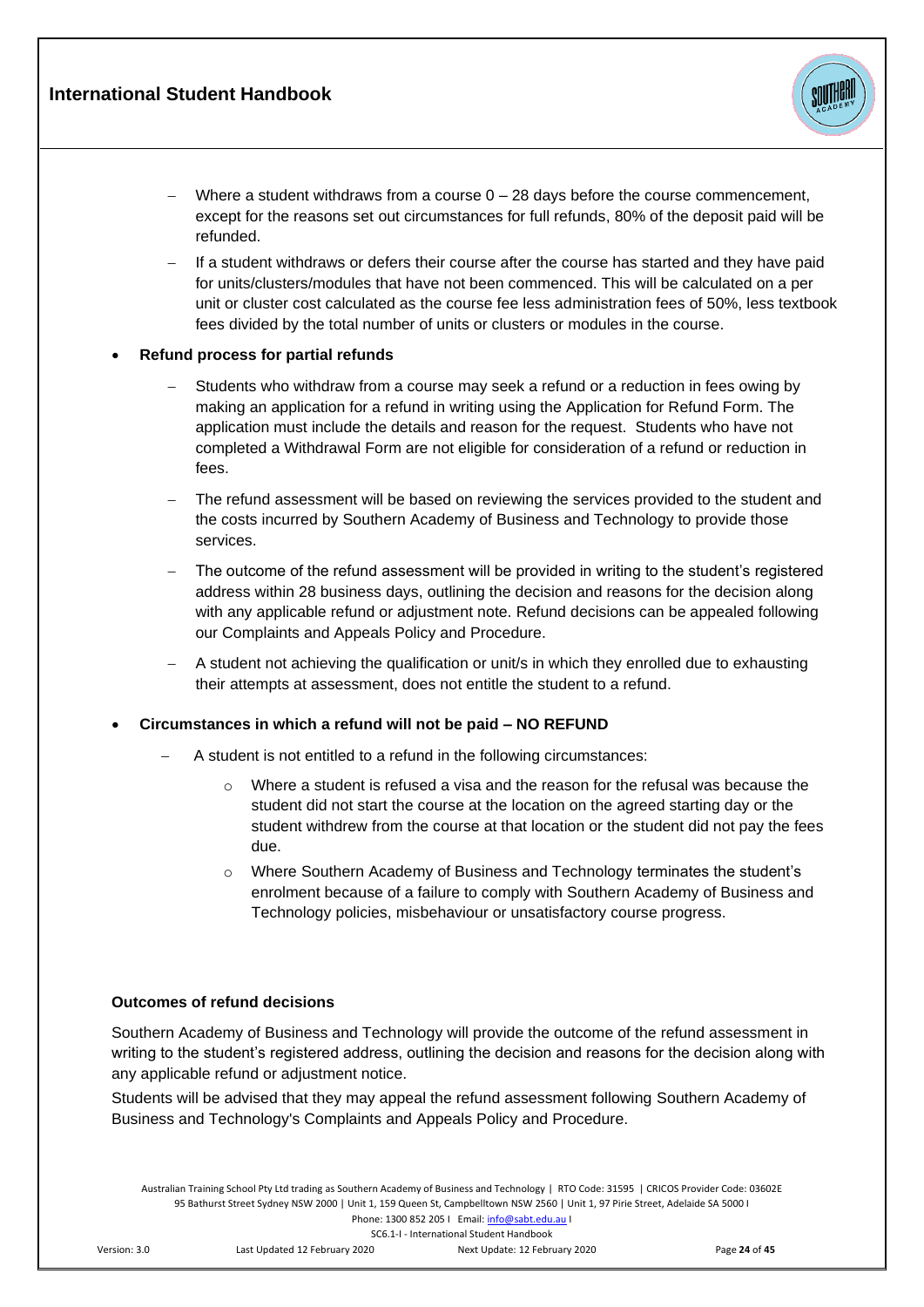

#### **Additional Fees and Charges**

Southern Academy of Business and Technology has the following of additional charges/ Details are found in the written agreement that you signed at the commencement of your course.

| <b>Fee Name</b>                                                                                                                                                                                                                                         | <b>Description</b>                                                    | <b>Refundable</b> |
|---------------------------------------------------------------------------------------------------------------------------------------------------------------------------------------------------------------------------------------------------------|-----------------------------------------------------------------------|-------------------|
| <b>Enrolment Fee</b><br>The fee is required to confirm a student's entry to Southern English College and<br>must be paid upon application. Enrolment fee is non-refundable and non-<br>transferrable                                                    | \$200                                                                 | Non-Refundable    |
| <b>Material Fees</b>                                                                                                                                                                                                                                    | \$300                                                                 | Refundable        |
| <b>Deferral Fee</b><br>The fee is payable at the time of applying for deferral                                                                                                                                                                          | \$100                                                                 | Non-Refundable    |
| <b>Extension Fee</b><br>The fee is payable at the time of applying for extension                                                                                                                                                                        | \$100                                                                 | Non-Refundable    |
| <b>Re-enrolment Fee</b><br>The fee is payable at the time of re-enrolment                                                                                                                                                                               | \$100                                                                 | Non-Refundable    |
| Re-issuing of testamur and statements of results<br>All course fees include the cost for issuing of one copy of the course certificate<br>and record of results. This fee applies to each additional copy of a certificate<br>and/or record of results. | \$80                                                                  | Non-Refundable    |
| <b>Replacement textbooks</b><br>The first copy of required text books and learning materials are included in<br>course fees                                                                                                                             | On request                                                            | Non-Refundable    |
| <b>Surcharges for credit card payments</b><br>The surcharges are applied to each transaction using credit cards                                                                                                                                         | Visa and<br>Master Card:<br>1.5% Amex:<br>3.0%                        | Non-Refundable    |
| <b>Recognition of Prior Learning</b>                                                                                                                                                                                                                    | \$200.00 per<br>unit                                                  | Non-Refundable    |
| <b>Reassessment of unit</b>                                                                                                                                                                                                                             | \$100. per unit                                                       | Non-Refundable    |
| <b>Reissue of Photo Id Card</b>                                                                                                                                                                                                                         | \$50                                                                  | Non-Refundable    |
| <b>Overdue Tuition Fee.</b><br>5 working Days                                                                                                                                                                                                           | \$200                                                                 | Non-Refundable    |
| <b>Overdue Tuition Fee.</b><br>More than 5 working days                                                                                                                                                                                                 | \$200 (another<br>\$200 on top of<br>the above<br>mentioned<br>\$200) | Non-Refundable    |

# **CREDITS**

Australian Training School Pty Ltd trading as Southern Academy of Business and Technology | RTO Code: 31595 | CRICOS Provider Code: 03602E 95 Bathurst Street Sydney NSW 2000 | Unit 1, 159 Queen St, Campbelltown NSW 2560 | Unit 1, 97 Pirie Street, Adelaide SA 5000 I Phone: 1300 852 205 | Email[: info@sabt.edu.au](mailto:info@sabt.edu.au) | SC6.1-I - International Student Handbook

Version: 3.0 Last Updated 12 February 2020 Next Update: 12 February 2020 Page **25** of **45**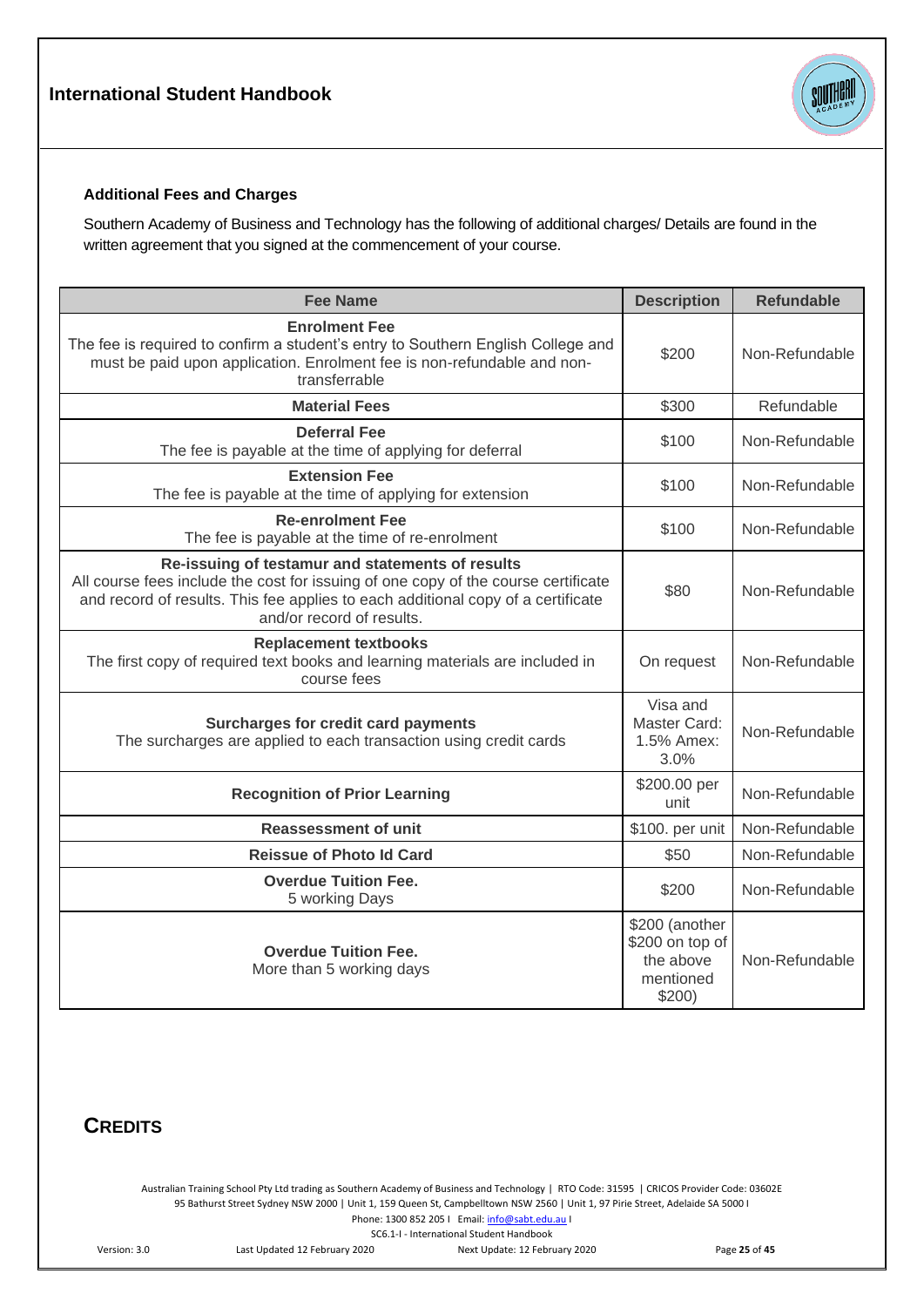

A credit is formal recognition of the previous studies you have completed for the purpose of reducing the units or modules that you are required to complete in the course you are enrolled in with us.

Southern Academy of Business and Technology can grant you credit towards your course for units of competency or modules that you have already completed with another RTO or authorised issuing organisation. We can also grant you Credit for subjects or units you have completed where equivalence can be established between the unit/ module in your course, and the subject or unit you have completed.

There is no charge to apply for Credit.

To apply, fill in the Credit Application Form and submit it as part of your enrolment. You can apply for Credit at any time however it is best you do this as part of your enrolment so that Credits are known upfront and you are not required to do any work that you otherwise may not have needed to do.

Make sure you attach certified copies of transcripts from your previous study. In some cases, we may ask for additional information about the subject or unit you previously studied so we can determine equivalence. Your Credit Application may be returned to you if you don't provide the required information.

In some cases, Credits may lead to a reduction in the course fees as there is less work involved in offering your course. This will be advised to you in writing.

You will be advised in writing of the outcome of your Credit Application.

## **STUDENT ORIENTATION AND SUPPORT SERVICES**

We are committed to ensuring that you get all the support you need to adjust to life and study in Australia and to be successful in your studies.

Prior to commencing your studies, you will be required to participate in a compulsory orientation program that will include information as previously described.

The enrolment form and course entry interview will also help us identify any support you may need. Your support needs can also be discussed during the orientation.

Services that we can offer to you include:

- Mentoring from appropriately qualified trainers including their phone and email contact details.
- Review of learning materials with the student and providing information in a context they can understand.
- Providing extra time to complete tasks.
- Providing access to supplementary or modified materials.
- Providing supplementary exercises to assist understanding.
- Computer and technology support.
- Referral to external support services.

Contact us at any time to discuss your support needs.

International Student Support Officer: Karuna Dangi

Tel: 1300 852 205; Email: [info@sabt.edu.au](mailto:info@sabt.edu.au) 

#### **WELFARE SERVICES**

Australian Training School Pty Ltd trading as Southern Academy of Business and Technology | RTO Code: 31595 | CRICOS Provider Code: 03602E 95 Bathurst Street Sydney NSW 2000 | Unit 1, 159 Queen St, Campbelltown NSW 2560 | Unit 1, 97 Pirie Street, Adelaide SA 5000 I Phone: 1300 852 205 | Email[: info@sabt.edu.au](mailto:info@sabt.edu.au) | SC6.1-I - International Student Handbook Version: 3.0 Last Updated 12 February 2020 Next Update: 12 February 2020 Page **26** of **45**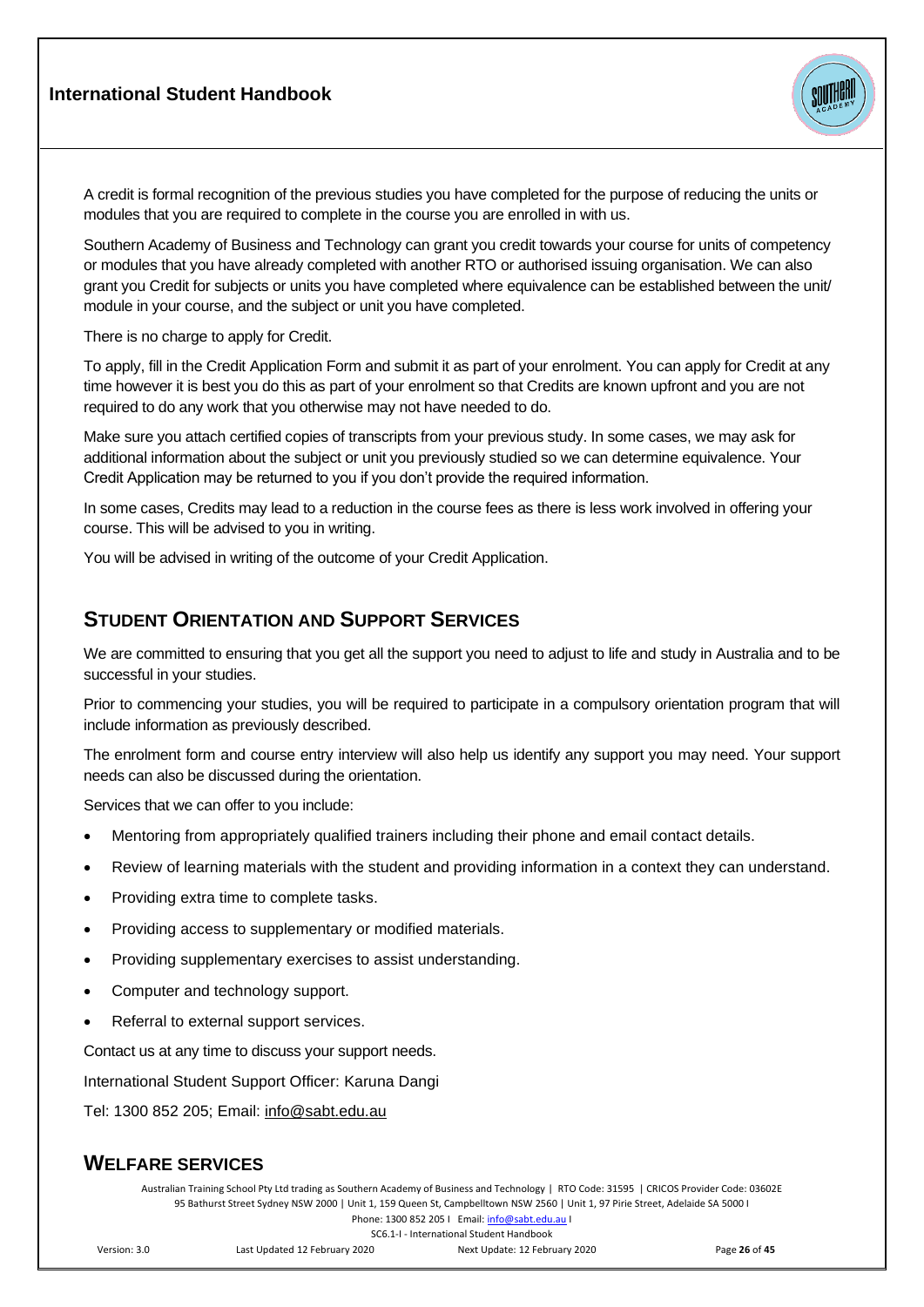

We can also offer you a range of welfare services to help wit the mental, physical, social and spiritual wellbeing of international students. These services may include, through direct provision or referral, information/advice about: accommodation, counselling, crisis services, disabilities and equity issues, financial matters, legal issues, medical issues, mental health, peer mentoring, programs promoting social interaction, religious and spiritual matters, and stress-management. It may also include advice on academic and study issues.

Services will be provided at no additional cost to the student.

Contact us for details about welfare services we can offer.

# **EXTERNAL SUPPORT SERVICES**

#### *Reading and Writing Hotline*

*Telephone: 1300 655 506* 

*Website: http://www.readingwritinghotline.edu.au/*

The Hotline can provide you information about:

- Classes close to you
- Help by mail or computer
- Teachers and other people who can help
- Websites and books that can help you to learn

#### *Lifeline*

#### *Telephone: 13 11 14*

Anyone can call Lifeline. The 13 11 14 service offers a counselling service that respects everyone's right to be heard, understood and cared for. They also provide information about other support services that are available in communities around Australia. If you feel that you might need telephone counselling, you can call about anything that might be troubling you.

#### *Reach Out*

#### *Website: [www.reachout.com.au](http://www.reachout.com.au/)*

Reach Out is a web-based service that inspires young people to help themselves through tough times, and find ways to boost their own mental health and wellbeing. Their aim is to improve young people's mental health and wellbeing by building skills and providing information, support and referrals in ways they know work for young people.

#### **Redfern Legal Centre**

#### <http://rlc.org.au/our-services/international-students>

The Redfern Legal Centre gives free, confidential legal advice to international students living in New South Wales.

#### **Beyond Blue**

Beyond Blue provides information and support to help everyone in Australia achieve their best possible mental health, whatever their age and wherever they live.

#### Call 1300 224 636 or go to [www.beyondblue.com.au](http://www.beyondblue.com.au/) for more information.

Australian Training School Pty Ltd trading as Southern Academy of Business and Technology | RTO Code: 31595 | CRICOS Provider Code: 03602E 95 Bathurst Street Sydney NSW 2000 | Unit 1, 159 Queen St, Campbelltown NSW 2560 | Unit 1, 97 Pirie Street, Adelaide SA 5000 I Phone: 1300 852 205 | Email[: info@sabt.edu.au](mailto:info@sabt.edu.au) | SC6.1-I - International Student Handbook Version: 3.0 Last Updated 12 February 2020 Next Update: 12 February 2020 Page **27** of **45**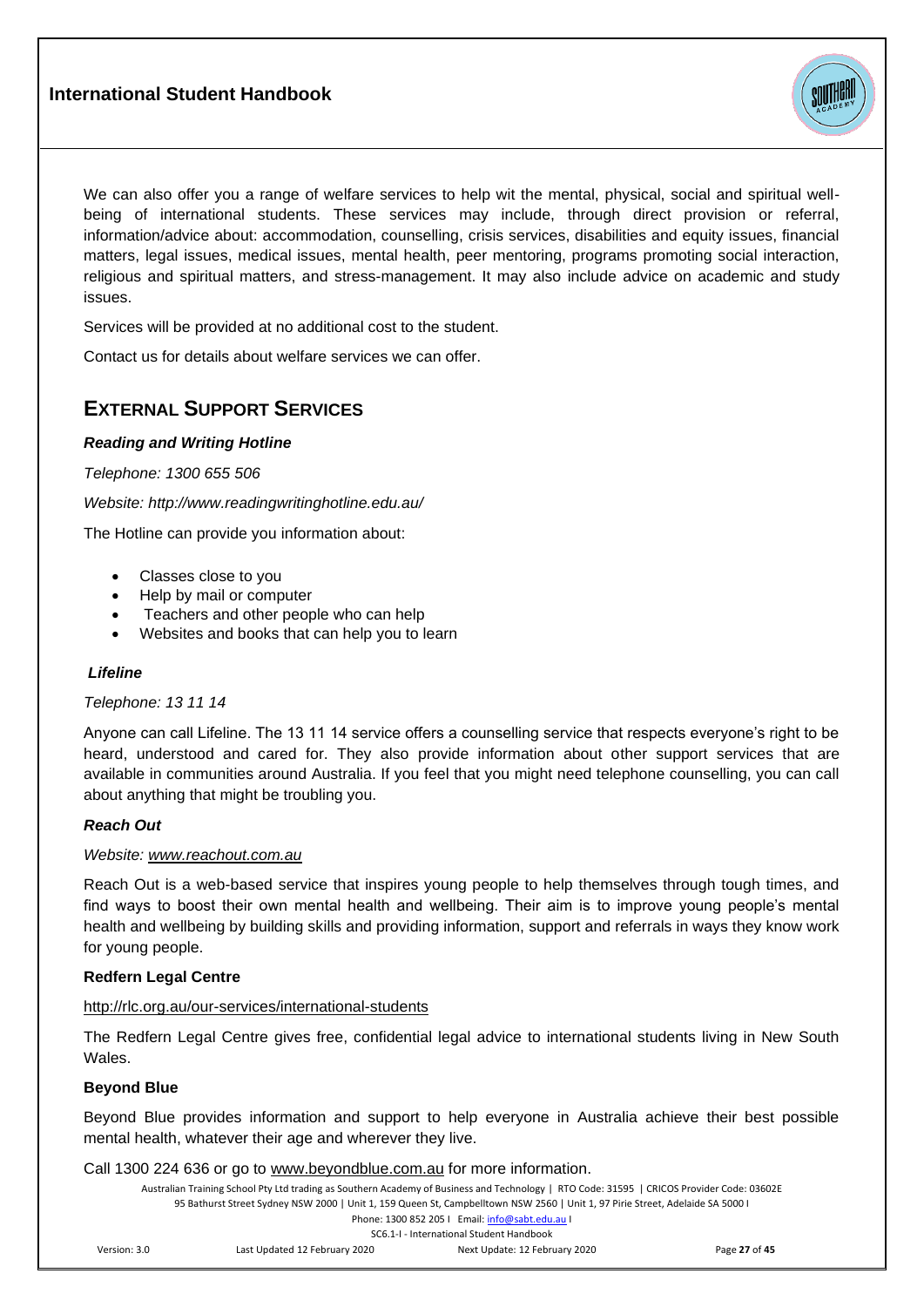

## **MAINTAINING YOUR ENROLMENT AND COURSE PROGRESS**

You must meet course progress requirements in order to satisfy the conditions of your visa. These course progress requirements will be clearly explained to you during the orientation program.

Southern Academy of Business and Technology will assist you to meet course progress requirements by monitoring your progress and providing you with the relevant support at an early stage. We can provide you with a range of support from extra time to complete tasks or a reduced study load to study skills programs. If after providing you with this support, you do not meet course progress requirements, you will be issued with a first warning letter stating that your course progress is unsatisfactory and inviting you to a meeting to discuss further support. Following the provision of this support, if your progress is still unsatisfactory, you will be sent a second warning letter and again inviting you to a meeting to discuss why you are not still not meeting satisfactory course progress requirements and to discuss new or revised support arrangements.

Where you continue not to meet course progress requirements in two consecutive study periods, you will be reported to DHA for not meeting course progress requirements. DHA will make the final decision on whether your visa will be cancelled because of your unsatisfactory course progress.

You may appeal Southern Academy of Business and Technology decision to report you to DHA. However, an appeal will only be considered if Southern Academy of Business and Technology has not recorded or calculated the student's marks correctly, has not provided appropriate support as set out in this policy, has not implemented other policies such as assessment and feedback which could impact on the student's results or there are compassionate or compelling reasons which have contributed to the unsatisfactory progress. Circumstances that are considered to be compassionate or compelling circumstances include (but are not limited to):

- Serious illness or injury, where a medical certificate states that the student was unable to attend classes;
- Bereavement of close family members such as parents or grandparents
- Major political upheaval or natural disaster in the home country requiring emergency travel and this has impacted on the student's studies.
- A traumatic experience which has impacted on the student and which could include involvement in, or witnessing of a serious accident; and witnessing or being the victim of a serious crime. These cases should be supported by police or psychologists' reports); or
- Where Southern Academy of Business and Technology is unable to offer a pre-requisite unit.
- Where the student is unable to begin studying on the course commencement date due to delay in receiving a student visa.
- Where your study load is reduced due to difficulties with meeting course progress requirements, this may mean that you will need to do additional subjects in future sessions to complete your course in the time specified in your student visa.

#### **Attendance**

As well as meeting course progress requirements, you must also meet attendance requirements as part of your visa conditions. It is expected that you will attend all classes; however, we understand that in some cases you may not be able to get to a class because of your personal circumstances such as illness or family matters. To maintain satisfactory attendance, you must attend at least 80% of your classes.

Australian Training School Pty Ltd trading as Southern Academy of Business and Technology | RTO Code: 31595 | CRICOS Provider Code: 03602E 95 Bathurst Street Sydney NSW 2000 | Unit 1, 159 Queen St, Campbelltown NSW 2560 | Unit 1, 97 Pirie Street, Adelaide SA 5000 I Phone: 1300 852 205 | Email[: info@sabt.edu.au](mailto:info@sabt.edu.au) | SC6.1-I - International Student Handbook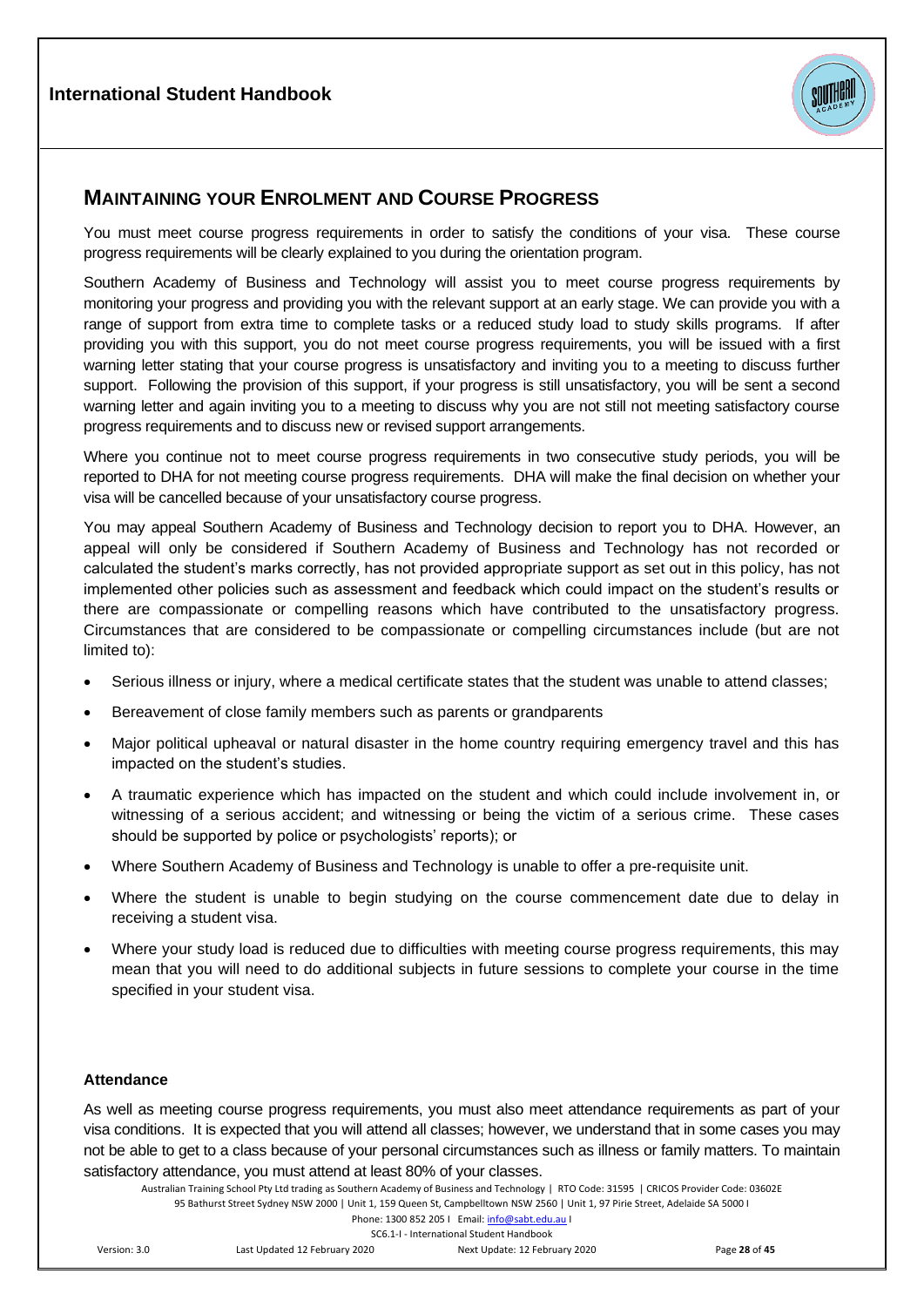

Where you are at risk of not meeting attendance requirements, we will communicate with you to remind you of your attendance obligation. In response, you are expected to respond, attend the college and contact student support if you have any issue or concern that may prevent you from attending your classes. You will get support from Student Services if you contact the college with your concern, difficulty or problem. The example of support may be, discussing your issue or concern, directing you to the right support services, and being available to hear your concern and address them. If you do not respond to our reminders, we will commence the process of warning you for unsatisfactory attendance. Once the process for warning you for unsatisfactory attendance commences and you do not respond or continue to fail the attendance requirements, we will be required to report you to Department of Home Affairs (DHA). DHA will make the final decision on whether your visa will be cancelled because of your unsatisfactory attendance.

In some cases, you may not be reported if attendance falls below 80%. Your attendance will not be reported if it is at least 70% and you are maintaining satisfactory academic performance.

You may also not be reported in the case of compassionate or compelling circumstance i.e. those beyond your control and which have an impact on your course progress or wellbeing (see course progress requirements for details of compassionate and compelling circumstances).

## **COURSE TRANSFER**

- 1. Southern Academy of Business and Technology will not knowingly enrol a student wishing to transfer from another registered provider's course of study except where:
	- the original registered provider has ceased to be registered or the course in which the student is enrolled has ceased to be registered;
	- the original registered provider has provided a written letter of release;
	- the original registered provider has had a sanction imposed on its registration by the Australian Government or state or territory government that prevents the student from continuing his or her principal course; or
	- any government sponsor of the student considers the change to be in the student's best interest and has provided written support for that change.
- 2. If any of the above conditions apply, Southern Academy of Business and Technology can enroll a student before they have completed six months of their principal course.
- 3. Southern Academy of Business and Technology will not actively recruit a student before the student has completed six months of their course.
- 4. The restriction to not enroll transferring students also applies to any prerequisite courses in a package of courses.
- 5. Students may transfer to another registered provider before they have completed six months of their course or at least 2 study periods.
- 6. The circumstances in which a transfer will be granted include:
	- Where it is considered that the course that the student wishes to transfer to;
		- − better meets the study capabilities of the student; and/or
		- better meets the long term goals of the student, whether these relate to future work, education or personal aspirations; and/or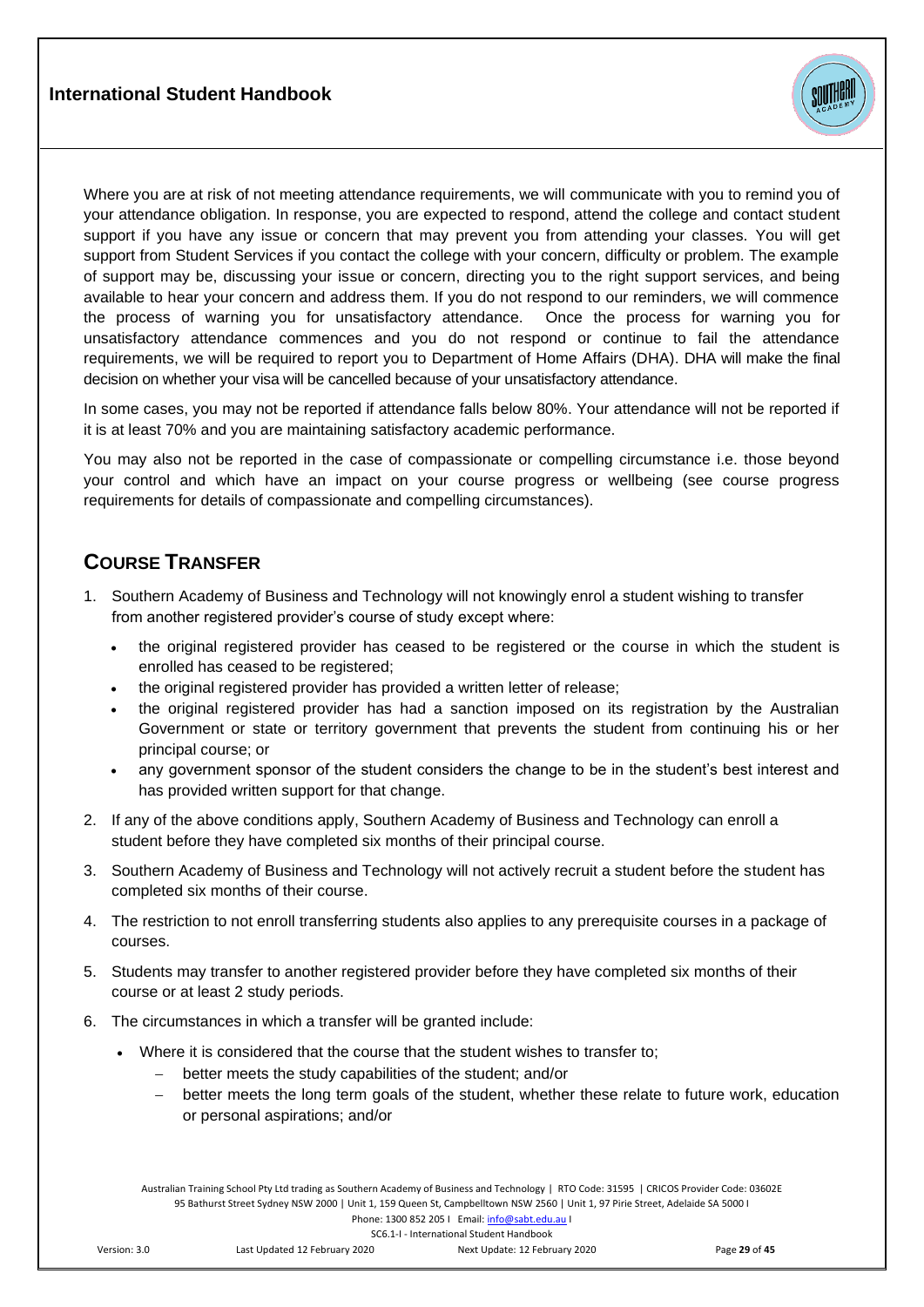

- − offers the student access to greater support either through services offered by another registered provider, commercial or non-profit services or through access to family, friends or a cultural support network.
- The student claims or can provide evidence that his or her reasonable expectations about the current course are not being met.
- 7. A transfer to another course will usually not be granted where:
	- The transfer may jeopardise the student's progression through a package of courses.
	- The student has recently started studying the course and the full range of support services are yet to be provided or offered to the student. In this case, the student will be requested to wait a further 4 weeks before applying for a transfer to another registered during which time the full range of support services will be provided to the student
	- The student is trying to avoid being reported to DHA for failure to meet the provider's attendance or academic progress requirements.
- 8. All decisions made by Southern Academy of Business and Technology with regard to a student's requests to transfer to another provider will be fair and take into account the student's individual circumstances and any other relevant factors.
- 9. In order for a request for transfer to be considered and a letter of release provided, students must provide a letter of offer from another registered provider confirming that a valid offer of enrolment has been made.
- 10. A letter of release will always be granted where a student has provided evidence that he or she was misled by Southern Academy of Business and Technology or migration agent regarding the provider or its course which is in breach of the ESOS Act.
- 11. The outcome of the student's application for course transfer will be provided in writing within 10 working days of receipt of application.
- 12. There is no cost in providing students with a letter of release. However, where a student transfers to another registered provider, any refund of course fees paid will be in accordance with Southern Academy of Business and Technology's Fees and Refunds Policy and Procedure
- 13. Students who are granted a letter of release must contact DHA to seek advice on whether a new visa is required. To find out more about visa requirements, student should call DHA on 131881 or visit their web site at [www.border.gov.au.](http://www.border.gov.au/)
- 14. Information about course transfer is provided to students in the International Student Handbook and Course Guides which are provided to students prior to or upon commencement of a course. These are also available on Southern Academy of Business and Technology's website at [www.sabt.edu.au](http://www.sabt.edu.au/)
- 15. Where the decision is made to refuse a student or Southern Academy of Business and Technology does not respond to the request in the timeframe set out in this Policy, the student may appeal against the decision by accessing Southern Academy of Business and Technology Complaints and Appeals process within 20 days. If the appeal finds in favour of a student wishing to transfer, a letter of release will be granted.
- Australian Training School Pty Ltd trading as Southern Academy of Business and Technology | RTO Code: 31595 | CRICOS Provider Code: 03602E 95 Bathurst Street Sydney NSW 2000 | Unit 1, 159 Queen St, Campbelltown NSW 2560 | Unit 1, 97 Pirie Street, Adelaide SA 5000 I Phone: 1300 852 205 | Email[: info@sabt.edu.au](mailto:info@sabt.edu.au) | SC6.1-I - International Student Handbook Version: 3.0 Last Updated 12 February 2020 Next Update: 12 February 2020 Page **30** of **45** 16. All records relating to course transfers will be kept on a student's file.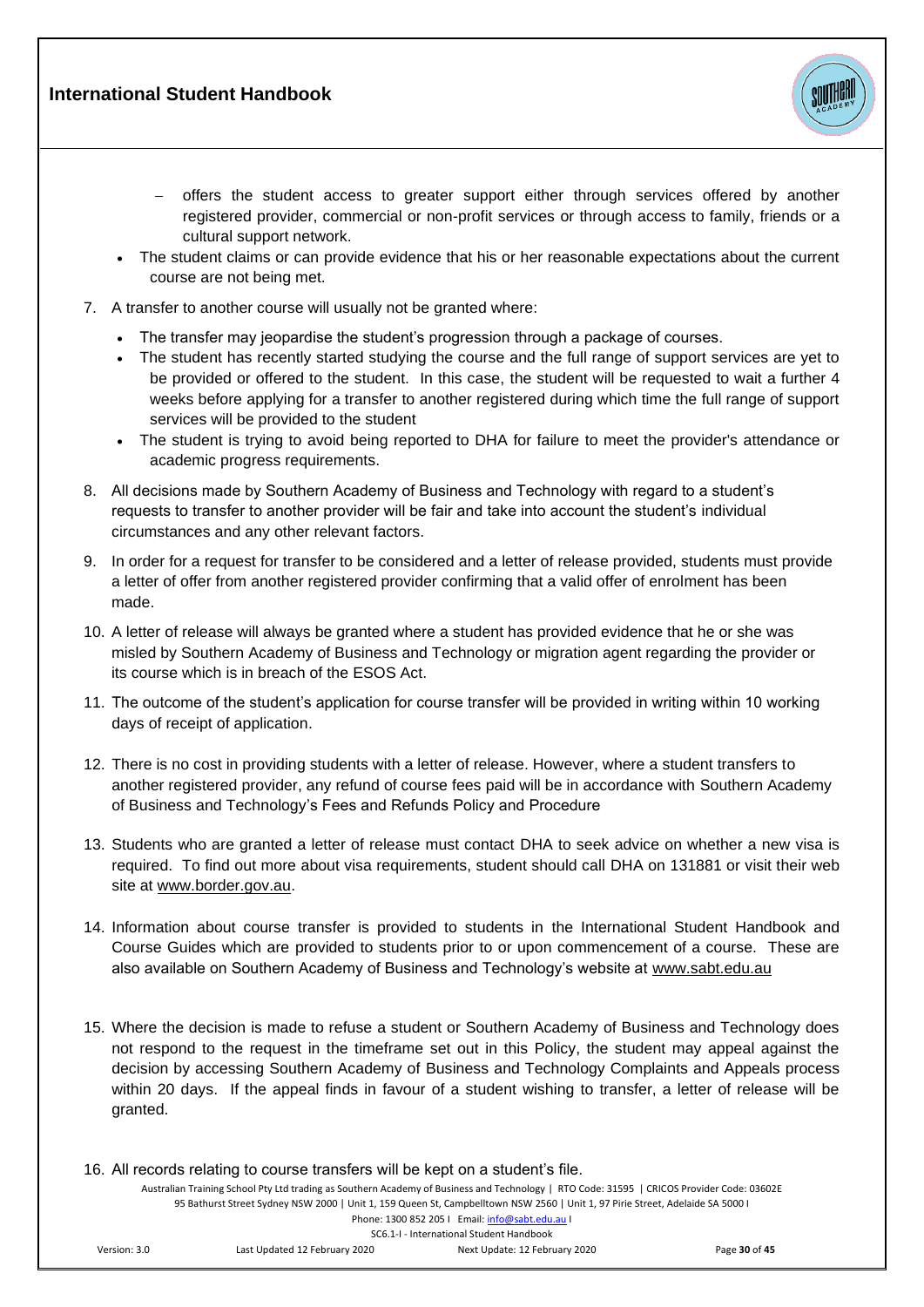

## **DEFERRAL, SUSPENSION AND CANCELLATION**

#### **Deferral and suspension of studies**

- 1. Deferral and suspension of studies will only be granted in compassionate or compelling circumstances as included in the definitions above. The circumstances listed are example of what may be considered compassionate or compelling circumstances and each case will be assessed on its individual merits.
- 2. When determining whether compassionate or compelling circumstances exist, Southern Academy of Business and Technology considers documentary evidence provided to support the claim, and stores copies of these documents in the student's file.
- 3. A retrospective deferment or suspension may be justified if the student was unable to contact Southern Academy of Business and Technology because of a circumstance such as being involved in a car accident.
- 4. Where a student initiated deferral or suspension of enrolment is granted, Southern Academy of Business and Technology will suspend an enrolment for an agreed period of time - to a maximum of 12 months. If the deferral is required for longer than 12 months, the student's application will be re-assessed. If the suspension period has expired and the student does not return, the student's enrolment will be cancelled.

#### **Cancellation of studies**

- 5. Students may initiate cancellation of their studies at any time during their course. Students who wish to withdraw within six months of their course to transfer to another provider will be processed as per Southern Academy of Business and Technology Course Transfer Policy and Procedure.
- 6. Southern Academy of Business and Technology may also initiate suspension or cancellation of a student's enrolment on the grounds of misbehaviour of the student or non-payment of fees. Information in the International Student Handbook describes the behaviour expected by students, as well as information on plagiarism, collusion and cheating.
- 7. Cancellation of the student's enrolment due to unsatisfactory course progress or attendance will be handled as per Southern Academy of Business and Technology Course Progress and Attendance Monitoring Policy and Procedures.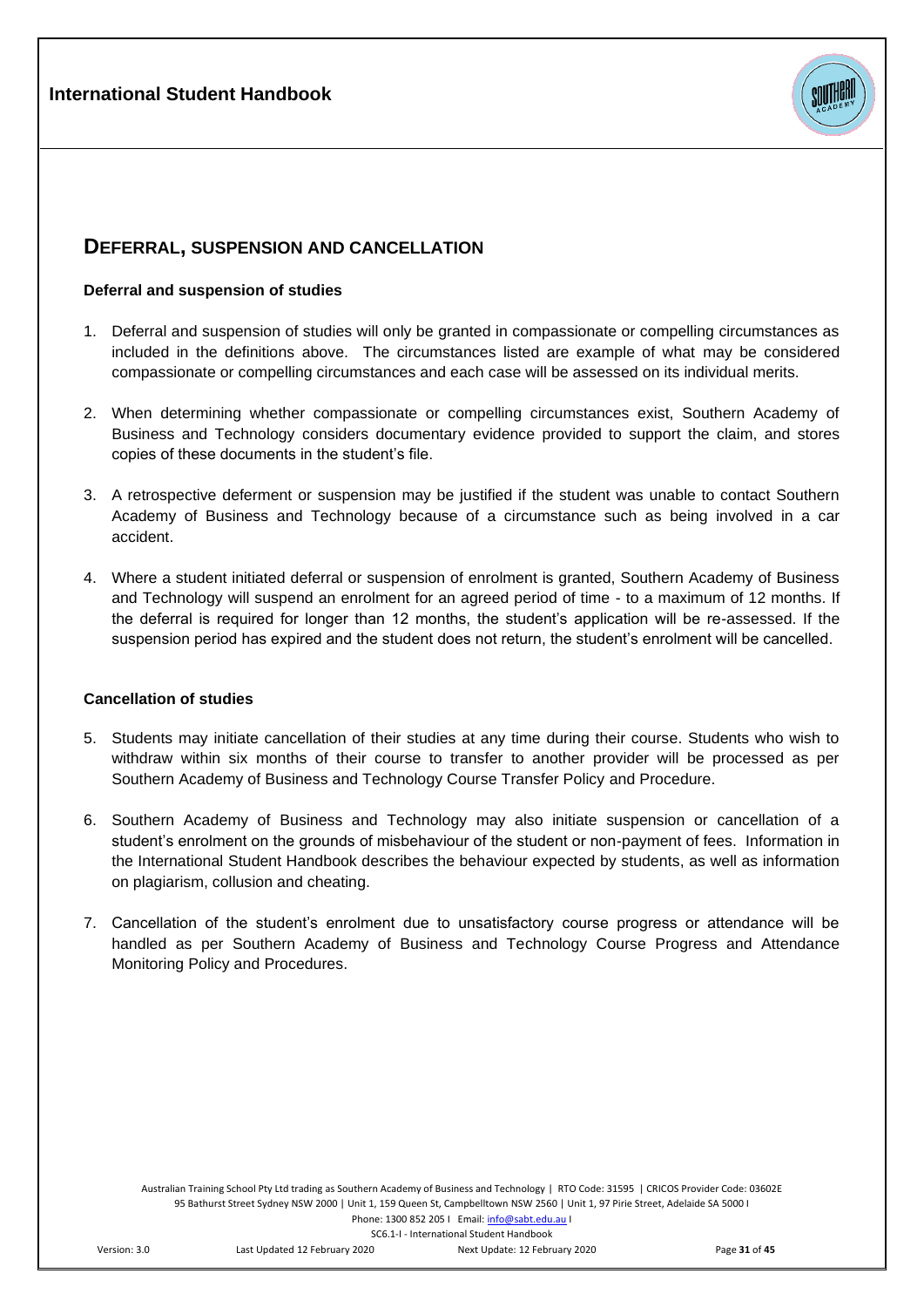

#### **Visa status**

- 8. Deferment, suspension or cancellation of a student's visa may affect the student's visa. When a student's enrolment is deferred, suspended or cancelled, Southern Academy of Business and Technology will notify DET via PRISMS of the change in enrolment status.
- 9. Where a student accesses the Complaints and Appeals process, Southern Academy of Business and Technology will not notify DET via PRISMS until the internal appeals process is complete. Where the student chooses to access an external appeals process, DET will still be notified via PRISMS.
- 10. Students are referred to the DHA web site [\(https://www.border.gov.au/\)](https://www.border.gov.au/) or Helpline (131 881) for information and their local DHA office for advice on how the potential change to enrolment status may impact upon his or her visa.
- 11. Once the DET has been notified of a suspension or cancellation of a student's enrolment, the student has 28 days in which to leave Australia or show the DHA a new CoE or provide DHA with evidence that he or she has accessed an external appeals process.
- 12. Regardless of whether the suspension of enrolment is the result of a student request for suspension or a suspension imposed by Southern Academy of Business and Technology, the period of suspension of enrolment (as entered in PRISMS) will not be included in attendance monitoring calculations.
- 13. Where Southern Academy of Business and Technology initiates the suspension or cancellation of a student's enrolment, the student will be notified of this intention and will be informed that they have 20 working days to access Southern Academy of Business and Techology's *Complaints and Appeals Policy and Procedure*, unless extenuating circumstances relating to the welfare of the student apply. Such circumstances may include where the student refuses to maintain approved care arrangements (only for students under 18 years of age), is missing; has medical concerns, severe depression of psychological issues which lead the provider to fear for the student's well being; has engaged or threatens to engage in behaviour that is reasonably believed to endanger the student or others; or is at risk of committing a criminal offence.
- 14. Students may choose to access an external appeals process as per Southern Academy of Business and Technology's *Complaints and Appeals Policy and Procedure*. In the case of an external appeal, Southern Academy of Business and Techology is not required to wait for the outcome of the external appeal before notifying DHA of the change to the student's enrolment status.
- 15. In relation to suspension, Southern Academy of Business and Technology will continue to provide learning opportunities to students during the appeals process. However, where it is considered that a student should not attend classes during the appeals process, students will be provided with work that can be completed outside of the classroom environment.
- 16. Southern Academy of Business and Technology provides information about its Deferral, Suspension and Cancellation Policy and Procedure on the above in the International Student Handbook and at orientation.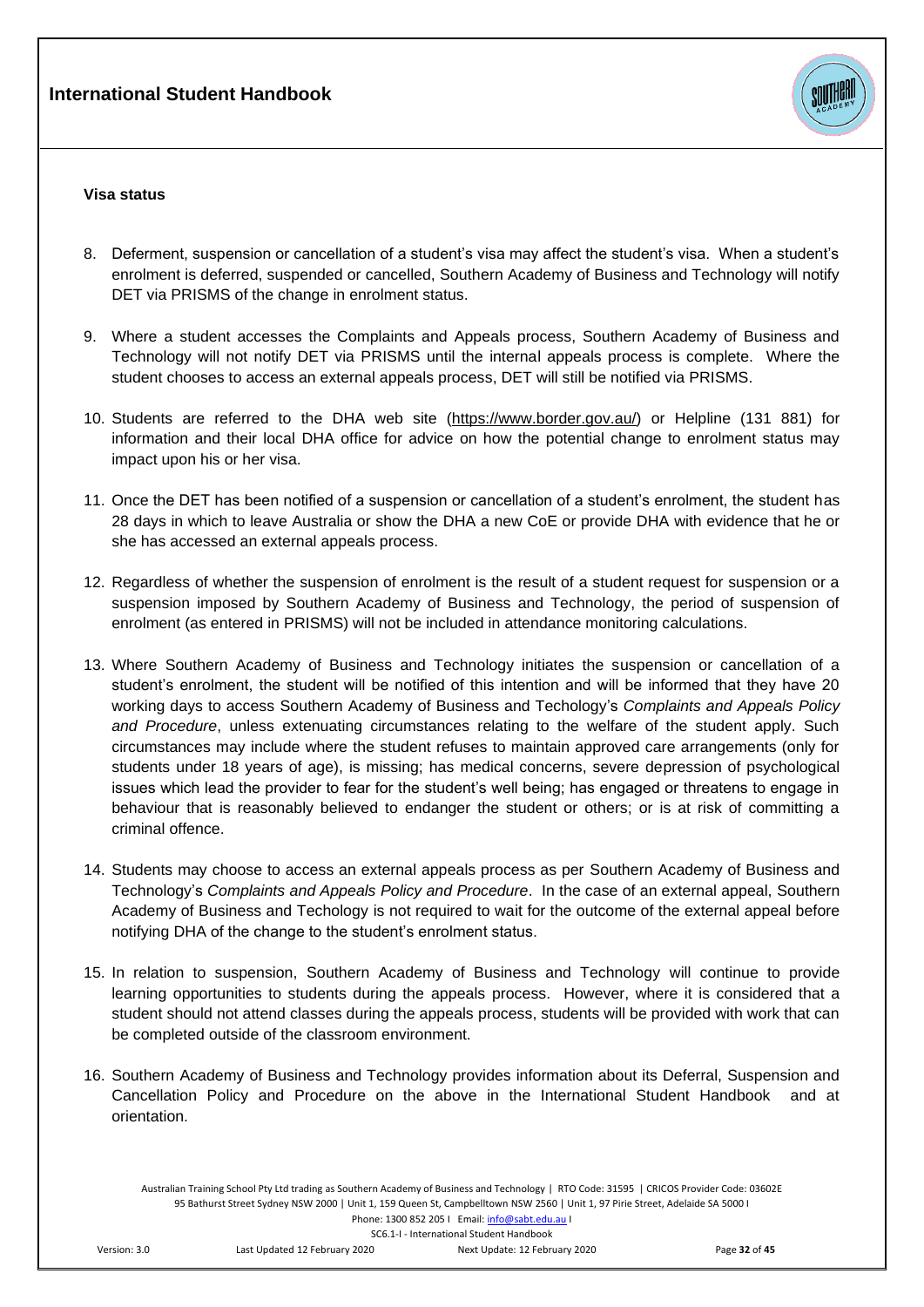

- 17. Students may access all relevant forms for deferral or suspension through Southern Academy of Business and Technology web site or by direct request.
- 18. Standards of behaviour required are outlined in this International Student Handbook.
- 19. Appropriate records of the assessment of the student's application for deferment, suspension or cancellation will be kept on the student's file. Where a student is suspended or their enrolment cancelled due to misbehaviour, documentary evidence of this decision will also be kept.

## **CHANGE IN VISA STATUS**

Deferment, suspension or cancellation of a student's visa may affect the student's visa. When a student's enrolment is deferred, suspended or cancelled, Southern Academy of Business and Technology will notify the Department of Education and Training via the Provider Registration and International Student Management System (PRISMS) of the change in enrolment status.

Student's are to refer to the DHA web site [\(https://www.border.gov.au/\)](https://www.border.gov.au/) or Helpline (131 881) for information and their local DHA office for advice on how the potential change to enrolment status may impact upon his or her visa.

Regardless of whether the suspension of enrolment is the result of a student request for suspension or a suspension imposed by Southern Academy of Business and Technology, the period of suspension of enrolment (as entered in PRISMS) will not be included in attendance monitoring calculations.

Where a suspension of enrolment is granted, Southern Academy of Business and Technology will suspend an enrolment for an agreed period of time - to a maximum of 12 months. If the suspension is required for longer than 12 months, the student shall have to re-apply once the initial suspension period has expired

If a student's enrolment is suspended for a period of 28 days or longer, the student must return home (unless special circumstances exist). Students will be referred to DHA via the DHA helpline on 131 881 regarding whether they may remain in Australia during a period of suspension of enrolment.

Southern Academy of Business and Technology will always use its professional judgement to assess each student's case on its individual merits when determining whether compassionate or compelling circumstances exist.

In cases, where a student's enrolment is cancelled, the student must leave Australia, obtain enrolment in an alternative course or apply for a different visa within 28 days of cessation. If the student leaves Australia, the student's visa will be cancelled. A student who has left Australia and wishes to return to his or her studies must apply for a new student visa.

# **YOUR FEEDBACK**

Your feedback is important to us and assists in ensuring that our services meet your needs. We use feedback from students and employers to contribute to our continuous improvement processes so we are always striving to do better.

All students and employers will be provided with a Quality Indicator Survey issued by the National Centre for Vocational Education and Research (NCVER) that they are required to complete. Please help us by completing the surveys that are provided to you by your trainer/assessor. Some may also be mailed or emailed to you from our office.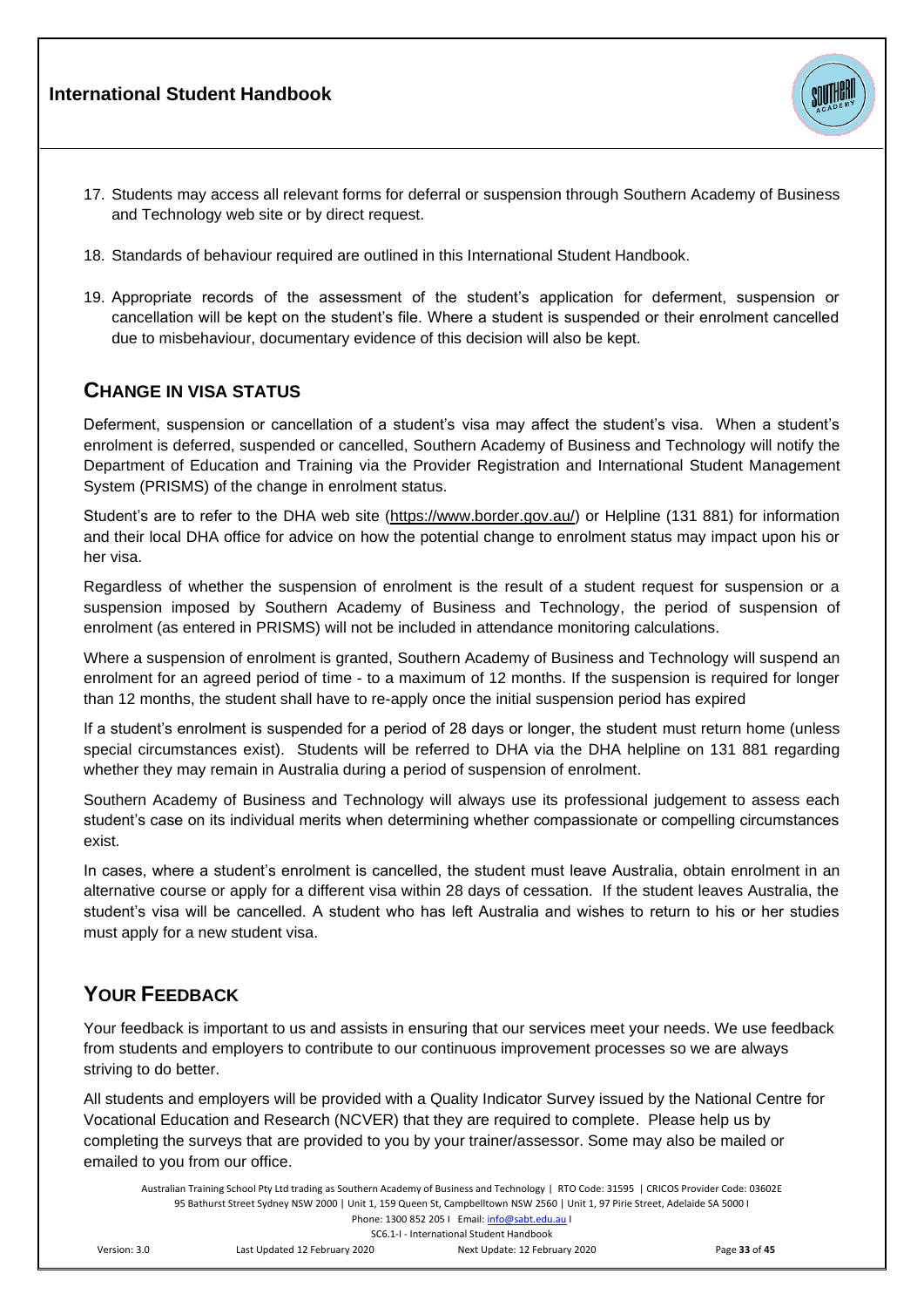

We also welcome feedback from you at any time by email and phone.

## **STUDENT CODE OF CONDUCT**

#### **Student Rights**

All students have the right to:

- Be treated fairly and with respect by all students and staff.
- Learn in a supportive environment, which is free from harassment, discrimination and victimisation.
- Learn in a healthy and safe environment where the risks to personal health and safety are minimised.
- Have their personal details and records kept private and secure according to our Privacy Policy.
- Access the information Southern Academy of Business and Technology holds about them.
- Have their complaints and appeals dealt with fairly, promptly, confidentially and without retribution.
- Make appeals about procedural and assessment decisions.
- Receive training, assessment and support services that meet their individual needs.
- Be given clear and accurate information about their course, training and assessment arrangements and their progress.
- Access the support they need to effectively participate in their training program.
- Provide feedback to Southern Academy of Business and Technology on the client services, training, assessment and support services they receive.
- Be informed of any changes to agreed services, and how it affects them as soon as practicable.

#### **Student Responsibilities**

All students, throughout their training and involvement with Southern Academy of Business and Technology, are expected to:

- Treat all people with fairness and respect and not do anything that could offend, embarrass or threaten others.
- Not harass, victimise, discriminate against or disrupt others.
- Treat all others and their property with respect.
- Respect the opinions and backgrounds of others.
- Follow all safety policies and procedures as directed by staff.
- Report any perceived safety risks as they become known.
- Not bring into any premises being used for training purposes, any articles or items that may threaten the safety of self or others.
- Notify us if any of their personal or contact details change.
- Provide relevant and accurate information to Southern Academy of Business and Technology in a timely manner.
- Approach their course with due personal commitment and integrity.
- Complete all assessment tasks, learning activities and assignments honestly and without plagiarism or infringing on copyright laws.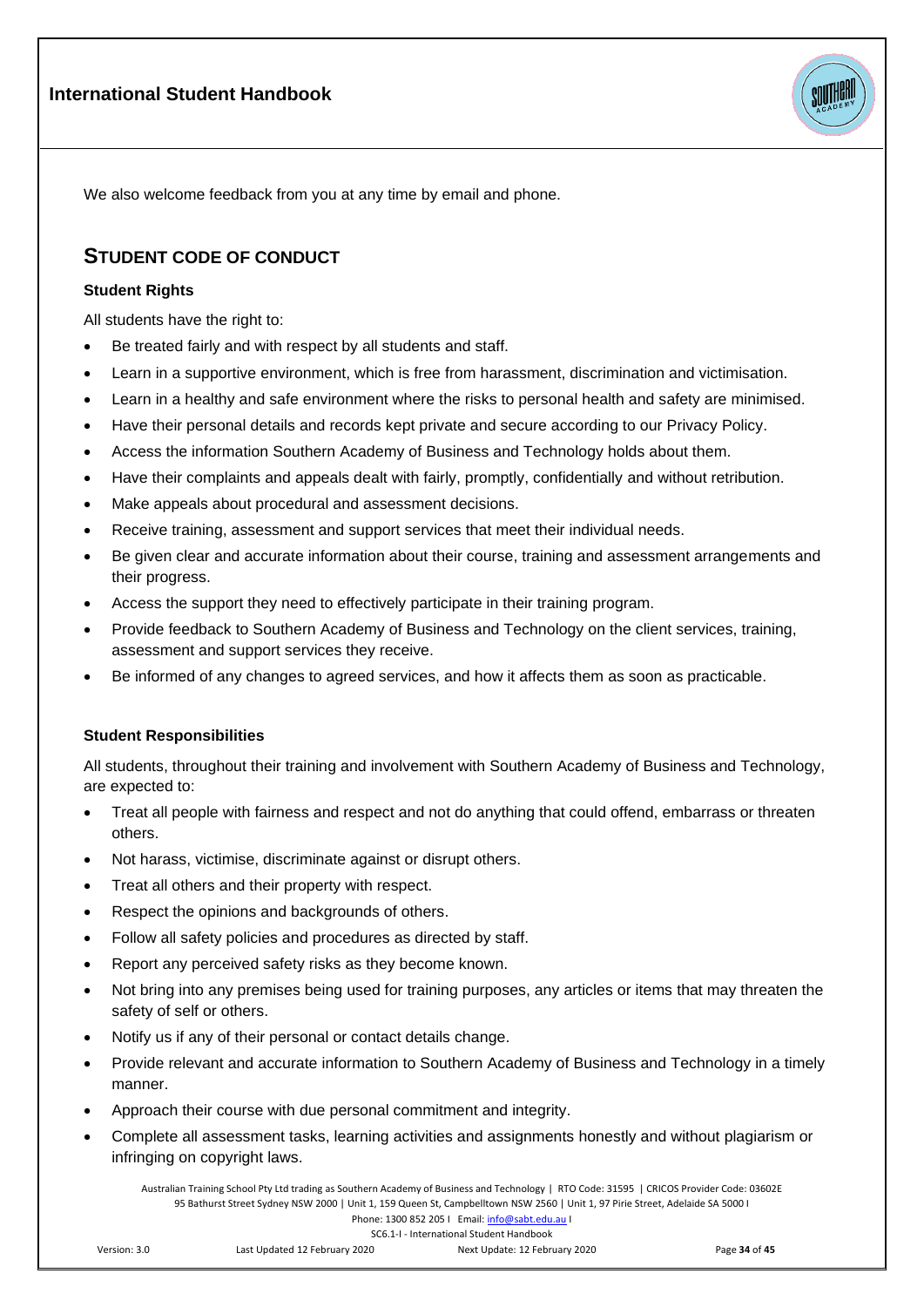- Hand in all assessment tasks, assignments and other evidence of their work with a completed and signed cover sheet.
- Make regular contact with their Trainer/Assessor.
- Prepare appropriately for all assessment tasks, visits and training sessions.
- Notify Southern Academy of Business and Technology if any difficulties arise as part of their involvement in the program.
- Notify Southern Academy of Business and Technology if they are unable to attend a training session for any reason at least 12 hours prior to the commencement of the activity.
- Make payments for their training within agreed timeframes, where relevant.

If you do not follow the above conduct requirements and housekeeping rules, you may be subject to disciplinary action such as suspension or a requirement to follow a disciplinary action plan.

## **LEGISLATION AND YOU**

As a student, you have both rights and responsibilities under applicable legislation.

#### **Education Services for Overseas Students**

The Australian Government wants overseas students in Australia to have a safe, enjoyable and rewarding place to study. Australia's laws promote quality education and consumer protection for overseas students. These laws are known as the ESOS Framework and they include the Education Services for Overseas (ESOS) Act 2000 and the National Code 2007. For more information about your rights and responsibilities under the ESOS Framework, visit the following website:

<https://www.studyinaustralia.gov.au/global/australian-education/education-system/esos-act>

If you are unable to access this information, contact us via email or phone and we will provide the information to you.

You also have certain rights and responsibilities under the following legislation as discussed below.

#### **Workplace Health and Safety**

Under the Workplace Health and Safety Act 2011, Southern Academy of Business and Technology must provide a safe environment for both staff and students, as well as providing information to staff and students in relation to health and safety and welfare. Southern Academy of Business and Technology has policies and procedures in place to ensure your safety and on commencement of your course you will be provided with information about health and safety.

As a student you also have a responsibility to follow instructions and rules and to behave in ways that are safe and do not endanger the health and safety of others. Always ensure that you:

- Immediately report hazards to your trainer/assessor.
- Seek assistance from a member of staff if you become ill or injured on campus.
- Only assist another person who is ill or injured if it is safe to do so. If you're not sure, call on a member of staff for assistance.
- Complete an incident report as required.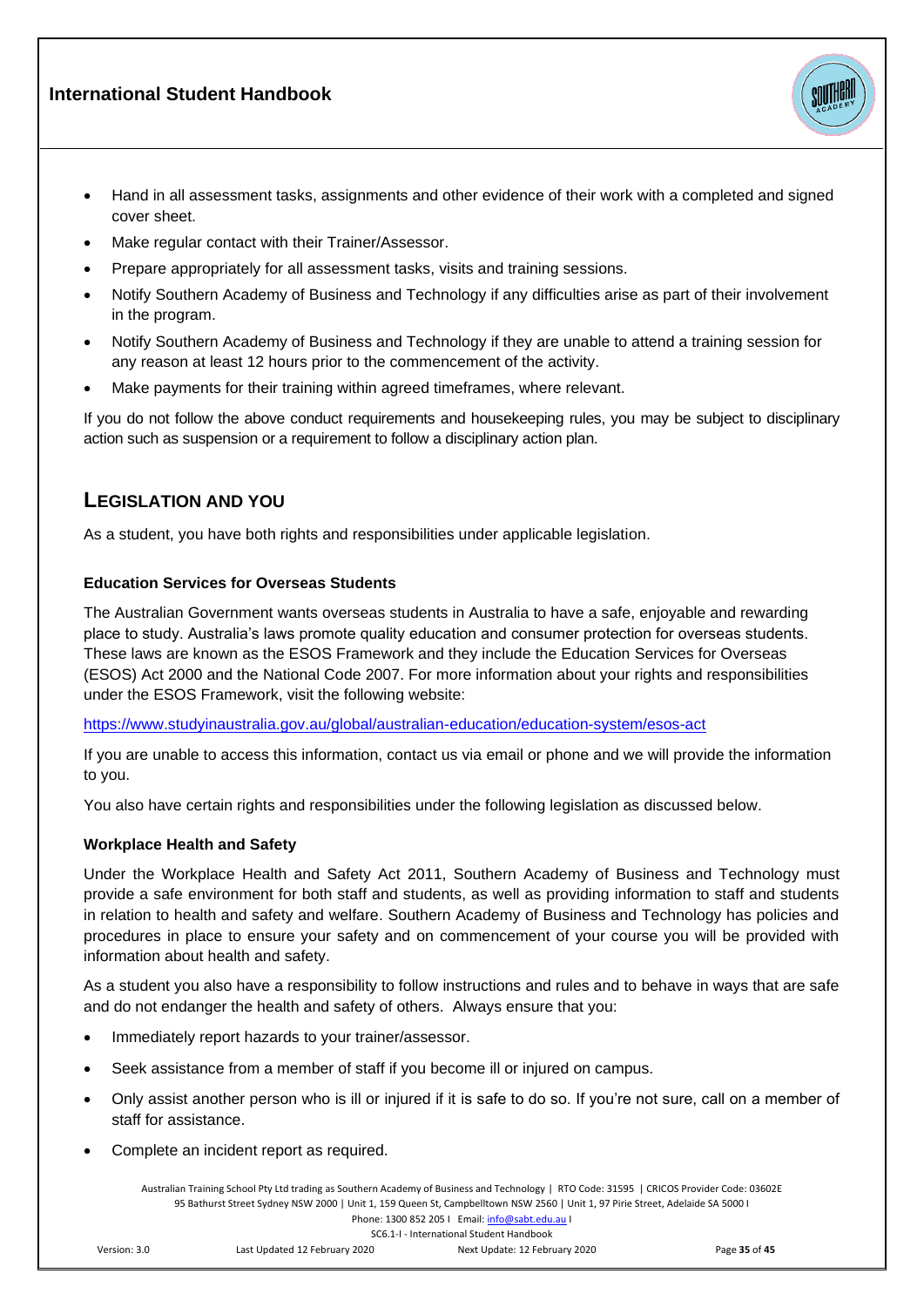- Ensure you are familiar with Southern Academy of Business and Technology emergency evacuation procedures and in the case of an emergency, follow the instructions given to you.
- Do not leave bags or personal belongings lying around where someone else could trip over them.
- Do not smoke or drink alcohol on the premises.
- Observe basic hygiene practices such as hand washing before handling and eating food and leaving toilets and wash basins clean and tidy, etc).

#### **Harassment, victimisation or bullying**

Southern Academy of Business and Technology is committed to providing all people with an environment free from all forms of harassment, victimisation and bullying. Southern Academy of Business and Technology will not tolerate any behaviour that harms, intimidates, threatens, victimises, offends, degrades or humiliates another person.

Anti-discrimination law defines harassment as any form of behaviour that you do not want, that offends, humiliates or intimidates you and that creates a hostile environment. Examples of harassment are making fun of someone, spreading rumours, offensive jokes, ignoring someone, etc.

Victimisation is where a person is treated unfairly because they have made a discrimination complaint.

Bullying is verbal, physical, social or psychological abuse by a staff member or student. Bullying falls under health and safety legislation.

If you at any time feel that you are being harassed, victimised or bullied by a staff member or student, you should follow these steps.

If you feel that you are being harassed, victimised or bullied, ideally you should tell the person that you don't like the behaviour and ask them to stop. However, if you are not comfortable doing this, you should lodge a complaint as per Southern Academy of Business and Technology Complaints and Appeals procedure and detailed in this Handbook.

#### **Equal opportunity**

The principles and practices adopted by Southern Academy of Business and Technology aim to ensure, that current and prospective students, clients and other stakeholders are treated fairly and equitably in their dealings with Southern Academy of Business and Technology.

All people will be treated courteously and expeditiously throughout the process of enquiry, selection and enrolment and throughout their participation in a course.

Southern Academy of Business and Technology provides equity in access to the level of training and support required by each student. All students are supported in a manner that enables them to achieve their full potential and success in their training outcomes. All students are provided with opportunities to develop and successfully gain skills, knowledge and experience through education and training.

#### **National VET Regulator Act 2011**

As a student in Australia's vocational education and training (VET) sector, you should expect high-quality training in your area of interest, leading to a qualification that improves your prospects of gaining the job you want or provides a pathway to further study.

As a Registered Training Organisation registered with the Australian Skills Quality Authority, we are required to comply with the National VET Regulator Act 2011. This involves meeting a series of Standards that ensure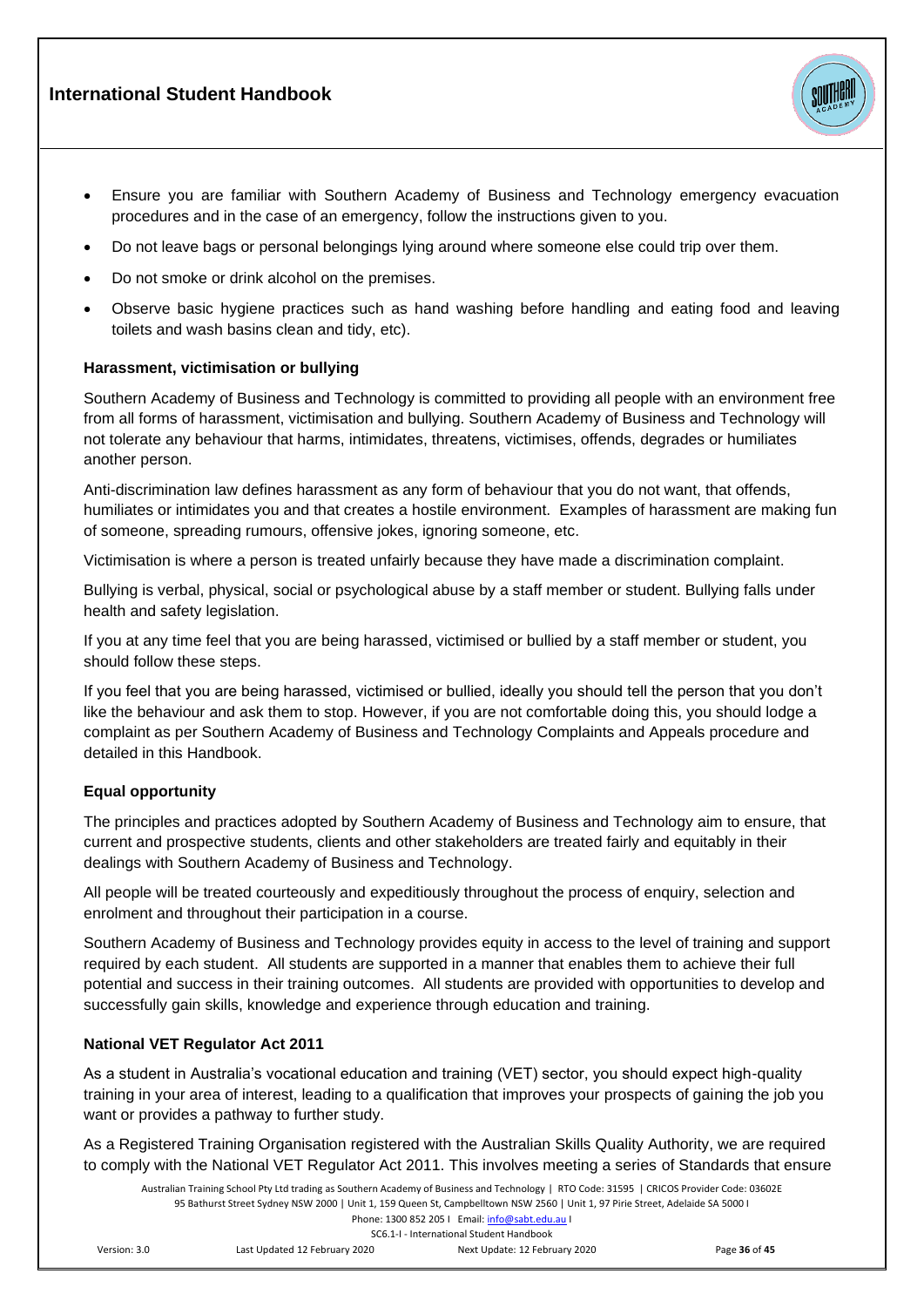

that the training and assessment and support services are provided to you in accordance with nationally mandated standards.

#### **Student Identifiers Act 2014**

Under this Act, we are required to ensure that all students have a USI. We are unable to issue a qualification of a statement of attainment for any student if we don't have a USI on file.

If you're studying [nationally recognised training](http://usi.gov.au/Students/Pages/nationally-recognised-training.aspx) in Australia from 1 January 2015, you will be required to have a Unique Student Identifier (USI). Your USI links to an online account that contains all your [training records](http://usi.gov.au/Students/Pages/training-records-and-results.aspx)  [and results](http://usi.gov.au/Students/Pages/training-records-and-results.aspx) (transcript) that you have completed from 1 January 2015 onwards. Your results from 2015 will be available in your USI account in 2016.

For students and training organisations, the main benefits of the USI are:

- Students will be able to get a complete record of their Australian-wide VET achievements from a single, secure and accurate online source.
- There will be immediate access to VET records. This means they can be quickly given to employers, other training organisations etc as proof of VET achievements.
- It will be easier for training organisations to assess students' pre-requisites, credit transfers and Recognition of Prior Learning (RPL).

For more information about the USI please refer to<http://www.usi.gov.au/About/Pages/default.aspx>

## **PRIVACY POLICY**

In collecting your personal information Southern Academy of Business and Technology will comply with the requirements set out in the Privacy Act 1988, the Privacy Amendment (Private Sector) Act 2001 and the relevant state privacy legislation.

This means that we will:

- Inform you of the purpose for which the information is collected.
- Only use the personal information that you provide to us in relation to your study with us.
- Ensure your personal information is securely handled and stored.
- We will inform you of any organisation and the type of organisation to which we disclose personal information e.g. the Australian Government or the National Centre for Vocational Education Research, as well as the purpose of disclosing this information e.g. for statistical purposes..
- We will not disclose your personal information to another person or organisation unless:
	- − We have made you aware that information of that kind is usually passed to that person or organisation.
	- − You have given written consent;
	- We believe that the disclosure is necessary to prevent or lessen a serious and imminent threat to your life or health or that of another person;
	- The disclosure is required or authorised by or under law; or

Australian Training School Pty Ltd trading as Southern Academy of Business and Technology | RTO Code: 31595 | CRICOS Provider Code: 03602E 95 Bathurst Street Sydney NSW 2000 | Unit 1, 159 Queen St, Campbelltown NSW 2560 | Unit 1, 97 Pirie Street, Adelaide SA 5000 I Phone: 1300 852 205 | Email[: info@sabt.edu.au](mailto:info@sabt.edu.au) | SC6.1-I - International Student Handbook Version: 3.0 Last Updated 12 February 2020 Next Update: 12 February 2020 Page **37** of **45**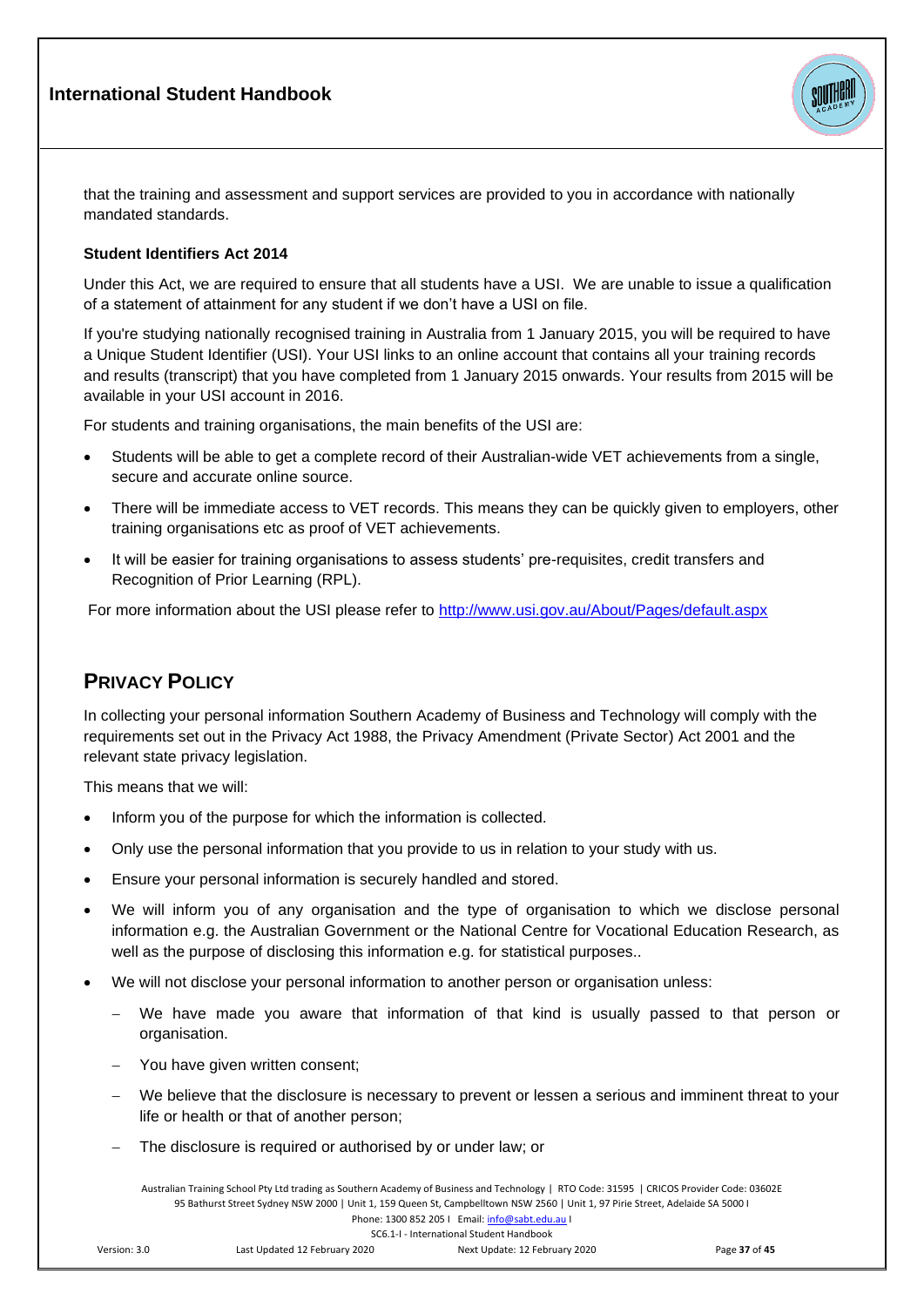The disclosure is reasonably necessary for the enforcement of the criminal law or of a law imposing a pecuniary penalty, or for the protection of the public revenue.

#### **Collection of information**

- In general, personal information will be collected through course application and/or enrolment forms, training records, assessment records and online forms and submissions.
- The types of personal information collected include:
	- personal and contact details
	- employment information, where relevant
	- − academic history
	- background information collected for statistical purposes about prior education, schooling, place of birth, disabilities and so on
	- training, participation and assessment information
	- fees and payment information
	- information required for the issuance of a USI.

#### **Unique Student Identifiers (USI)**

- All students participating in nationally recognised training from 1 January 2015 are required to have a Unique Student Identifier (USI) and provide it to Southern Academy of Business and Technology upon enrolment. Alternatively, Southern Academy of Business and Technology can apply for a USI on behalf of an individual.
- The Student Identifiers Act 2014 authorises the Australian Government's Student Identifiers Registrar to collect information about USI applicants. When Southern Academy of Business and Technology applies for a USI on behalf of a student who has authorised us to do so, we need to collect personal information about the student which will be passed on to the Student Identifiers Registrar. This will include:
	- name, including first or given name(s), middle name(s) and surname or family name
	- − date of birth
	- city or town of birth
	- country of birth
	- − gender
	- contact details, so the Student Identifiers Registrar can provide individuals with their USI and explain how to activate their USI account.
- In order to create a USI on behalf of a student, Southern Academy of Business and Technology will be required to verify the identity of the individual by receiving a copy of an accepted identification document. This document will only be used for the purposes of generating the USI and confirming the identity of the individual with the Registrar. Once the USI has been generated and validated, the identity documents used or collected for this purpose will be securely destroyed.
- The information provided by an individual in connection with their application for a USI: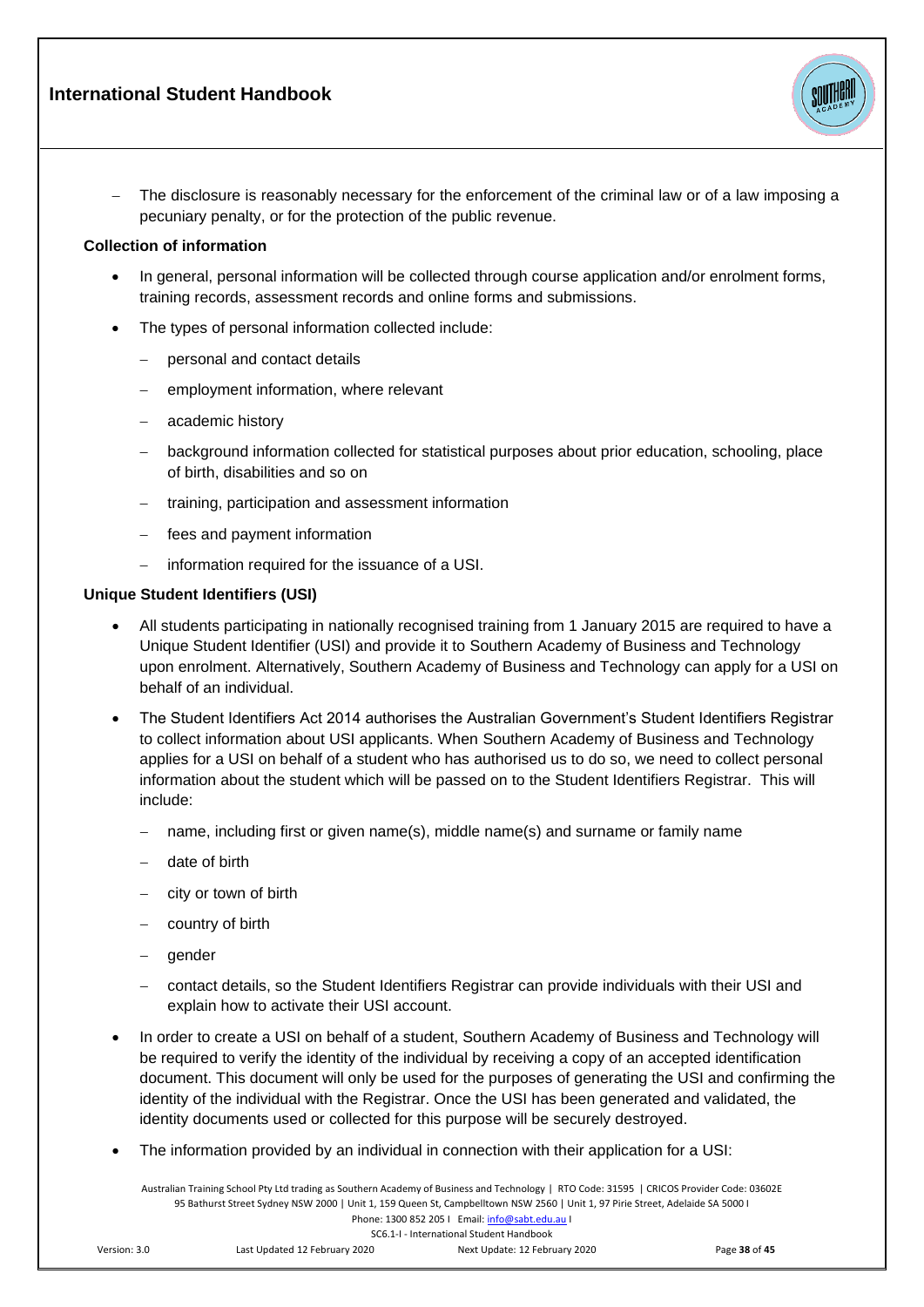

- is collected by the Registrar as authorised by the Student Identifiers Act 2014.
- is collected by the Registrar for the purposes of:
	- applying for, verifying and giving a USI
	- resolving problems with a USI
	- − creating authenticated vocational education and training (VET) transcripts
- may be disclosed to:
	- − Commonwealth and State/Territory government departments and agencies and statutory bodies performing functions relating to VET for:
		- the purposes of administering and auditing VET, VET providers and VET programs
		- − education related policy and research purposes
		- to assist in determining eligibility for training subsidies
	- VET Regulators to enable them to perform their VET regulatory functions
	- VET Admission Bodies for the purposes of administering VET and VET programs
	- − current and former Registered Training Organisations to enable them to deliver VET courses to the individual, meet their reporting obligations under the VET standards and government contracts and assist in determining eligibility for training subsidies
	- schools for the purposes of delivering VET courses to the individual and reporting on these courses
	- the National Centre for Vocational Education Research for the purpose of creating authenticated VET transcripts, resolving problems with USIs and for the collection, preparation and auditing of national VET statistics
	- researchers for education and training related research purposes
	- any other person or agency that may be authorised or required by law to access the information
	- any entity contractually engaged by the Student Identifiers Registrar to assist in the performance of his or her functions in the administration of the USI system
	- will not otherwise be disclosed without the student's consent unless authorised or required by or under law
- The consequences to the student of not providing the Registrar with some or all of their personal information are that the Registrar will not be able to issue the student with a USI, and therefore Southern Academy of Business and Technology will be unable to issue a qualification or statement of attainment.

#### **Storage and use of information**

- Southern Academy of Business and Technology will store all records containing personal information securely and take all reasonable security measures to protect the information collected from unauthorised access, misuse or disclosure. Personal information will be stored electronically in a secure environment to which only authorised staff have access.
- The personal information held about individuals will only be used to enable efficient student administration, provide information about training opportunities, issue statements of attainment and

Australian Training School Pty Ltd trading as Southern Academy of Business and Technology | RTO Code: 31595 | CRICOS Provider Code: 03602E 95 Bathurst Street Sydney NSW 2000 | Unit 1, 159 Queen St, Campbelltown NSW 2560 | Unit 1, 97 Pirie Street, Adelaide SA 5000 I Phone: 1300 852 205 | Email[: info@sabt.edu.au](mailto:info@sabt.edu.au) | SC6.1-I - International Student Handbook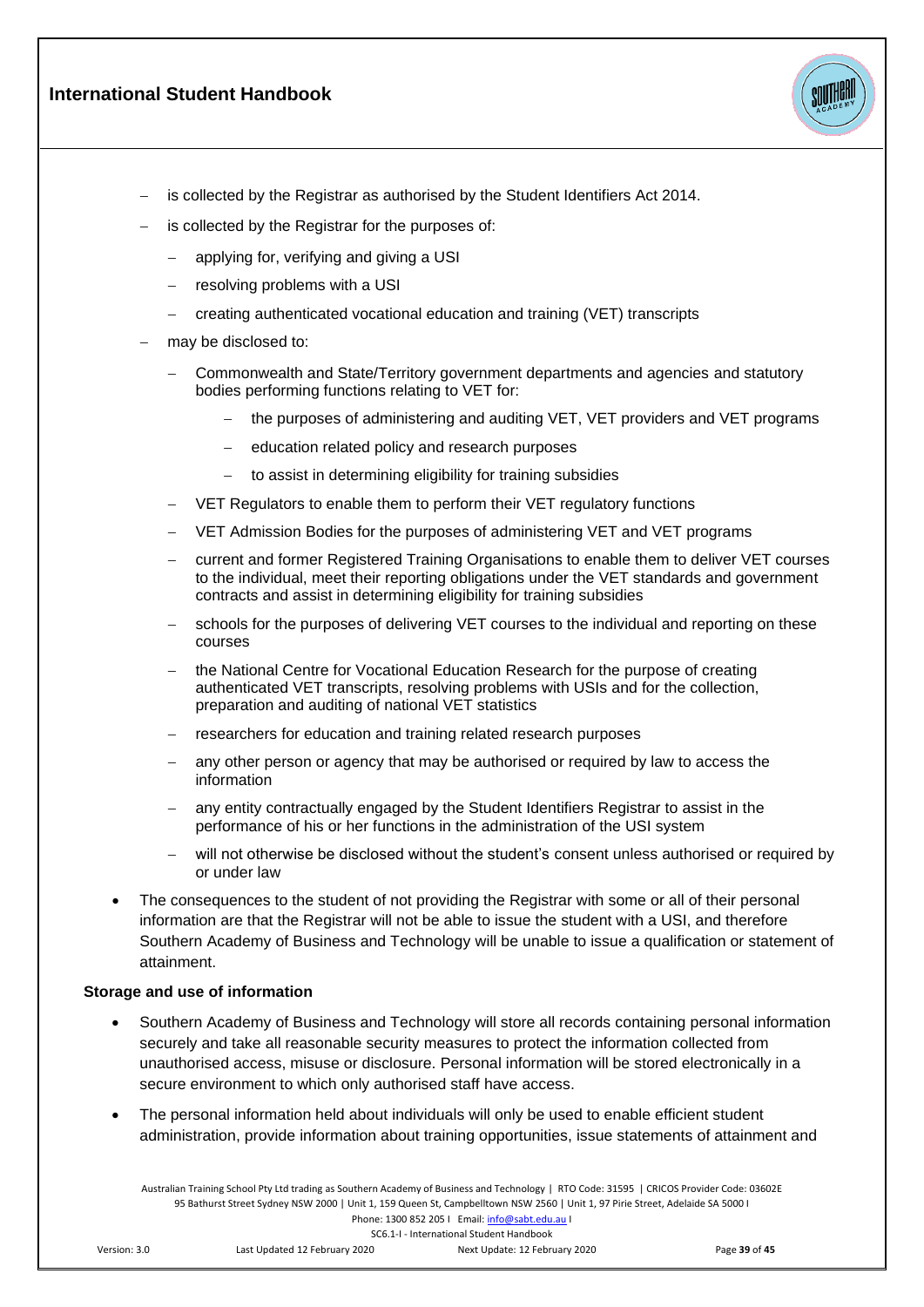

qualifications to eligible students, and to maintain accurate and detailed records of student course participation, progress and outcomes.

• Southern Academy of Business and Technology may use the personal information provided by an individual to market other internal products and services to them. An individual may opt out of being contacted for marketing purposes at any time by contacting our office. Information will not be passed onto any third party marketing companies without the prior written consent of the individual.

#### **Disclosure of information**

- The personal information about students enrolled in a Course with Southern Academy of Business and Technology may be shared with the Australian Government and designated authorities, such as ASQA (the RTO's registering body) and its auditors, the USI Registrar (as per above), Training Queensland and the National Centre for Vocational Education Research (NCVER). This includes personal details, contact details, course enrolment information, unit outcomes, AQF certification and statement issuance and information about training participation and progress.
- Southern Academy of Business and Technology will not disclose an individual's personal information to another person or organisation unless:
	- They are aware that information of that kind is usually passed to that person or organisation.
	- The individual has given written consent.
	- Southern Academy of Business and Technology believes on reasonable grounds that the disclosure is necessary to prevent or lessen a serious threat to the life or health of the individual concerned or another person.
	- The disclosure is required or authorised by, or under, law.
	- The disclosure is reasonably necessary for the enforcement of the criminal law or of a law imposing a pecuniary penalty, or for the protection of public revenue.
- Any person or organisation to which information is disclosed is not permitted to use or disclose the information for a purpose other than for which the information was supplied to them.

#### **Access to and correction of records**

- Individuals have the right to access or obtain a copy of the information that Southern Academy of Business and Technology holds about them including personal details, contact details and information relating to course participation, progress and AQF certification and statements of attainment issued.
- Requests to access or obtain a copy of the records held about an individual must be made by contacting our office using the Request to Access Records Form. The individual must prove their identity to be able to access their records.
- There is no charge for an individual to access the records that Southern Academy of Business and Technology holds about them; however, there may be a charge for any copies made. Arrangements will be made within 10 days for the individual to access their records.

#### **1. Complaints about privacy**

• Any individual wishing to make a complaint or appeal about the way information has been handled within Southern Academy of Business and Technology can do so by following Southern Academy of Business and Technology's Complaints and Appeals Policy and Procedure.

Australian Training School Pty Ltd trading as Southern Academy of Business and Technology | RTO Code: 31595 | CRICOS Provider Code: 03602E 95 Bathurst Street Sydney NSW 2000 | Unit 1, 159 Queen St, Campbelltown NSW 2560 | Unit 1, 97 Pirie Street, Adelaide SA 5000 I Phone: 1300 852 205 | Email[: info@sabt.edu.au](mailto:info@sabt.edu.au) | SC6.1-I - International Student Handbook Version: 3.0 Last Updated 12 February 2020 Next Update: 12 February 2020 Page **40** of **45**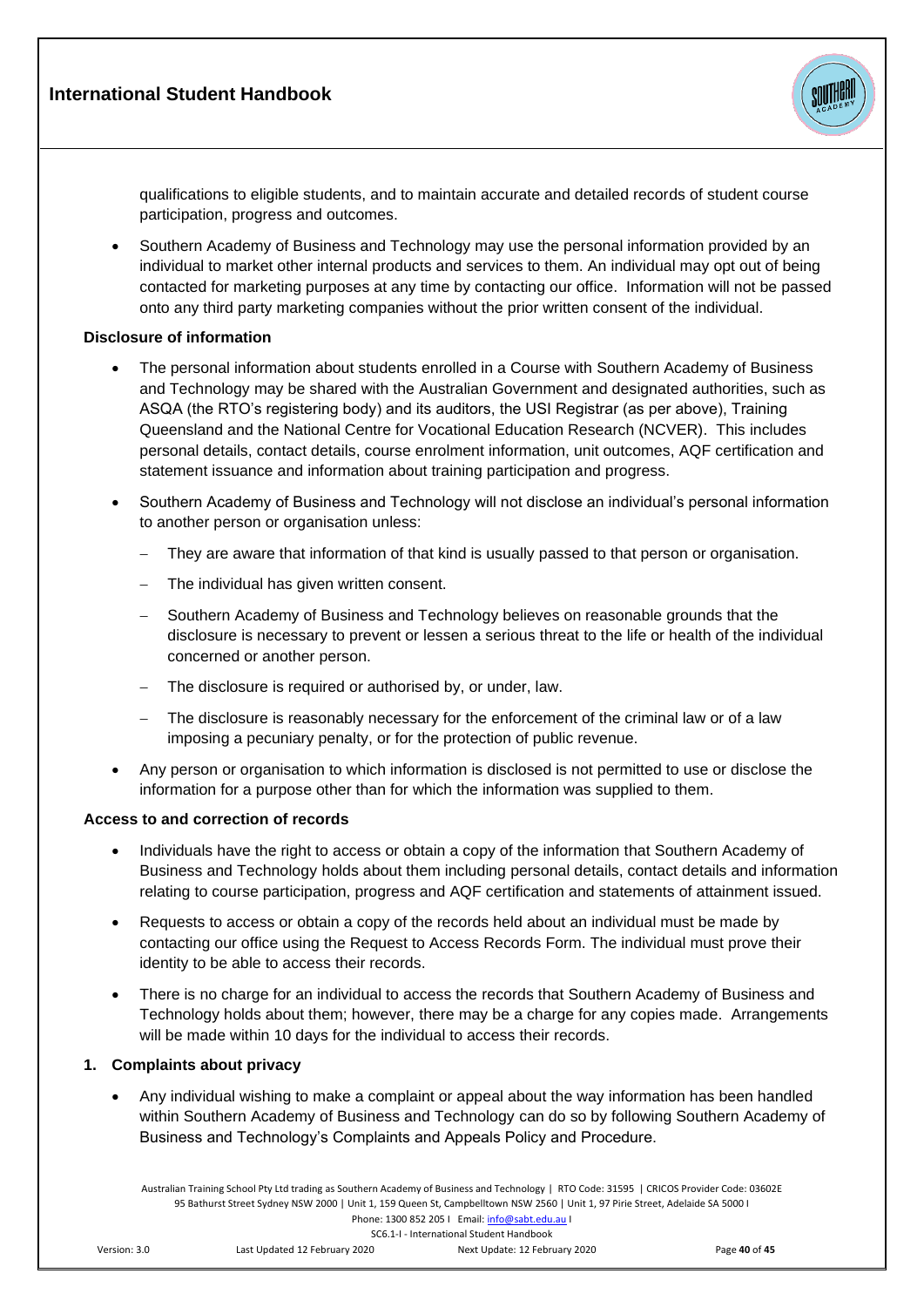

# **ACCESS TO YOUR RECORDS**

You may access or obtain a copy of the records that Southern Academy of Business and Technology holds about you at any time. This includes personal information and records of participation and progress.

If you want to access or obtain a copy of the records we hold in your file, you must make a request in writing to Administration using the Access to Records Request Form. There is no charge to access your records.

Within 10 days of receiving a request, you will be advised that they you may either access the records in person or that the requested records will be sent to your home address.

Where access is provided to review the contents of a file, photo ID will be required to ensure that the person viewing the file is the student. Access will occur in the presence of and Southern Academy of Business and Technology staff member. Where copies of records are to be provided via post, records will only be sent to the home address the RTO holds on file for the student.

A student may request a Statement of Attainment at any time via email or phone without using the Access to Records Request Form.

Access to records may be provided by:

- making copies of documents held in a file;
- giving access to the student to review their file;
- providing a copy of an up-to-date Statement of Attainment; or
- other means necessary to grant access to current and up-to-date records.

#### **Amendment to records**

Where student requests for incorrect records held about them to be corrected, they can do so b filling in an *Amendment to Records Request Form.* If it is a change of address or contact details of a current student, they can use the *Change of Details Form*. Southern Academy of Business and Technology will review your request and if records are incorrect, update records accordingly. You will be advised in writing of the actions taken to follow up your request

## **NOTIFYING YOU IF THINGS CHANGE**

As an RTO under the VET Quality Framework and CRICOS Education Provider under the National Code,, we must notify you promptly if there are any changes to our RTO, the course, or the arrangements for training and assessment.

This would include if there were any changes of ownership, and any new third party arrangements or changes to third party arrangements that relate to your enrolment, or if we were unable to provide the services you agreed to in your Student Agreement because we are no longer able to deliver the course you have enrolled in, or no longer operating as an RTO.

If this occurs, Southern Academy of Business and Technology will devise a strategy to minimise impact on you and notify you of the changes and how you will be affected as soon as practicable.

Depending on the type of change, we may send a letter to your home address; send you an email, or an SMS message. Please make sure we always have your most current home address, email address and mobile number on file so we can notify you of any changes if applicable.

Australian Training School Pty Ltd trading as Southern Academy of Business and Technology | RTO Code: 31595 | CRICOS Provider Code: 03602E 95 Bathurst Street Sydney NSW 2000 | Unit 1, 159 Queen St, Campbelltown NSW 2560 | Unit 1, 97 Pirie Street, Adelaide SA 5000 I Phone: 1300 852 205 I Email[: info@sabt.edu.au](mailto:info@sabt.edu.au) I SC6.1-I - International Student Handbook Version: 3.0 Last Updated 12 February 2020 Next Update: 12 February 2020 Page **41** of **45**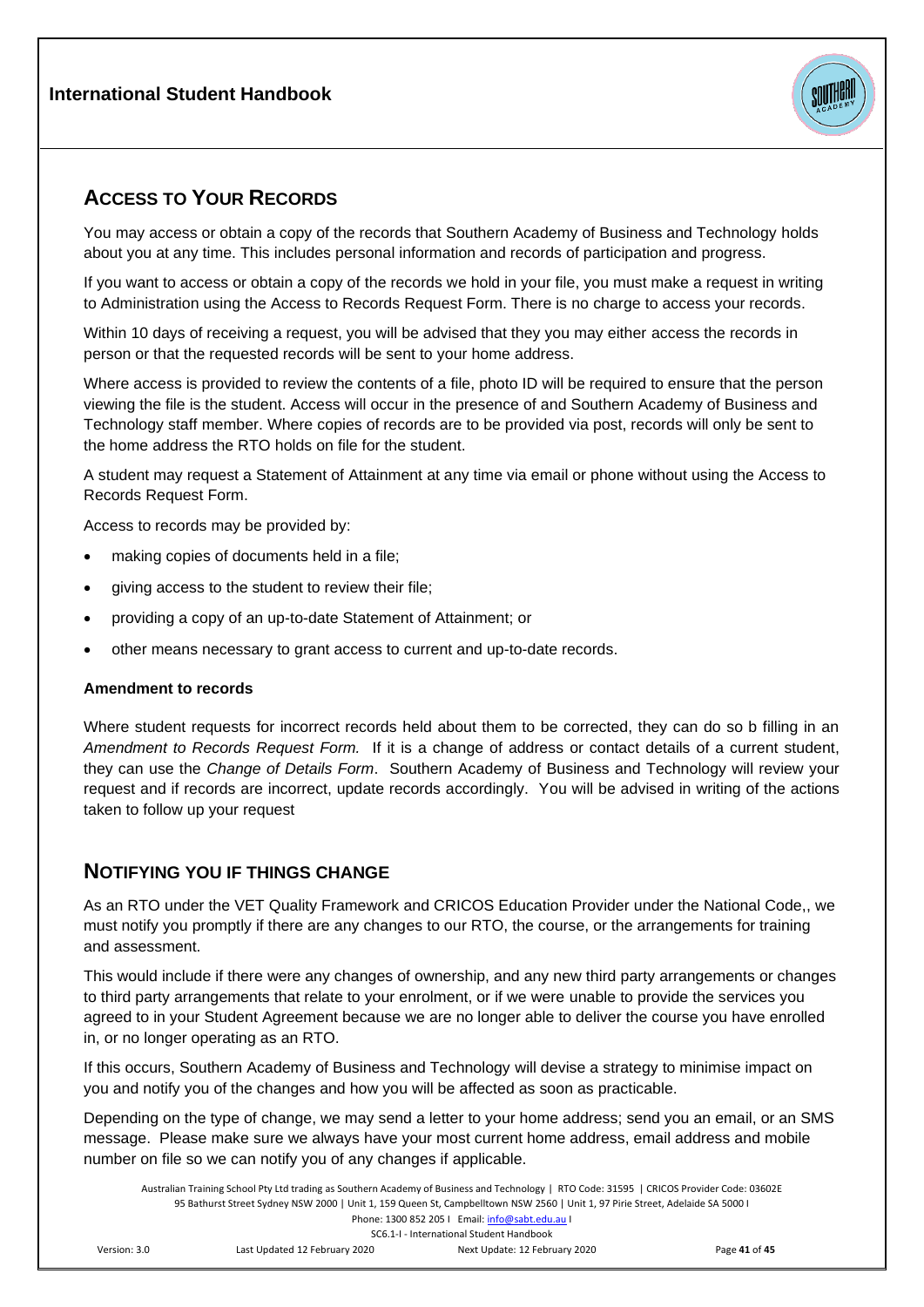

You can let us know of any changes to your details by using the Change of Details Form.

## **COMPLAINTS AND APPEALS POLICY**

- 1. Southern Academy of Business and Technology responds to all allegations involving the conduct of:
	- The RTO, its trainers and assessors and other staff.
	- Any third party providing Services on behalf of Southern Academy of Business and Technology.
	- Any student or client of Southern Academy of Business and Technology.
- 2. Complaints may be made in relation to any of Southern Academy of Business and Technology's services and activities such as:
	- the application and enrolment process
	- marketing information
	- the quality of training and assessment provided
	- training and assessment matters, including student progress, student support and assessment requirements
	- the way someone has been treated
	- the actions of another student
- 3. Appeals should be made to request that a decision made by Southern Academy of Business and Technology is reviewed. Decisions may have been about:
	- course admissions
	- refund assessments
	- response to a complaint
	- assessment outcomes / results
	- other general decisions made by Southern Academy of Business and Technology
- 4. Southern Academy of Business and Technology is committed to developing a procedurally fair complaints and appeals process that is carried out free from bias, following the principles of natural justice. Through this policy and procedure, Southern Academy of Business and Technology ensures that complaints and appeals:
	- Are responded to in a consistent and transparent manner.
	- Are responded to promptly, objectively, with sensitivity and confidentiality.
	- Are able to be made at no cost to the individual.
	- Are used as an opportunity to identify potential causes of the complaint or appeal and take actions to prevent the issues from recurring as well as identifying any areas for improvement.
- 5. Southern Academy of Business and Technology will maintain a record of all complaints and appeals and their outcomes on the *Complaints and Appeals Register*.
- 6. Nothing in this policy and procedure limits the rights of an individual to take action under Australia's Consumer Protection laws and it does not circumscribe an individual's rights to pursue other legal remedies.

#### **Making a complaint of appeal**

7. Complaints about a particular incident should be made within ninety (90) calendar days of the incident occurring and appeals must be made within thirty (30) calendar days of the original decision being made.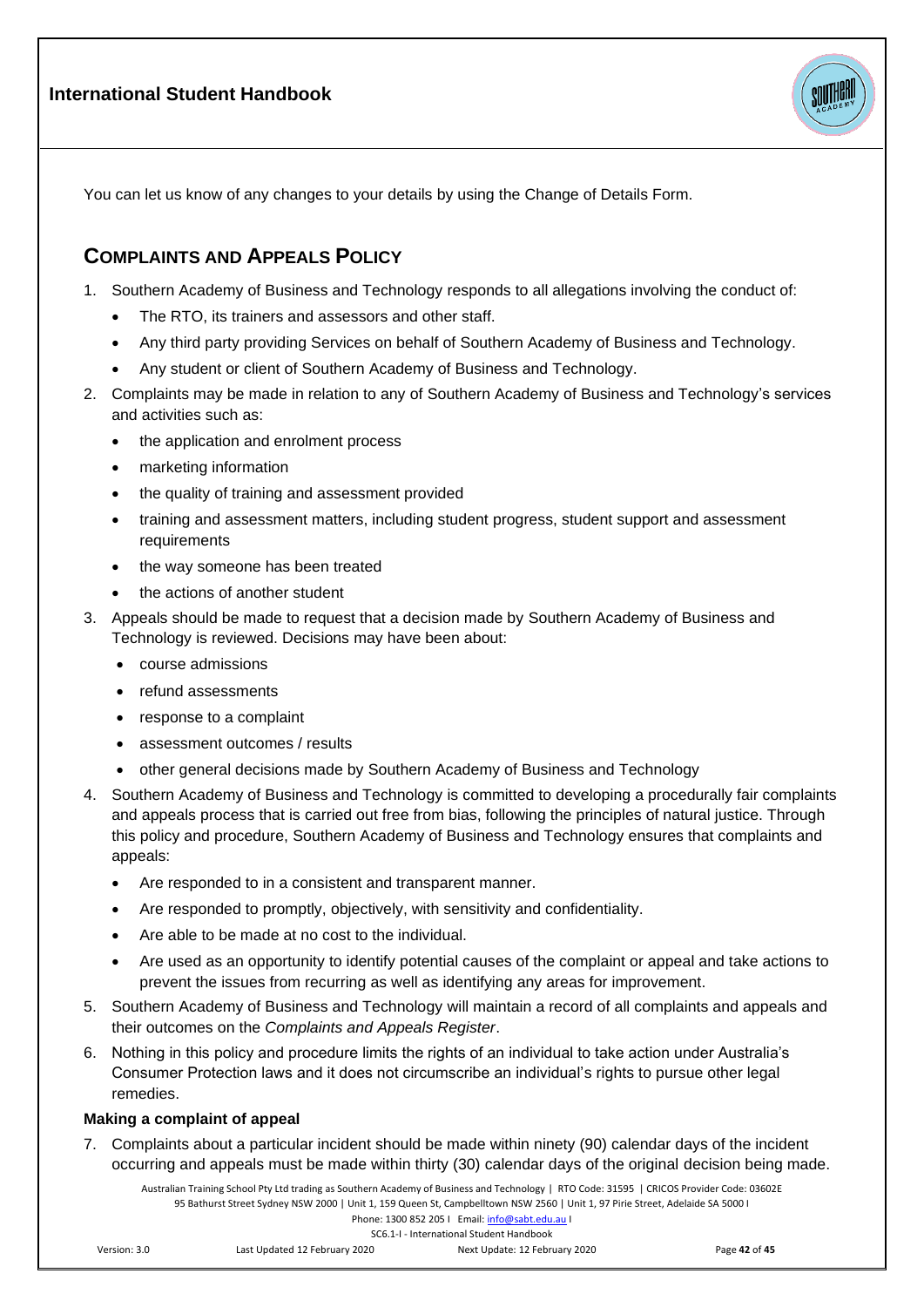8. Complaints and appeals should be made in writing using the *Complaints and Appeals Form*. Your complaint or appeal will be acknowledged in writing.

When making a complaint or appeal, provide as much information as possible to enable Southern Academy of Business and Technology to investigate and determine an appropriate solution. This should include:

- The issue you are complaining about or the decision you are appealing describe what happened and how it affected you.
- Any evidence you have to support your complaint or appeal.
- Details about the steps you have already taken to resolve the issue.
- Suggestions about how the matter might be resolved.
- 9. Your complaint or appeal will be acknowledged in writing within 3 business days and action will be taken towards addressing the complaint and appeal within 10 business days.
- 10. Some or all members of the management team of Southern Academy of Business and Technology will be involved in resolving complaints and appeals as outlined in the procedures.
- 11. Where a third party delivering Services on behalf of the RTO is involved, they will also be included in the process of resolving the complaint or appeal. Additionally, where a complaint or appeal involves another individual or organisation, they will be given the opportunity to respond to any allegations made.
- 12. Each party involved in the complaint or appeal may have a support person of their choice present at meetings scheduled to resolve the issue.
- 13. Complaints and appeals will be finalised within thirty (30) calendar days unless there is a significant reason for the matter to take longer. In matters where additional time is needed, the complainant or appellant will be advised in writing of the reasons and will be updated weekly on the progress of the matter until such a time as the matter is resolved.
- 14. The complainant or appellant will be advised in writing of the outcome of the process and the reasons for the findings made.
- 15. The enrolment status of student will be handled as follows:
	- For domestic students that choose to access this policy and procedure, Southern Academy of Business and Technology will maintain the student's enrolment while the complaints and appeals process is ongoing.
	- For international students, Southern Academy of Business and Technology will maintain a student's enrolment throughout the internal appeals processes without notifying DET via PRISMS of a change in enrolment status. In the case of an external appeals process it will depend on the type of appeal as to whether Southern Academy of Business and Technology maintains the student's enrolment as follows:
		- If the appeal is against Southern Academy of Business and Technology's decision to report the student for unsatisfactory course progress or attendance, the student's enrolment will be maintained until the external process is completed and has supported or not supported Southern Academy of Business and Technology's decision to report.
		- $\circ$  If the appeal is against Southern Academy of Business and Technology's decision to defer, suspend or cancel a student's enrolment due to misbehaviour, Southern Academy of Business and Technology will notify DET via PRISMS of a change to the student's enrolment after the outcome of the internal appeals process

#### **Independent Parties**

Australian Training School Pty Ltd trading as Southern Academy of Business and Technology | RTO Code: 31595 | CRICOS Provider Code: 03602E 95 Bathurst Street Sydney NSW 2000 | Unit 1, 159 Queen St, Campbelltown NSW 2560 | Unit 1, 97 Pirie Street, Adelaide SA 5000 I Phone: 1300 852 205 | Email[: info@sabt.edu.au](mailto:info@sabt.edu.au) | SC6.1-I - International Student Handbook Version: 3.0 Last Updated 12 February 2020 Next Update: 12 February 2020 Page **43** of **45**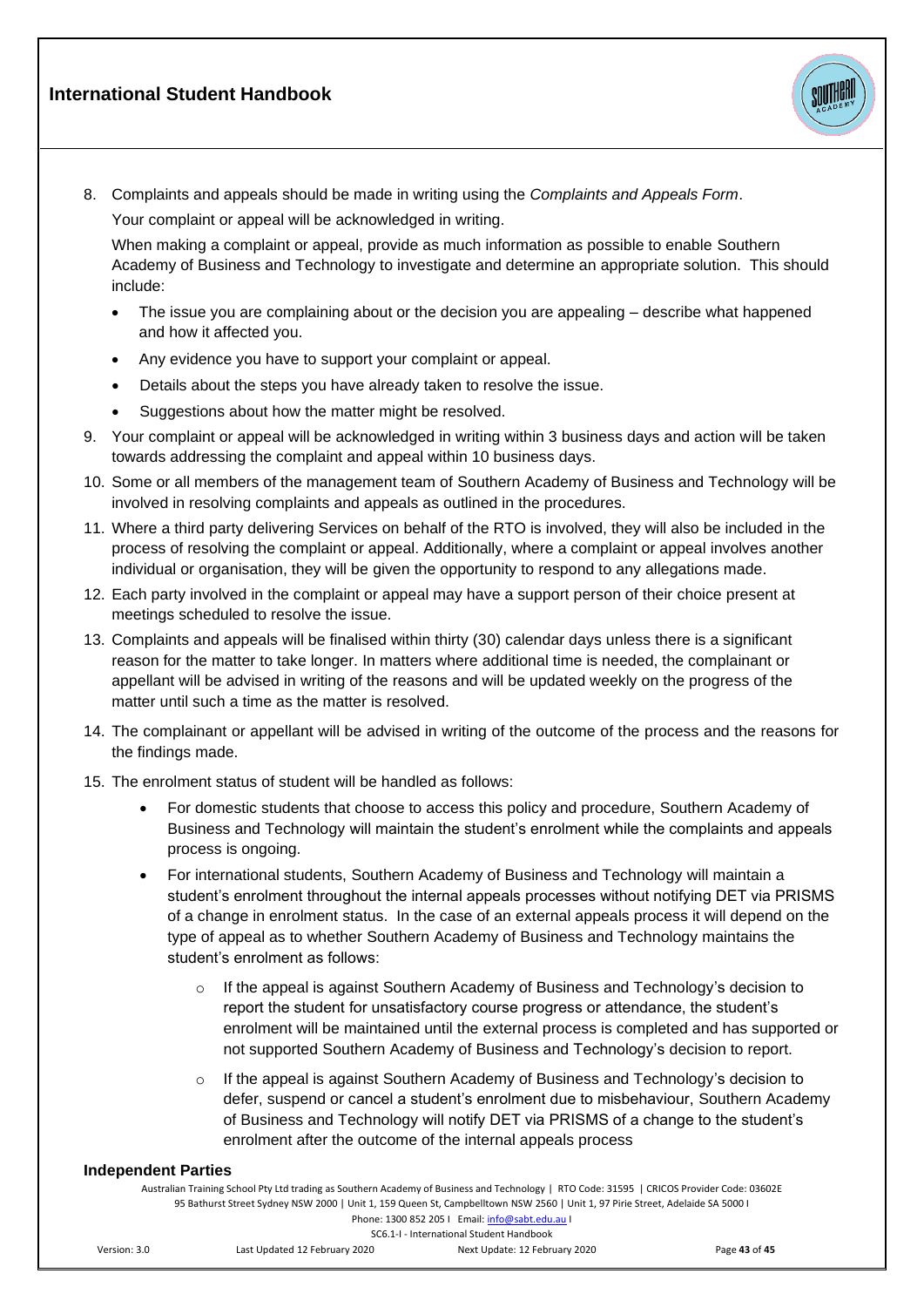

Southern Academy of Business and Technology acknowledges the need for an appropriate independent party to be appointed to review a matter where this is requested by the complainant or appellant and the internal processes have failed to resolve the matter. Costs associated with independent parties to review a matter must be covered by the complainant/appellant unless the decision to include an independent party was made by Southern Academy of Business and Technology.

- o For domestic students, the independent party recommended by Southern Academy of Business and Technology is the Resolution Institute, however complainants and appellants are able to use their own external party at their own cost.
- $\circ$  For international students, the independent party is the Overseas Students Ombudsman. This service is free of charge. Where an international student is not satisfied with the outcome or conduct of the internal process, they are referred to the Overseas Students Ombudsman (OSO). See information under external complaint avenues.
- o Southern Academy of Business and Technology will provide complete cooperation with the external mediator investigating the complaint/appeal and will be bound by the recommendations arising out of this process.
- $\circ$  The CEO will ensure that any recommendations made are implemented within twenty (20) days of being notified of the recommendations. The complainant or appellant will also be formally notified in writing of the outcome of the mediation, and any recommendations being actioned by Southern Academy of Business.

#### **External complaint avenues**

Complaints can also be made via the following avenues:

• National Complaints Hotline:

The National Training Complaints Hotline is a national service for consumers to register complaints concerning vocational education and training. The service refers consumers to the appropriate agency/authority/jurisdiction to assist with their complaint. Consumers can register a complaint with the National Training Complaints Hotline by:

- o Phone**:** 13 38 73, Monday–Friday, 8am to 6pm nationally.
- Email: [skilling@education.gov.au](mailto:skilling@education.gov.au)

For more information about the National Complaints Hotline, refer to the following webpage: [http://www.industry.gov.au/skills/nationaltrainingcomplaintshotline/Pages/FrequentlyAskedQuestions.](http://www.industry.gov.au/skills/nationaltrainingcomplaintshotline/Pages/FrequentlyAskedQuestions.aspx) [aspx#](http://www.industry.gov.au/skills/nationaltrainingcomplaintshotline/Pages/FrequentlyAskedQuestions.aspx)

• Australian Skills Quality Authority (ASQA):

Complainants may also complain to Southern Academy of Business and Technology's RTO's registering body: Australian Skills Quality Authority (ASQA).

However, it should be noted that ASQA is not a consumer protection agency and cannot act as an advocate for individual students.

Please refer to the relevant webpage below before making a complaint to ASQA: <https://www.asqa.gov.au/complaints>

The Overseas Student Ombudsman (OSO)

International students may complain to the OSO if their complaint is in relation to Southern Academy of Business and Technology:

refusing admission to a course

Australian Training School Pty Ltd trading as Southern Academy of Business and Technology | RTO Code: 31595 | CRICOS Provider Code: 03602E 95 Bathurst Street Sydney NSW 2000 | Unit 1, 159 Queen St, Campbelltown NSW 2560 | Unit 1, 97 Pirie Street, Adelaide SA 5000 I Phone: 1300 852 205 | Email[: info@sabt.edu.au](mailto:info@sabt.edu.au) | SC6.1-I - International Student Handbook